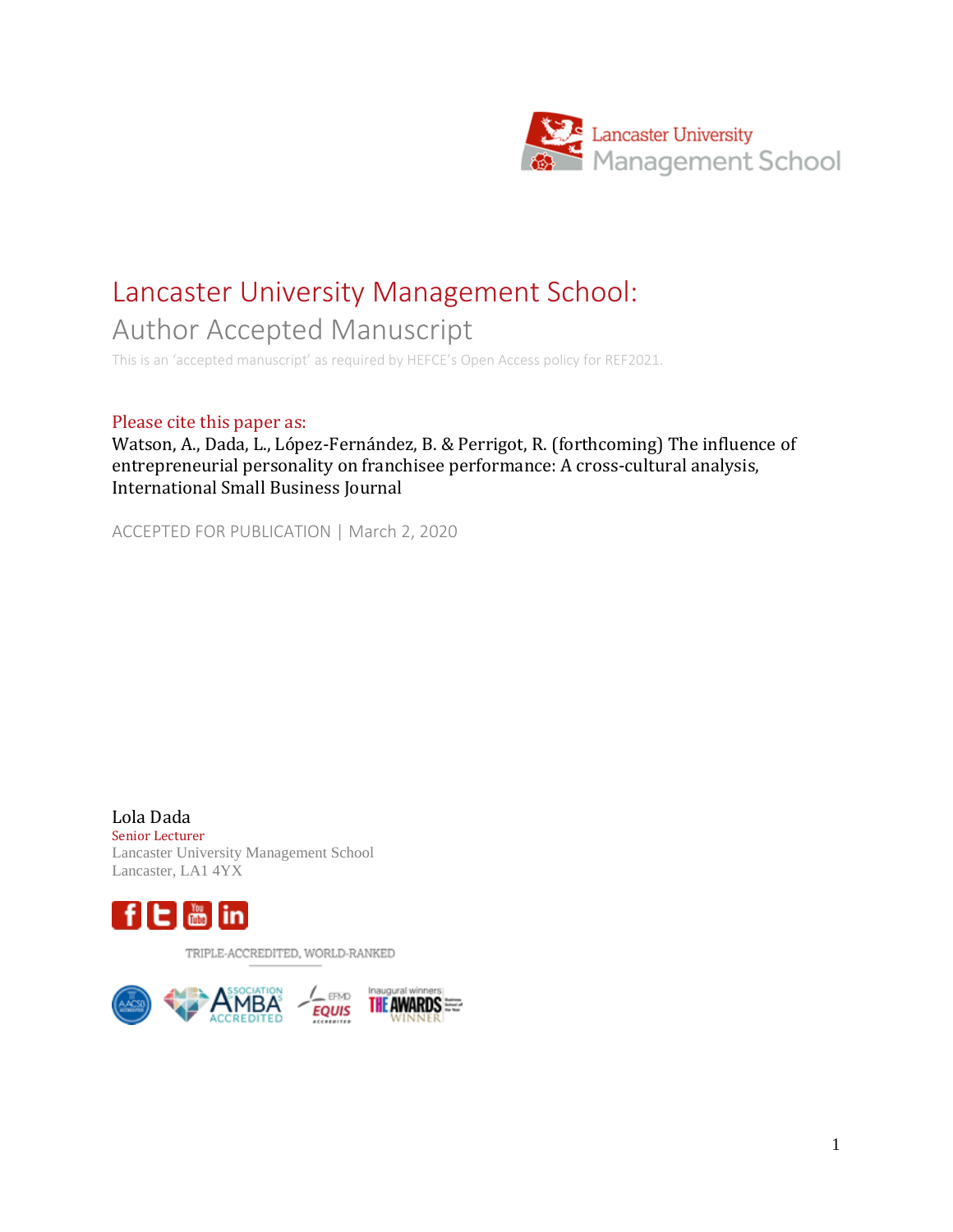# **The influence of entrepreneurial personality on franchisee performance: A cross-cultural analysis**

## **Introduction**

The importance of screening and recruiting franchisees has long been acknowledged as critical to the success of the franchise system (Jambulingam and Nevin, 1999), but little attention has been devoted to identifying how franchisee personality impacts their behaviour and performance. Indeed, whilst several studies have considered system level performance (El Akremi et al., 2015; Gorovaia and Windsperger, 2013; Lanchimba et al., 2018; Perdreau et al., 2015), studies on franchisee performance (i.e., at unit level) are limited (Barthélemy, 2008). Franchisees are often portrayed as unitary actors who "follow predictable courses of action solely based on the logic of anticipatory consequences" (Dant et al., 2013, p. 280), in response to stimuli. But of course, franchisees, as individuals with differing personalities and capabilities, may not all respond in the same way to the demands of their network, or perform equally. This paper addresses this gap in the literature, by examining how franchisee entrepreneurial personality impacts their behaviours and performance. We focus on entrepreneurial personality, given the long running debate within the franchise literature as to the extent to which franchisees *are* or *should be* entrepreneurial (Ketchen et al., 2011; Watson and Dada, 2017). Entrepreneurial franchisees may benefit the system as their proximity to their customers may enable them to identify new market opportunities and engage in local market innovations. However, such innovations could threaten brand uniformity, and thus may meet with opposition from the franchisor. These tensions mean that the extent to which franchisees with an entrepreneurial proclivity will be permitted to engage in entrepreneurial activities, and its impact on performance, are unclear. By gaining a better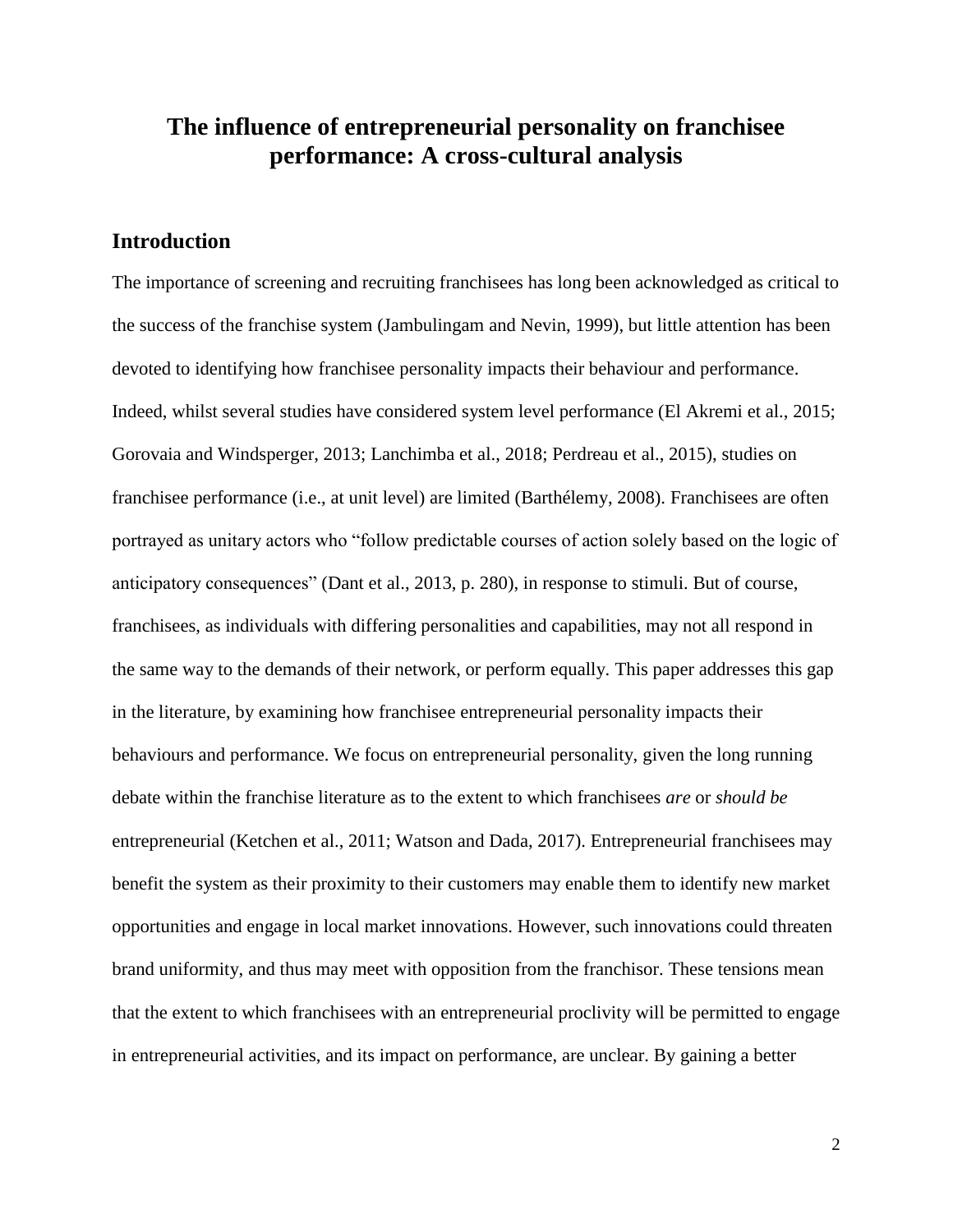understanding of these relationships, this paper should thus provide helpful insights to franchisors.

In considering the effect of entrepreneurial personality traits on performance, we focus on three key entrepreneurial traits, those of proactivity, innovativeness and locus of control. Given that franchisors may restrict entrepreneurial behaviours, the extent to which entrepreneurial personality traits impact performance may be dependent upon the extent to which entrepreneurial behaviours are manifested. We therefore consider the mediating effect of entrepreneurial orientation. More specifically, we investigate how the franchisees' personality traits of proactivity, innovativeness and locus of control influence the entrepreneurial posture (or orientation) of the unit(s) that s/he operates, and in turn, how this impacts the performance of the franchise unit. Furthermore, given there is evidence to suggest that some cultures value entrepreneurial behaviours more than others (Hayton et al., 2002), we explore these relationships in four country contexts, two of which are associated with high entrepreneurial values, and two with low.

Through a unique data set of 761 franchisees, collected for the purpose of this empirical study via a survey-based questionnaire in four countries, namely the US, the UK, France and Spain, we offer a number of contributions. Firstly, the paper fills a relative void in the franchise literature, as highlighted by Dant et al. (2013), by incorporating individual specific variables with performance outcomes. The literature which has explored franchisee performance is sparse (Chaudey and Fadairo, 2017). In this respect, we contribute to theory by investigating the impact of the entrepreneurial proclivity of franchisees on their performance. Whilst the wider entrepreneurship literature has considered how entrepreneurial personality traits affect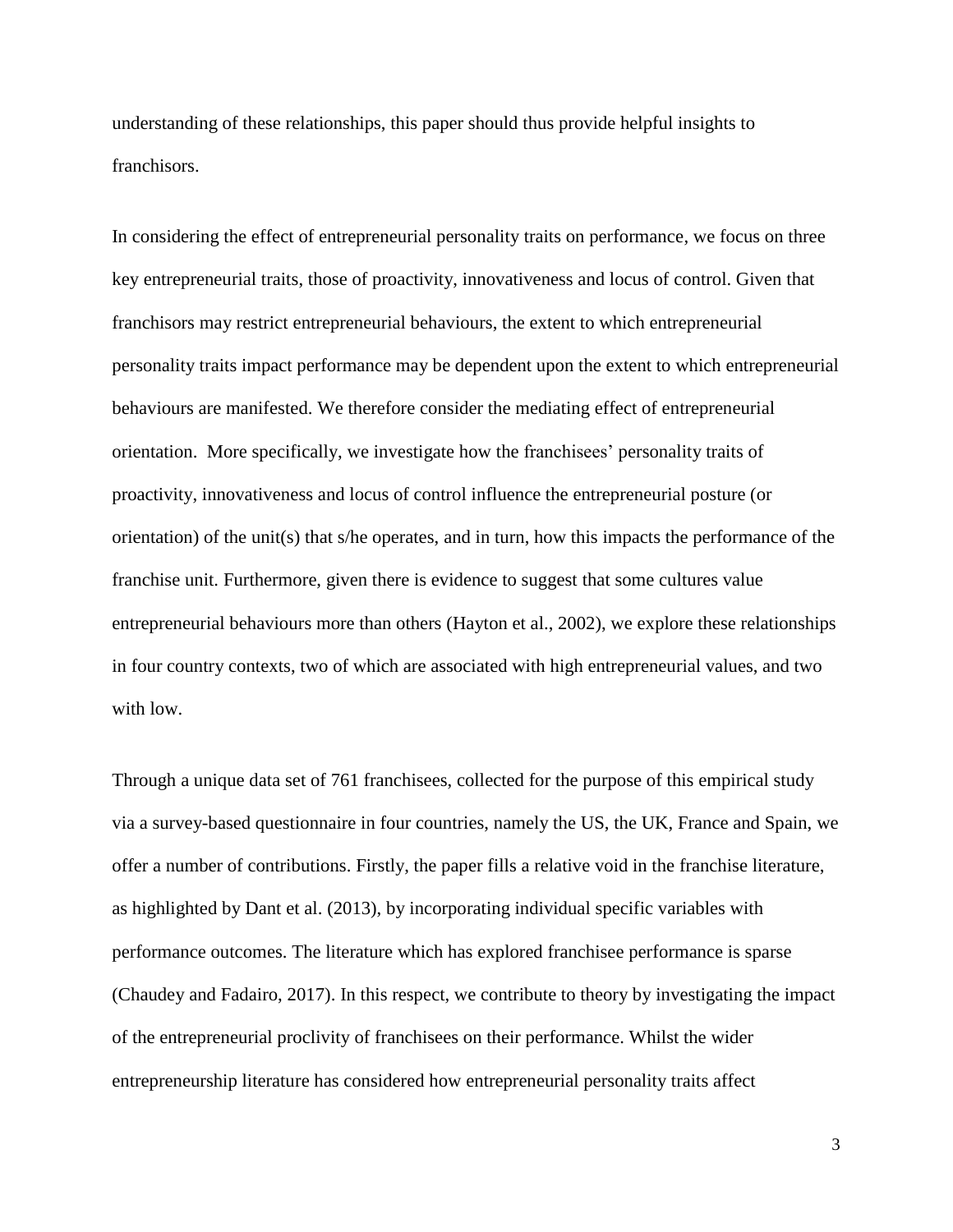performance (Baum and Locke, 2004; Lee and Tsang, 2001; Miao et al., 2017), this is essentially absent in the franchise literature. This is perhaps surprising, given the debate within the literature as to whether entrepreneurial franchisees are desirable (Ketchen et al., 2011; Watson and Dada, 2017). Along these lines, we also seek to contribute to the entrepreneurship literature, where the role of differing personality traits of entrepreneurial agents, such as franchisees or middle managers in a corporate setting, is sparse. It has been argued that middle managers are important for successful corporate entrepreneurship (Kuratko et al., 2005) but the focus of the extant literature has been on organizational factors, rather than individual traits which might impact entrepreneurial behaviours and outcomes. However, as Wu et al. (2018) suggest, it is probable that the entrepreneurial nature (personality) of managers will influence their entrepreneurial behaviours. Thus, we believe our findings here could have implications for other corporate entrepreneurship settings.

Secondly, our study is one of the first to explore unit level entrepreneurial orientation, addressing the call by Wales et al. (2011) and Wales (2016) to develop the level of analysis from the firm to downstream levels. Whilst there have been several recent studies exploring system level EO (Dada and Watson, 2013a, 2013b; Watson et al., 2016; Zachary et al., 2011), the EO at unit level has not been examined. Although EO is essentially an organizational level construct (Covin and Lumpkin, 2011), the extent to which EO is manifest in individual units will be a function, not just of the degree of autonomy granted to franchisees, but of the franchisee's own entrepreneurial disposition. In this sense, we employ concept travelling (see George and Marino, 2011) to develop a secondary, unidimensional, category of franchise EO, namely franchise unit EO. Drawing on Covin and Lumpkin (2011), we define franchise unit EO as the extent to which risktaking, innovativeness and proactiveness are concurrently manifested by the franchise unit. This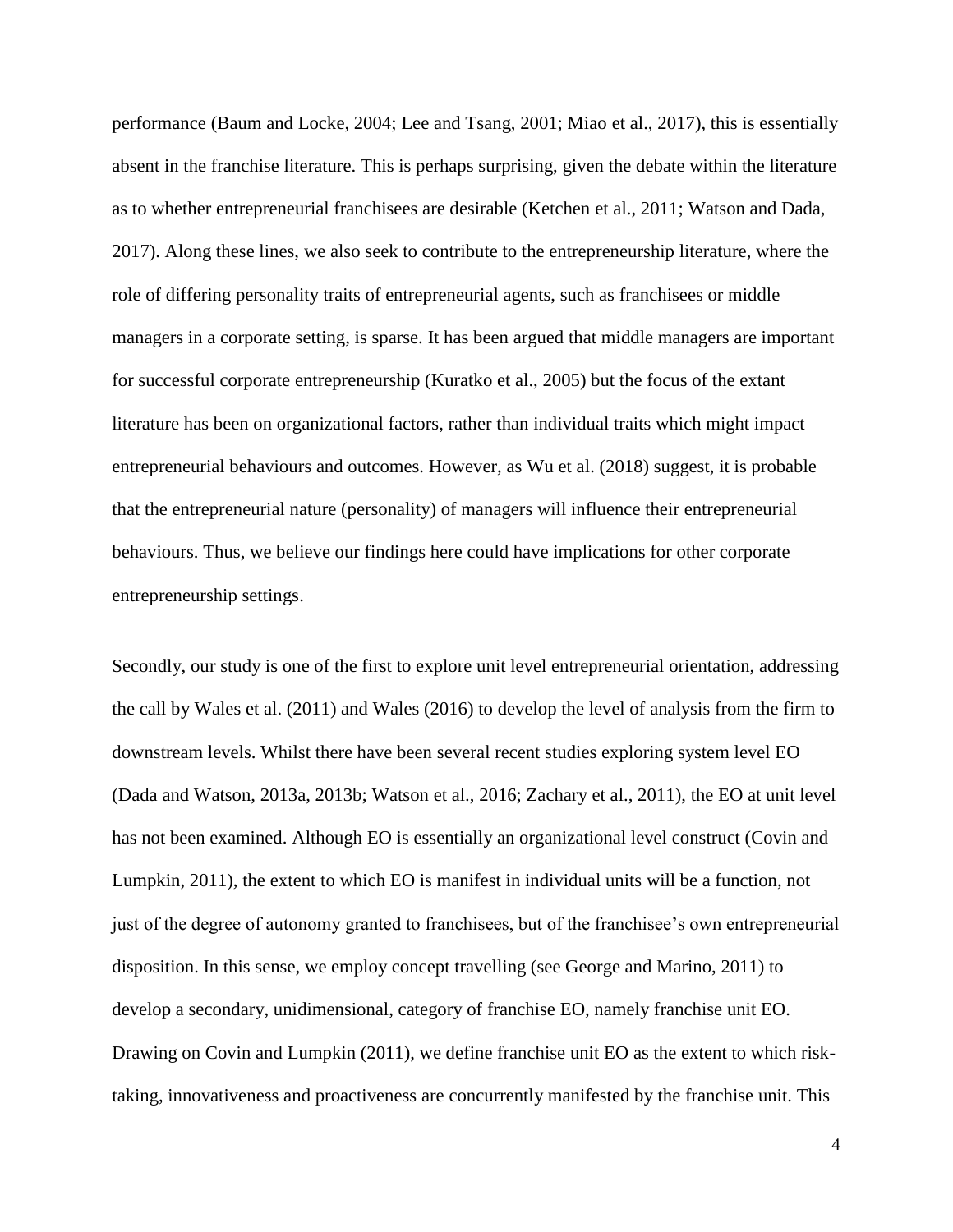is the first known study to consider how franchisee characteristics may impact the entrepreneurial aspects of decision-making styles, methods and practices, i.e., the EO (Wiklund and Shepherd, 2005), of the franchise unit.

Our final contribution relates to our use of primary data gathered from a multi-country sample. It has been suggested that entrepreneurial actions may be valued and rewarded differently between cultures (Hayton et al., 2013), and that some national cultures are more closely aligned with an entrepreneurial orientation (EO) than others (Engelen, 2010; Mueller and Thomas, 2001). Studies such as those of Audretsch et al. (2017) and Röhl (2019) suggest that entrepreneurial activities and outcomes will be influenced by both the cultural context, as well as innate individual characteristics. Whilst findings by Engelen (2010) suggest that national culture impacts on the strength of some relationships of antecedents to EO, there is limited empirical research exploring if national culture influences the manifestation of EO or orients entrepreneurial attitudes within a firm (Covin and Miller, 2014). It is therefore important to determine if the relationship between entrepreneurial personality, behaviours, and performance outcomes are consistent across different cultural settings, especially given the increasing prevalence of international franchise chains (Dant and Grünhagen, 2014). As a robustness check of our findings, we thus draw on data gathered from franchisees based in two countries which are associated with entrepreneurial cultures (the UK and the US), and two additional countries which provide examples of less entrepreneurial cultures (France and Spain).

We begin with an explanation and justification of our conceptualization by drawing on the personality and EO literatures. The methodology adopted for the empirical study is then detailed,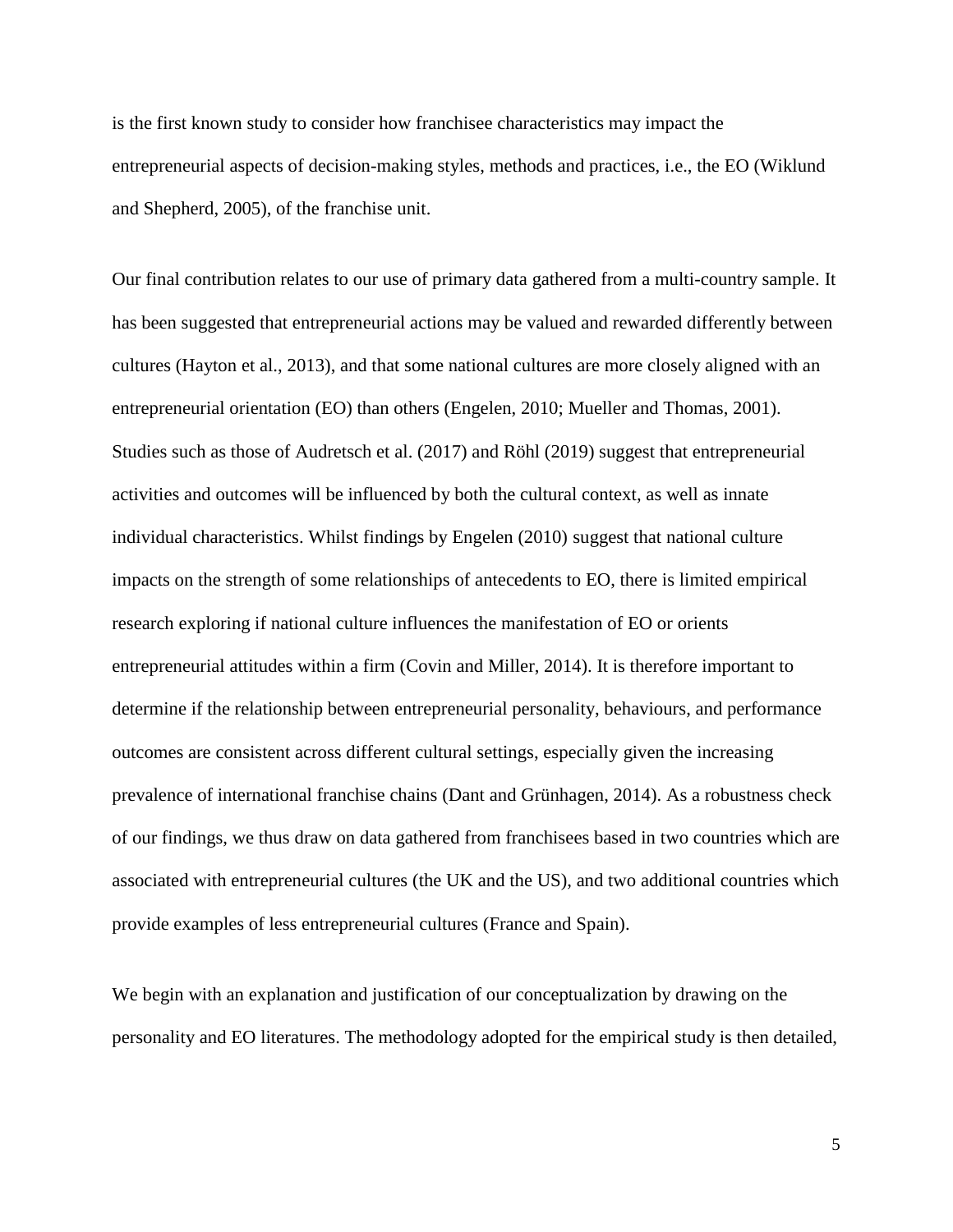and the results from the data analyses presented. Finally, the contributions of the research are considered, and suggestions for future research are offered.

#### **Franchisee entrepreneurial personality traits and franchisee performance**

Franchising is "a strategy for cloning a business through the replication of proven business and management systems" (Hoy et al., 2017, p. 1). Franchisees, in return for royalty contributions and/or other fee payments, are granted the right to operate the business in a prescribed manner, within a specified geographic area (Weaven et al., 2009). Although franchisees are independent owners, and not employees, with their own entrepreneurial ambitions (Davies et al., 2011), they are bound to respect the business template provided by the franchisor, and therefore, their ability to engage in entrepreneurial behaviours is debatable (Watson and Dada, 2017). In this regard, franchising provides an interesting context to explore the impact of entrepreneurial personality traits on entrepreneurial outcomes. Whilst, as Watson and Dada (2017) note, there is some evidence to suggest that franchisees do possess entrepreneurial personality traits, if/how these traits manifest themselves within the constraints of a standardized franchise system, and the impact on performance, is less well understood. However, as Zhao et al. (2010) comment, it is important to consider how firm type might affect the relationship between personality and performance. Unlike the wider entrepreneurship literature (Baum et al., 2001; Khedhaouria et al., 2015; Poon et al., 2006), there is a dearth of literature within franchising regarding the impact of business owners' (franchisees') personality on performance. As Dant et al. (2013, p. 282) comment, this is "particularly curious as many franchisors routinely use personality measures as a key input control strategy in their recruitment efforts".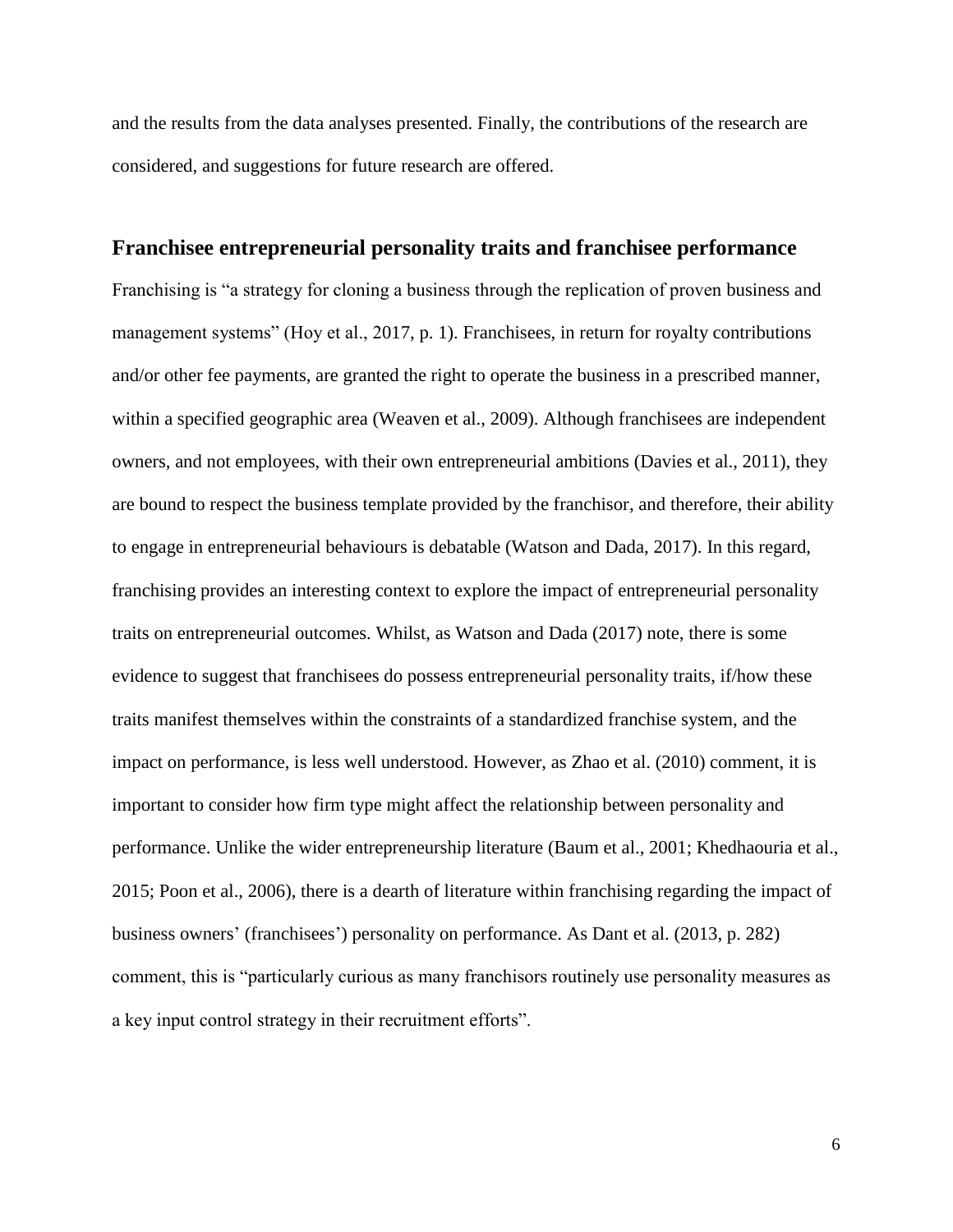It is notable, however, within the wider entrepreneurship literature, that both academics and practitioners appear to believe that the success of a venture is mostly dependent on the individual entrepreneur (Dada et al., 2015; Lee and Tsang, 2001). Personality traits that have been associated with entrepreneurs are need for achievement (Koh, 1996; McClelland, 1961), need for autonomy (Rauch and Frese, 2007), internal locus of control (Gürol and Atsan, 2006; Shane et al., 2003), calculated risk-taking (Gürol and Atsan, 2006), creative tendency (or innovativeness) (Heunks, 1998; Stewart et al., 1998), self-efficacy (Khedhaouria et al., 2015; Poon et al., 2006) and proactivity (Crant, 1996; Frese and Fay, 2001). In their meta-analysis of the literature, Rauch and Frese (2007) found that of these, generalized self-efficacy, proactive personality, innovativeness, and achievement motives, were the factors most strongly related to entrepreneurial behaviours. Furthermore, a number of studies have linked entrepreneurial personality traits with small firm performance (Blackburn et al., 2013; Khedhaouria et al., 2015; Palmer et al., 2019; Poon et al., 2006). Although there is evidence to suggest that franchisees do possess entrepreneurial traits (Dada et al., 2015) and that franchisors actively recruit those personalities (Boulay and Stan, 2013; Dada et al., 2015; Zachary et al., 2011), little is understood as to the impact of franchisee entrepreneurial dispositions on their performance. The significance and the direction of the impact of personality on performance is not straightforward. Whilst franchisees may seek to engage in adaptations to the franchise template to better meet the needs of their local market conditions (i.e., to improve performance), such changes may meet with resistance from the franchisor who is concerned with ensuring a uniform brand image (Kaufmann and Eroglu, 1999). Furthermore, given the franchise business template represents a set of 'interlocking activities', changes to one element may have unforeseen results (Winter et al., 2012).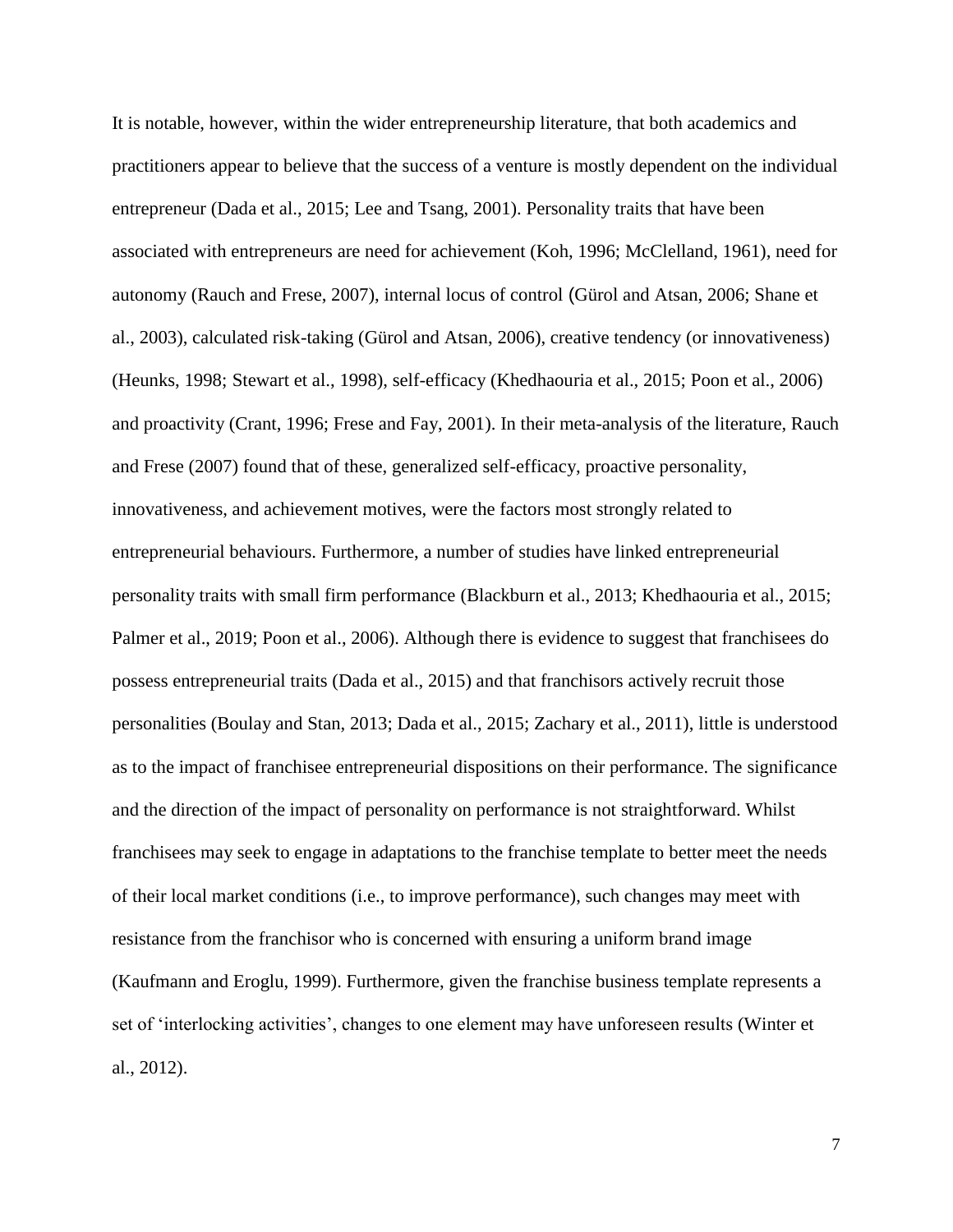There are some early studies in franchising which have explored the entrepreneurial disposition of franchisees in relation to franchisee satisfaction. Hing's (1995) study found that need for achievement was significantly (and positively) associated with post-purchase satisfaction of the franchisee, but not locus of control or ambiguity tolerance. Jambulingam and Nevin's (1999) study is one of the only empirical papers found to assess the influence of entrepreneurial characteristics on franchisee performance outcomes, namely franchisee opportunism, cooperation and satisfaction. Franchisees who were more innovative were more cooperative with their franchisor and had greater satisfaction with their decision to join and remain within the network. Whilst innovativeness was negatively related to opportunism, the entrepreneurial trait of risk-taking was positively associated.

These early studies provide some initial evidence to suggest that franchisees who possess entrepreneurial personality traits may perform differently than those who do not. This paper, therefore, builds upon these studies to explore the effect on both financial performance and relationship quality outcomes. We use two performance criteria as our sample comprises both masculine and feminine cultures. Masculine cultures tend to put an emphasis on financial results (such as rewards and recognition, that are merit-based), whereas feminine cultures emphasize the quality of interpersonal relationships (Newman and Nollen, 1996), and thus both criteria seem appropriate. Moreover, as Chaudey and Fadairo (2017) report in their literature review regarding performance in franchising, whilst financial performance measures are more common, nonfinancial performance outcomes, such as franchisee satisfaction (Chiou et al., 2004; Hing, 1995; Mellewigt et al., 2011; Morrison, 1996) are also relevant. Additionally, Geyskens et al. (1999) showed, in the broader context of marketing channel relationships, that economic satisfaction and non-economic satisfaction may be different constructs.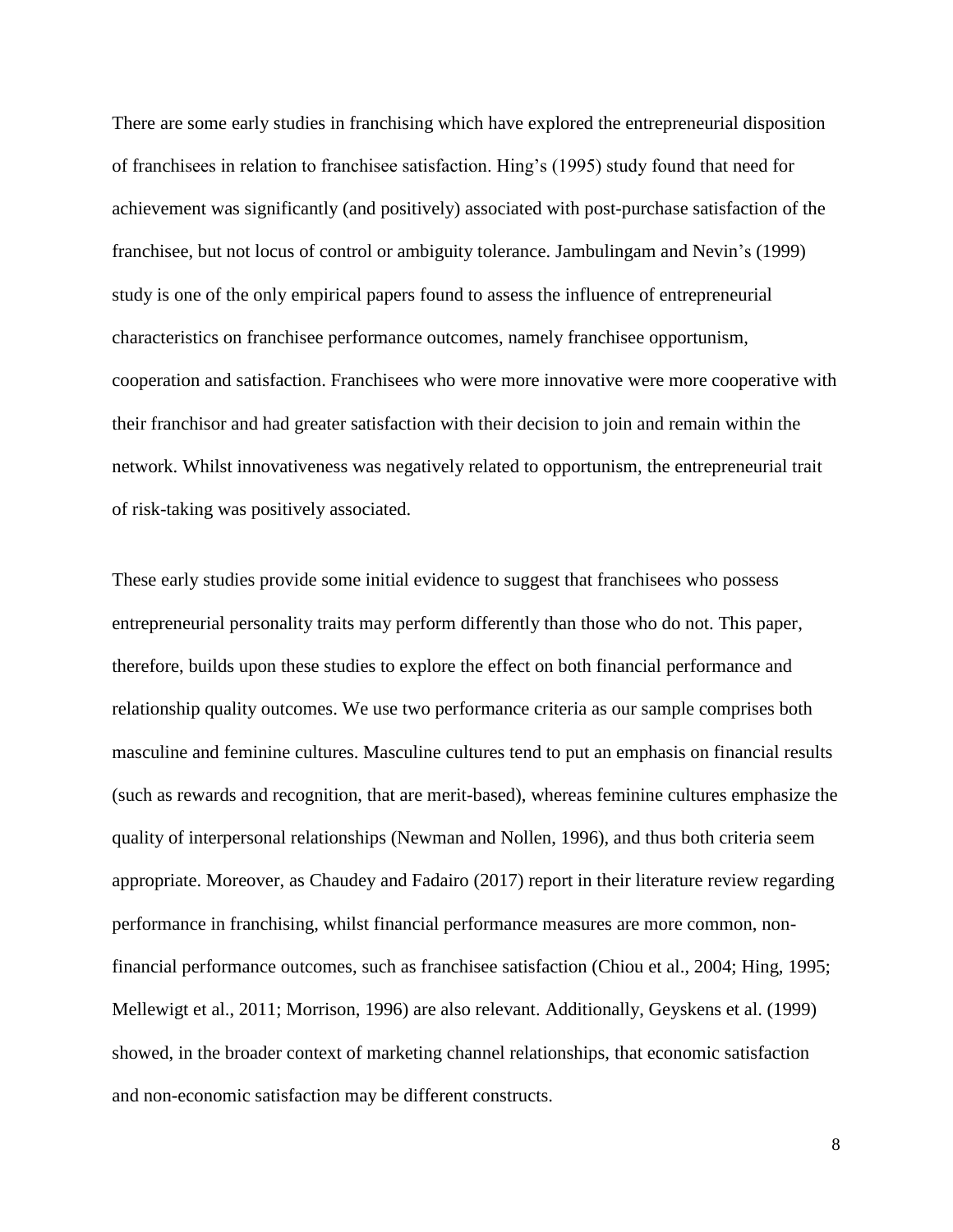We focus specifically on three key entrepreneurial personality traits, namely proactivity, innovativeness (or creative tendency) and locus of control. We focus on these three traits as they capture personality characteristics associated with self-efficacy and adaptive behaviours. These are of particular interest in the context of franchising given the complexity of balancing local adaptations within the confines of system uniformity demanded by the franchisor. Proactivity and innovativeness are instrumental traits because they represent tendencies to engage in activities aimed at impacting the surrounding environment, whereas locus of control is a trait with a strong cognitive focus (Crant, 1996) possessed by confident individuals who believe they can control their external environments (Ng and Feldman, 2011), a prerequisite for action (Mueller and Thomas, 2001).

As noted by Seibert et al. (2001, p. 847), a "[p]roactive personality is a stable disposition to take personal initiative in a broad range of activities and situations". Individuals with a proactive disposition are "relatively unconstrained by situational forces" (Bateman and Crant, 1993, p. 105), and want to influence their environment (Crant, 1996). Their desire to "scan for opportunities, show initiative, take action, and persevere until they reach closure by bringing about change" (Bateman and Crant, 1993, p. 105), should mean they achieve superior performance (Becherer and Maurer, 1999). Indeed, Rauch and Frese's (2007) meta-analysis found a significant, positive association between proactivity and business success. Proactivity merits particular attention in the franchise context because it might motivate franchisees to take charge in order to drive changes in the midst of the rigidities of the franchise system, thereby making it an important personality construct for understanding franchisee entrepreneurial behaviours. We therefore propose that franchisees with more proactive personalities will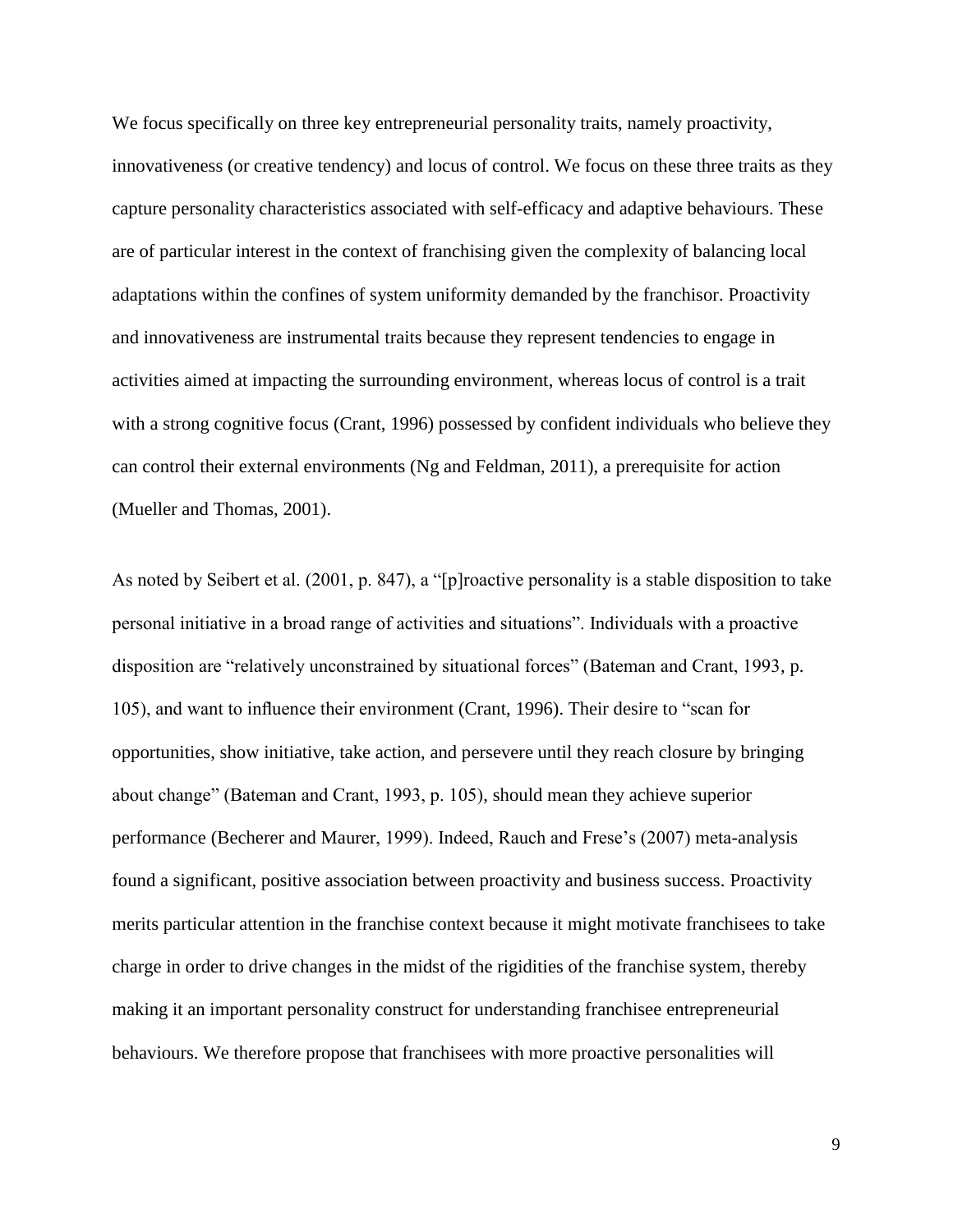experience superior financial performance compared with those who do not. Hence, we hypothesize that:

*H1a: Franchisee proactivity tendency is positively associated with franchise unit financial performance.*

We further argue that proactivity may influence the franchisor-franchisee relationship quality. Although proactivity has not been explored, other entrepreneurial characteristics have been found to influence relational performance (Hing, 1995; Jambulingam and Nevin, 1999). A feature of individuals with proactive personalities is that such individuals are likely to set themselves challenging goals, and strive hard to achieve these (Crossley et al., 2013). The consistent achievement of goals is likely to foster a cooperative and trusting relationship between the franchisor and the franchisee (Dant et al., 2013). Therefore, we expect that:

# *H2a: Franchisee proactivity tendency is positively associated with franchisor-franchisee relationship quality.*

Locus of control refers to the extent to which individuals perceive that they are able to influence events encountered in their lives (Lee and Tsang, 2001; Shane et al., 2003). Individuals with high locus of control, or 'internals', believe that their own traits (e.g., ability or skills) or behaviours (e.g., effort) determine outcomes in life (Rotter, 1966). In contrast, individuals with low locus of control, or 'externals', believe that outcomes are determined by external factors, such as fate, luck, or chance (Poon et al., 2006; Rotter, 1966). Locus of control has been associated with entrepreneurial success, as it is argued that individuals with high locus of control will exert more effort and perseverance because they feel able to control outcomes (Poon et al., 2006). Indeed, a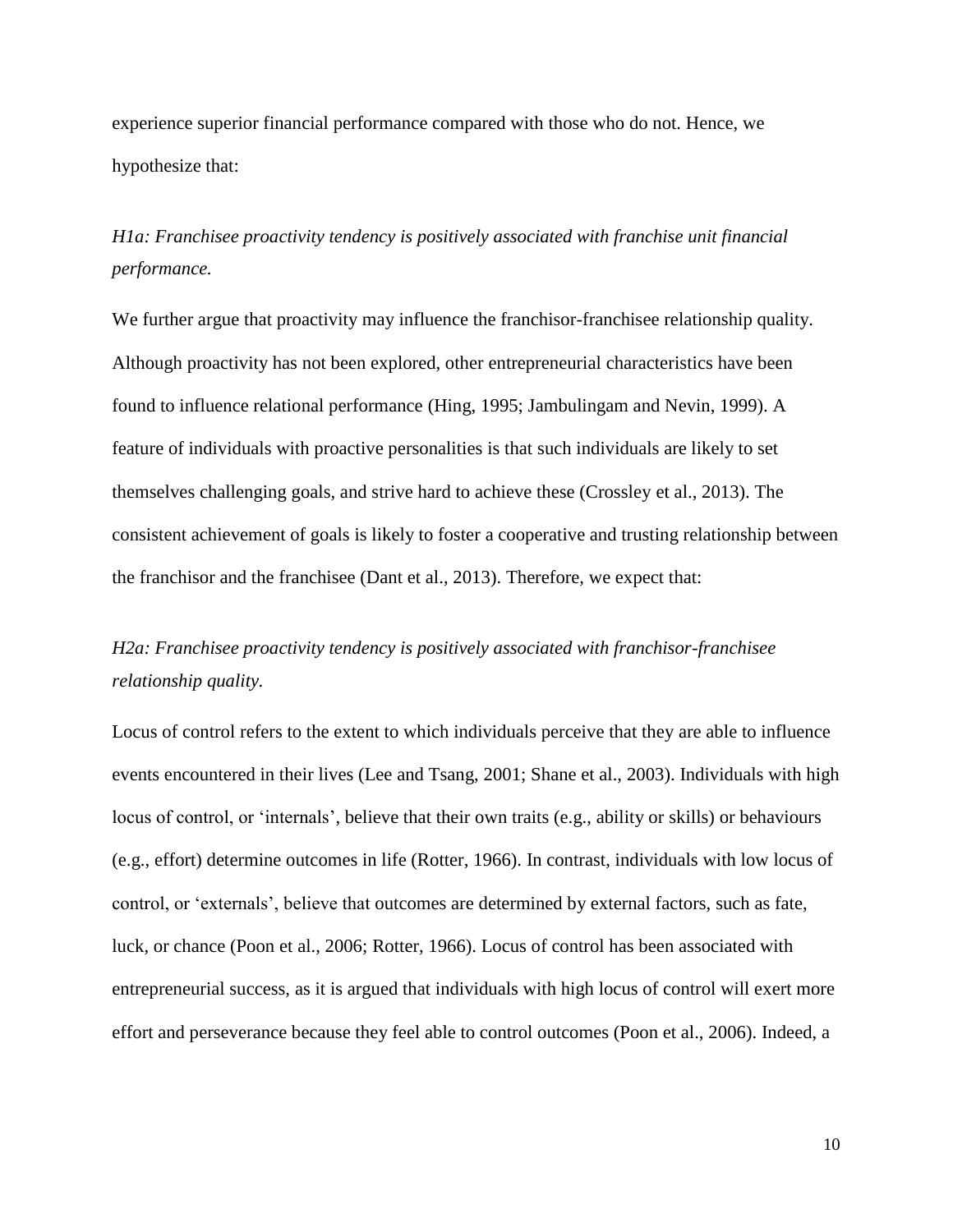number of studies have found a positive relationship between locus of control and venture performance (Lee and Tsang, 2001; Poon et al., 2006). We therefore hypothesize that:

*H1b: Franchisee locus of control is positively associated with franchise unit financial performance.*

Given franchisees with high locus of control are less likely to blame external circumstances on their own performance, we suggest this should lead to a more positive relationship with their franchisors. That is to say, they will take ownership for their own performance. Conversely, franchisees who have an external (low) locus of control, may be tempted to seek to blame their franchisors if they are not performing as well as they anticipated, and thus are likely to experience a less favourable relationship. Therefore, we expect that:

*H2b: Franchisee locus of control is positively associated with franchisor-franchisee relationship quality.*

Innovativeness describes a person's willingness and interest to look for novel ways of action (Patchen, 1965). Tajeddini and Mueller (2009) highlight that innovativeness is considered to be one of the essential enduring characteristics of entrepreneurs. In their meta-analysis, Rauch and Frese (2007) find that the entrepreneurial innovativeness personality trait is positively related to business success. However, the desirability of innovative proclivities or creative tendencies in franchisees has been much debated within the franchise literature. Winter et al. (2012) argue that it is important that franchisees adhere to the franchisor's business processes, as attempts by franchisees to adapt may damage performance. The potential need for local adaptation may mean though, that franchisees with innovative dispositions are better able to meet the needs of their local markets. Presumably, given franchisees are not permitted to adapt without permission of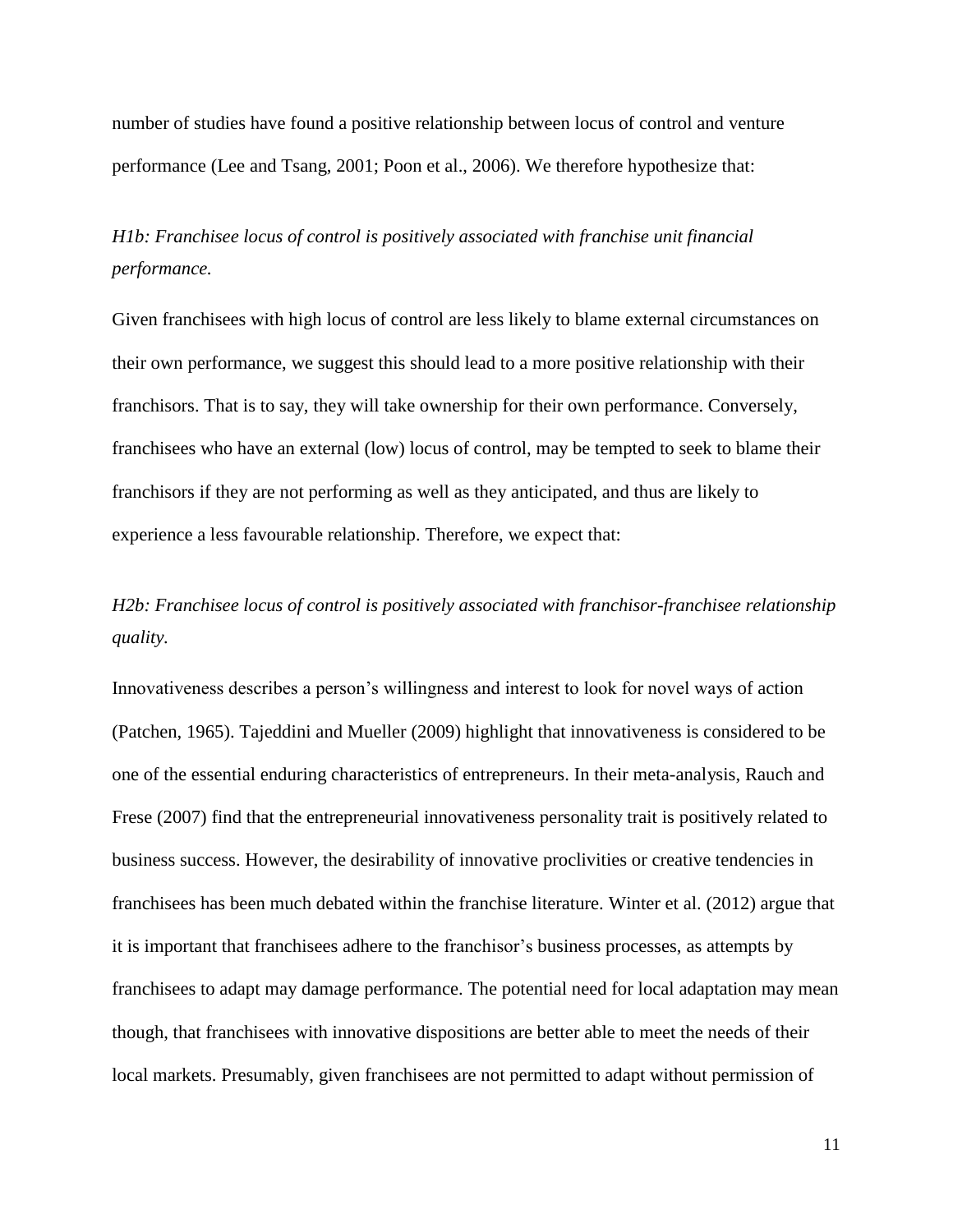the franchisor (Mallapragada and Srinivasan, 2017), franchisees will only be allowed to engage in innovations which are beneficial. We thus propose that an innovative disposition will be positively related to financial performance:

*H1c: Franchisee innovativeness tendency is positively associated with franchise unit financial performance.*

Whilst we argue that franchisees with innovative proclivities may perform better than their less creative counterparts, the restrictions to innovative behaviours that franchisees face, may mean that franchisees with an innovative disposition will find themselves frustrated. We thus propose a negative relationship between the franchisee's innovativeness tendency and franchisor-franchisee relationship quality:

*H2c: Franchisee innovativeness tendency is negatively associated with franchisor-franchisee relationship quality.*

#### **Entrepreneurial orientation (EO)**

EO describes how a firm operates (Lumpkin and Dess, 1996), capturing "specific entrepreneurial aspects of decision-making styles, methods, and practices" (Wiklund and Shepherd, 2005, p. 74) and has been found to have a direct impact on firm performance (Sapienza and Grimm, 1997). EO has two key conceptualizations; the first, adopted here, views EO as a unidimensional construct. Under this conceptualization, "…the latent construct is understood to exist only to the extent that risk-taking, innovativeness, and proactiveness are concurrently manifested by the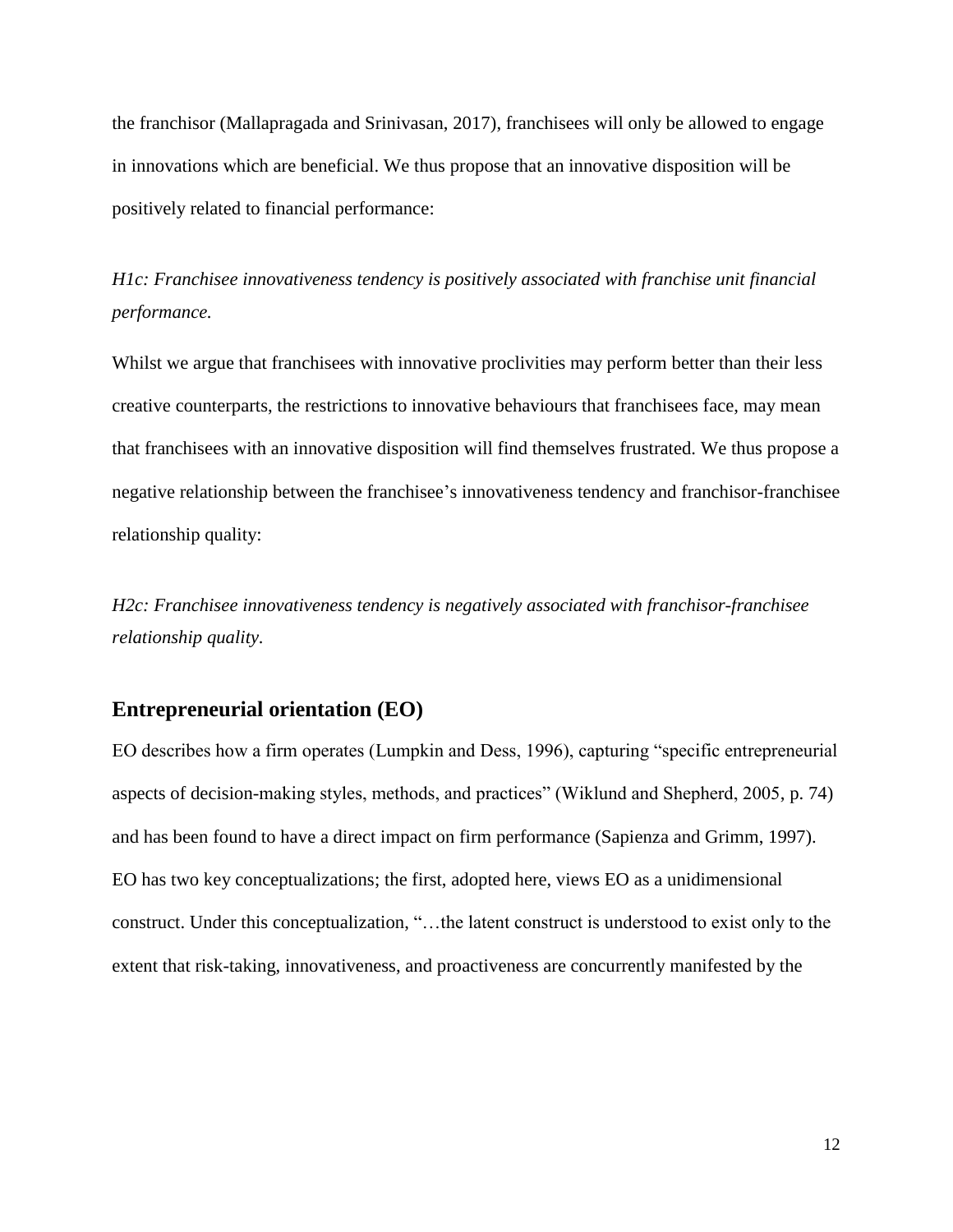firm" (Covin and Lumpkin, 2011, p. 862)<sup>1</sup>. The second conceptualization views EO as a multidimensional construct (Lumpkin and Dess, 1996), where the latent construct exists as a set of independent dimensions, namely risk-taking, innovativeness, proactiveness, competitive aggressiveness and autonomy (Covin and Lumpkin, 2011, p. 863)<sup>2</sup>. Whilst neither conceptualization of EO is inherently superior to the other (Covin and Lumpkin, 2011), it is important that the conceptualization be explicit (George and Marino, 2011), and that the measurement models employed are consistent with the conceptualization (Covin and Wales, 2012). We adopt the unidimensional conceptualization, given this approach has dominated the, albeit nascent, studies of EO within franchise contexts (Dada and Watson, 2013a, 2013b), and also is the conceptualization most adopted within the wider EO literature (Covin and Wales, 2012).

There is substantial empirical data to suggest that EO has a positive effect on firm performance (Keh et al., 2007; Poon et al., 2006; Wiklund and Shepherd, 2005), but its impact in franchise organizations has been a matter of some debate, given the requirement for standardization within franchise systems (Kaufman and Eroglu, 1999; Watson and Dada, 2017). However, there is some evidence to suggest that franchisor EO does positively affect franchise network performance (Dada and Watson, 2013a, 2013b). Whilst these findings may suggest a positive relationship between entrepreneurial orientation and unit level performance, the impact on unit level

 $\overline{a}$ 

<sup>1</sup> *Risk-taking* means a tendency to take bold actions, particularly in relation to exploring new markets (Lumpkin and Dess, 2001). *Innovativeness* refers to a willingness to support creativity and experimentation in introducing new products, services or processes (Lumpkin and Dess, 2001). *Proactiveness* is an opportunity-seeking, forwardlooking perspective (Knight, 1997), where organizations act to anticipate future demand.

<sup>2</sup> *Competitive aggressiveness* reflects the intensity with which an organization seeks to outperform its industry rivals, characterized by a forceful response to competitor actions (Lumpkin and Dess, 2001). *Autonomy* suggests support (by the franchisor) for independent thinking and action by individuals or teams within the organization, where autonomous decision making is encouraged (Miller, 2011; Watson et al., 2018).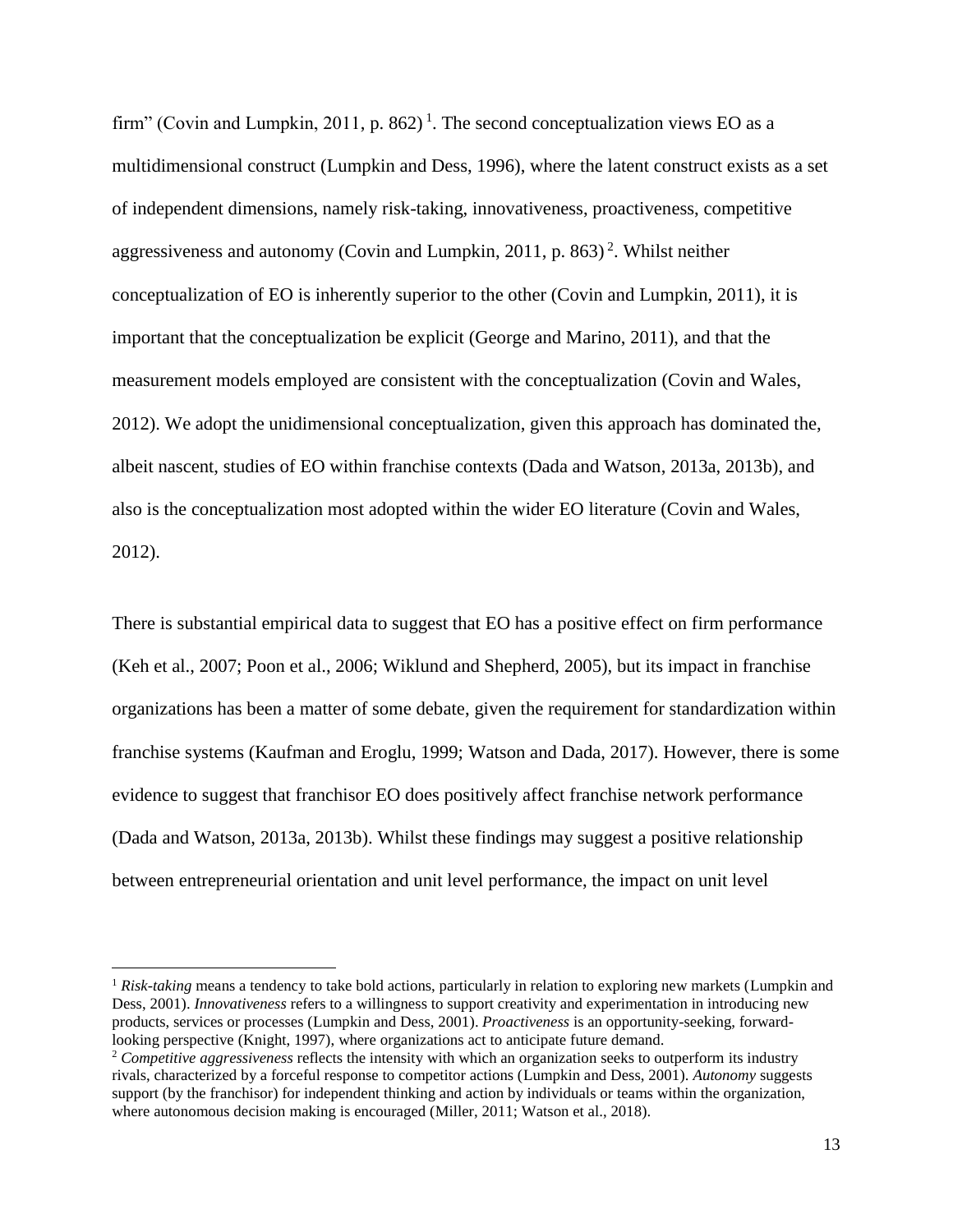performance cannot necessarily be inferred, given that franchise systems may comprise a mix of both company and franchisee-owned units. Furthermore, it cannot be assumed that system level EO will necessarily translate into unit level EO, because franchisees within the same network may not have the same propensity to drive forward the intended degree of EO in the system. Thus, rather than exploring franchisor EO, in this paper we consider EO at the unit level. The EO literature has largely coalesced upon EO as a firm level phenomenon (Covin and Lumpkin, 2011), and has essentially "been agnostic towards the possible effects of differences in the manifestation of EO across firm levels, business units and over time" (Wales et al., 2013a, p. 368). However, as EO is a complex organizational level process, with a strong connection to individual behaviours (Khedhaouria et al., 2015), it seems probable that EO may manifest itself differently in different franchise units. We propose, therefore, in an approach in keeping with Poon et al. (2006) and Rauch et al. (2009), that franchisees, with their differing personalities and entrepreneurial proclivities, will have a major role in how EO manifests within their own units.

A number of manager characteristics have been suggested to influence EO, namely, manager conformity, locus of control (Lumpkin and Erdogan, 1999), self-efficacy (Lumpkin and Erdogan, 1999; Palmer et al., 2019), risk-taking propensity, need for achievement and tolerance for ambiguity (Lumpkin and Erdogan, 1999), narcissism (Wales et al., 2013b), and assertiveness (Palmer et al., 2019), but the relationship between personality dimensions and EO has not been considered within a franchising context, where franchisees entrepreneurial behaviours may be restricted by the franchisor.

It should be noted that whilst EO includes proactive and innovative behaviours, it is conceptually distinct from proactive and innovative dispositions. Possession of a disposition will not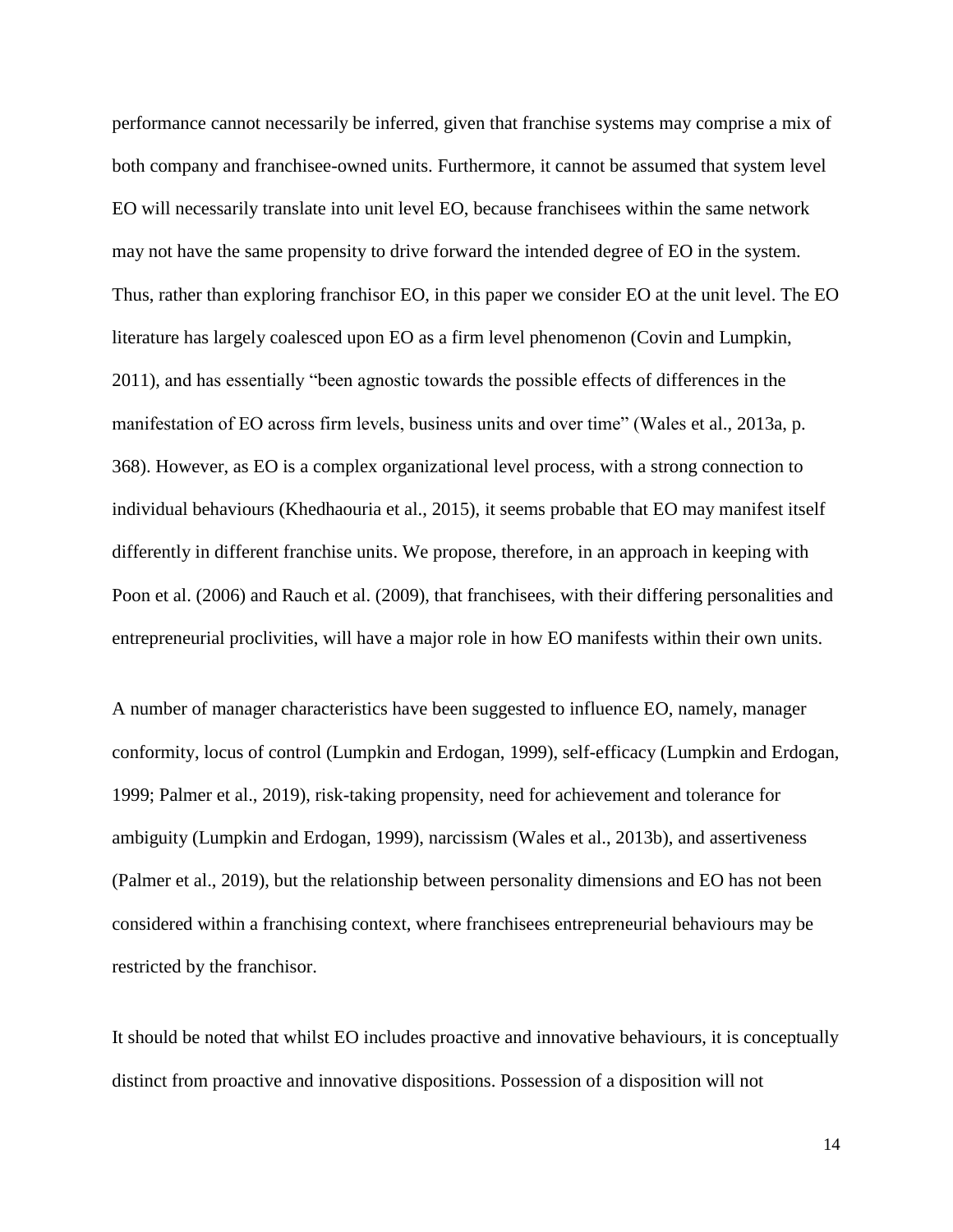necessarily manifest into entrepreneurial risk-taking, proactive and innovative behaviours. EO requires (under the unidimensional conceptualization) that proactive, innovative and risk-taking behaviours are simultaneously present. Particularly within the context of franchising, where the franchisor may limit their franchisees' ability to engage in innovation, it cannot be assumed that proactivity (as a personality characteristic), or an innovative disposition, will necessarily result into actions that are entrepreneurial, or more specifically will involve proactiveness, innovativeness and risk-taking. Indeed, how personality traits manifest themselves in terms of entrepreneurial behaviours, will be linked to the situational context (Becherer and Maurer, 1999).

Whilst, therefore, we cannot assume that proactivity, or an innovative personality disposition will necessarily result in franchise unit EO (that is proactive, risk-taking and innovative behaviours), we do suggest that franchisees with more proactive dispositions are more likely to take initiative and seek to persuade their franchisors of the need for innovation within their units, and assume the associated risks. Furthermore, as Poon et al. (2006, p. 66) note, individuals with an internal locus of control believe that they are able to exercise control over their environment, and will be more likely to "…try new approaches, pursue new opportunities, initiate change instead of reacting to events, and take risks", i.e., they will engage in behaviours that are consistent with the innovative, proactive, and risk-taking characteristics of EO. We therefore propose that the personality traits of locus of control, proactivity and innovativeness will be positively related to the EO manifested in the franchise unit. Thus:

*H3: Franchisee entrepreneurial personality traits - notably (a) proactivity tendency, (b) locus of control, (c) innovativeness tendency - are positively associated with franchise unit EO.*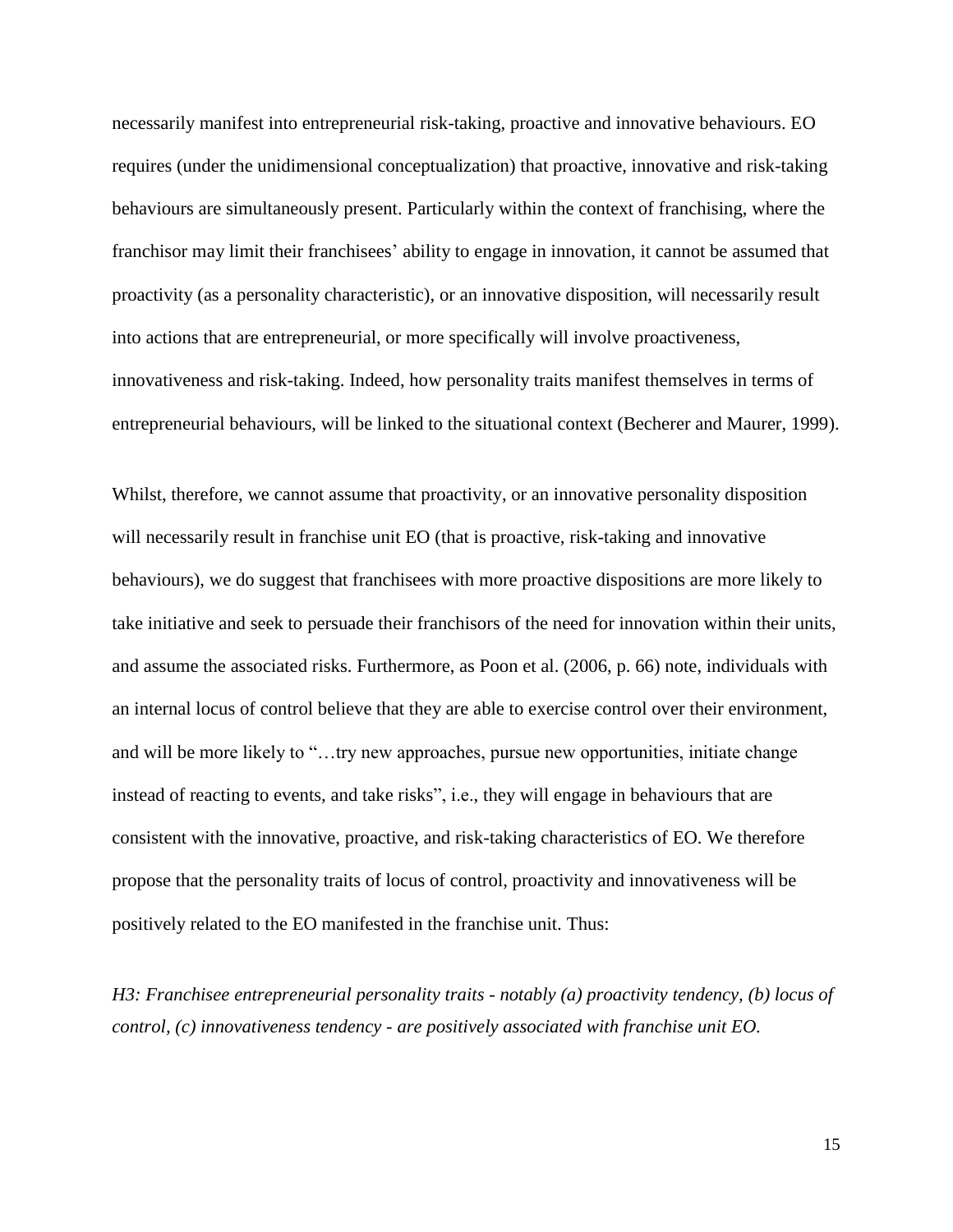Whilst little consideration has been given to the association among entrepreneurial traits, EO and small firm performance (Khedhaouria et al., 2015), there is some evidence to suggest that EO may mediate the relationship between entrepreneurial personality traits and business performance. For example, Khedhaouria et al. (2015) found the personality trait of creativity to be mediated by EO, and Poon et al. (2006) found that the relationship between self-efficacy and performance is mediated by EO. We argue that franchisees who are more proactive, have an innovativeness tendency, and an internal locus of control, are more likely to engage in entrepreneurial behaviours that will enable them to grasp market opportunities that they have identified, enabling them to improve their unit's financial performance. Furthermore, franchisees whose entrepreneurial endeavours are not thwarted by the franchisor, are likely to experience better franchisor-franchisee relationships. Thus:

*H4: Franchise unit EO mediates the relationship between franchisee entrepreneurial personality - notably (a) proactivity tendency, (b) locus of control, (c) innovativeness tendency - and franchise unit financial performance.*

*H5: Franchise unit EO mediates the relationship between franchisee entrepreneurial personality - notably (a) proactivity tendency, (b) locus of control, (c) innovativeness tendency - and franchisor-franchisee relationship quality.*

Figure1 presents the conceptual model<sup>3</sup>, with the supported hypotheses indicated in bold.

<<Insert figure 1 about here>>

 $\overline{a}$ 

<sup>&</sup>lt;sup>3</sup> To empirically test the conceptualization, two statistical models are estimated, one for franchise unit financial performance, and another for franchisor-franchisee relationship quality.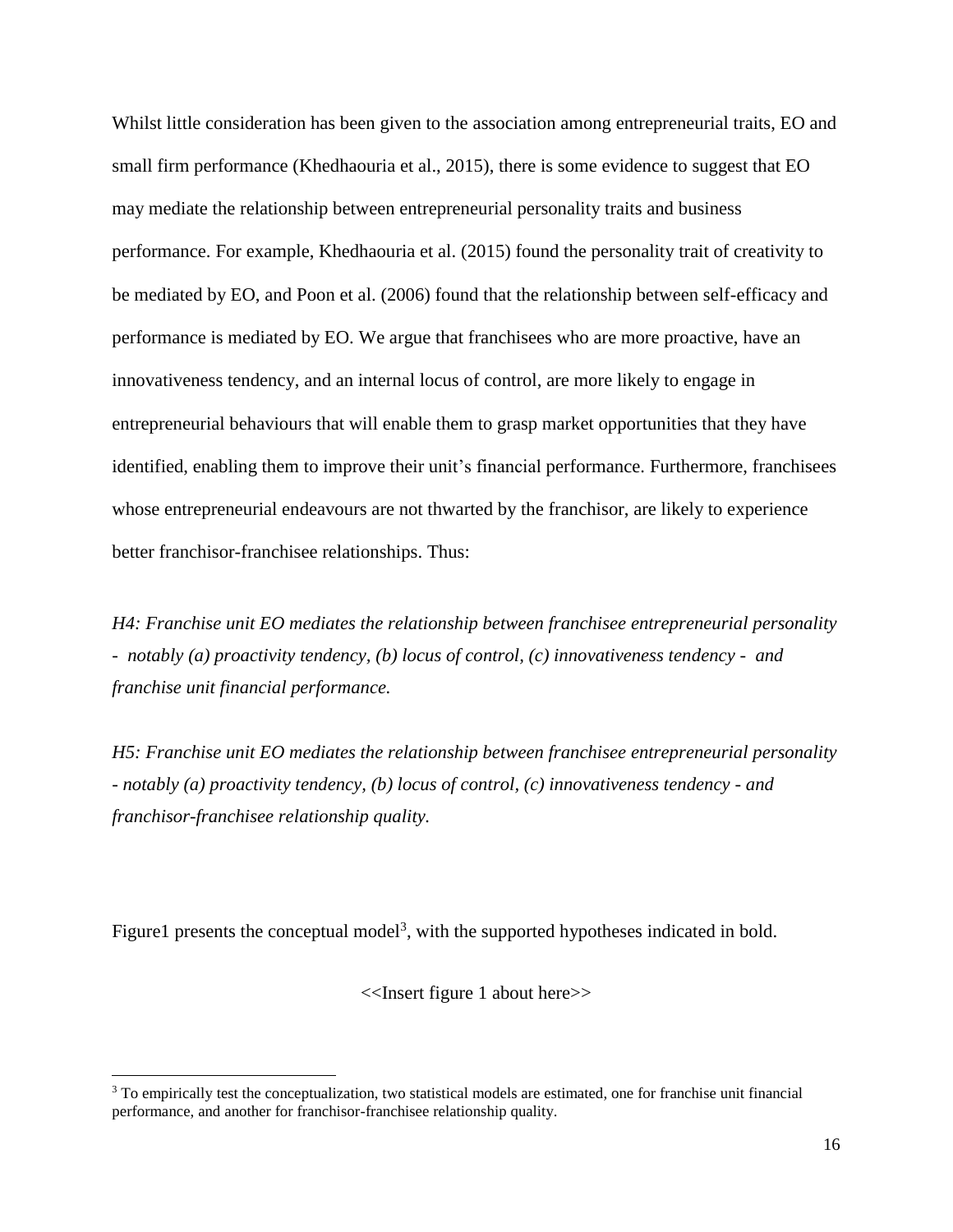## **Methods**

 $\overline{a}$ 

#### *Sample and description*

To test the hypotheses, an online survey method was used to collect data from franchisees in four countries: the US, the UK, France and Spain. These countries were selected as being representative of high entrepreneurial cultures (the UK and the US), and low entrepreneurial cultures (France and Spain), enabling robustness checks of our findings across cultures associated with different entrepreneurial values. Both the UK and the US are characterized by low uncertainty avoidance, and masculinity (Hofstede et al., 2010), two cultural values associated with entrepreneurial outcomes (Hayton et al., 2002; Nguyen et al., 2009; Watson et al., 2019)<sup>4</sup>. France and Spain, as more feminine and uncertainty avoiding cultures (Hofstede et al., 2010), provide examples of less entrepreneurial cultures. Indeed, World Bank statistics (2007-2017) show that both pairs of countries are respectively over and under the mean of the Cultural and Social Norms Index<sup>5</sup>. Further evidence supporting this grouping of the four countries is provided by the Global Entrepreneurship Monitor data, which finds that the entrepreneurial employee activity rate (which we would suggest is particularly relevant in this context, as it measures the rate of involvement of employees in entrepreneurial activities such as developing or launching new goods or services), place the UK and US above the global average, and France and Spain, below (www.gemconsortium.org/economy-profiles). By including two

<sup>4</sup> Uncertainty avoidance refers to "the extent to which people feel threatened by uncertainty and ambiguity and try to avoid these situations" (de Mooij and Hofstede, 2010, p. 89). The masculinity-femininity cultural dimension pertains to the extent to which assertiveness and self-confidence are present in a culture (Kreiser et al., 2010). In masculine societies, the dominant values are achievement and success, whilst in feminine societies, the dominant values are caring for others and quality of life (de Mooij and Hofstede, 2010).

<sup>&</sup>lt;sup>5</sup> This index measures "[t]he extent to which social and cultural norms encourage or allow actions leading to new business methods or activities that can potentially increase personal wealth and income"

<sup>(</sup>https://tcdata360.worldbank.org/indicators/nes.norms?country=FRA&indicator=3105&countries=ESP,GBR,USA& viz=line\_chart&years=2007,2017, retrieved on 04/10/19).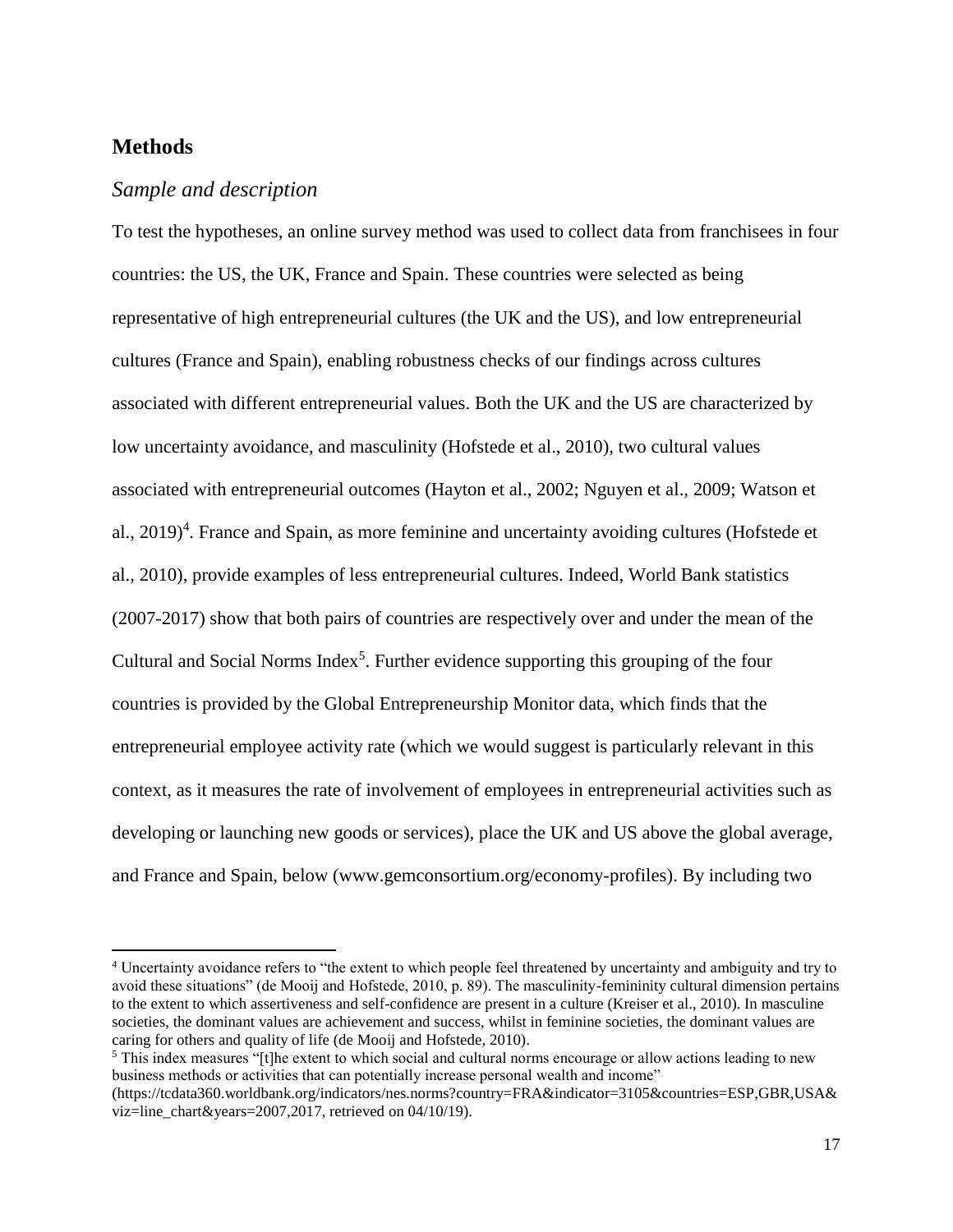countries representing the respective entrepreneurial culture in each group, we seek to control for other country differences, such as institutional and economic factors, whilst enabling us to determine if our results are consistent across countries which exhibit different entrepreneurial values.

The electronic survey was undertaken using Qualtrics software for the US, the UK and Spain, and QuestionPro for France. An invitation, containing the link to the electronic survey, was sent to a sample of approximately 44,125 franchisees (US: 30,000, UK: 1,145; France: 9,525; Spain: 3,455). The sample for the US was obtained using a FRANdata contact list, and for the UK, France and Spain through franchisors and franchise organizations' webpages. There were two rounds of reminders.

Similar to Barthélemy (2008, 2011), the survey questionnaire was developed via a four-stage process. First, we designed a preliminary version of the questionnaire. Wherever possible, we used reliable and valid measurement items from previous studies (Atuahene-Gima and Ko, 2001), by adapting them to the franchising context. Second, we obtained comments on this earlier version of the questionnaire from professors in the field that we used to improve the questionnaire. Third, the revised version of the questionnaire was pre-tested with franchisees. Fourth, the final version of the questionnaire was created by drawing on the feedback from the prior stage. Overall, the questionnaire development process generated revisions in the measurement items, ensuring the face and content validity of the survey (Hughes and Morgan, 2007).

The final sample comprised a total of 761 franchisees, of which 348 were from the US, 159 from the UK, 197 from France, and 57 from Spain. It was impossible to ascertain the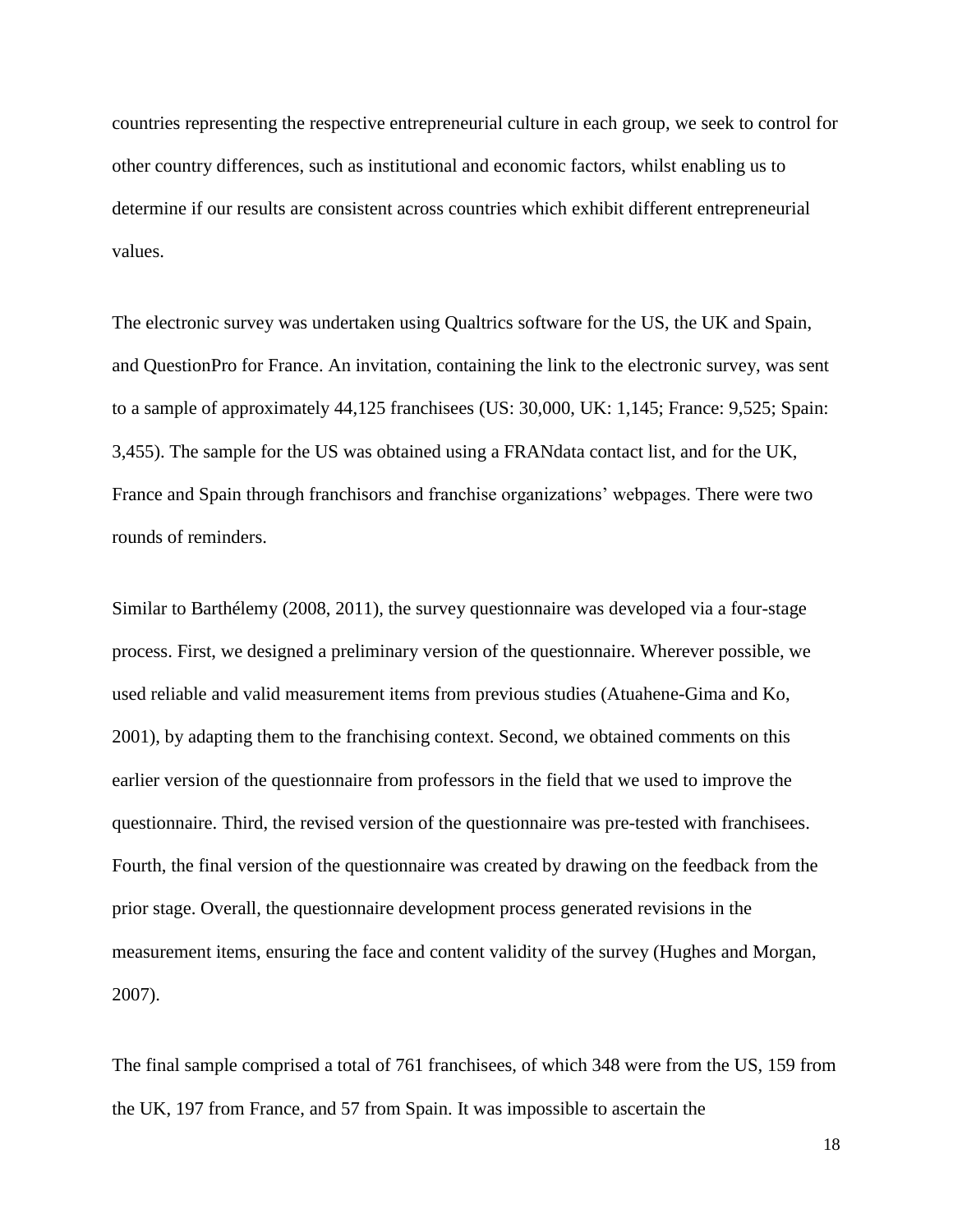representativeness of the sample due to the use of multiple sources in deriving the research participants. Although subsamples are uneven, they roughly reflect the importance of franchising in the retail business in each of the countries under investigation – 50% US, 30% UK (Lindblom and Tikkanen, 2010), 30% France<sup>6</sup> and 10% in Spain (Calderón-Monge and Huerta-Zavala, 2015). A number of different sectors were represented, with retailing and personal services (including education and health and homecare services) being the most represented. Table 1 shows the sectoral composition of respondent systems.

The median size of the systems represented in the sample was 197 franchise units. The French and Spanish systems were of similar sizes, whilst the UK systems were smaller and the US ones larger (US: 330; UK: 55; France: 145; Spain: 145). The US systems had been in operation with a median of 27 years, compared with the UK: 13 years; France: 18 years; and Spain: 20 years. Thus, the UK chains were marginally younger than the others.

#### <<Insert Table 1 about here>>

The sample included both well-established and young franchise units, in terms of years of operation as a franchisee within their current franchise systems. 75.60% of respondents had been operating their unit for up to 10 years, and 24.4% had been operating for more than 10 years. Although we do not claim to have a random sample, the broad representation of types and sizes of businesses suggests that our findings should have a high degree of generality (Miller and Friesen, 1982).

 $\overline{a}$ 

<sup>6</sup> https://www.diarioabierto.es/346172/1-315-marcas-operan-ya-regimen-franquicia-52-sectores-68-133-unidadesoperativas, retrieved on 04/10/19.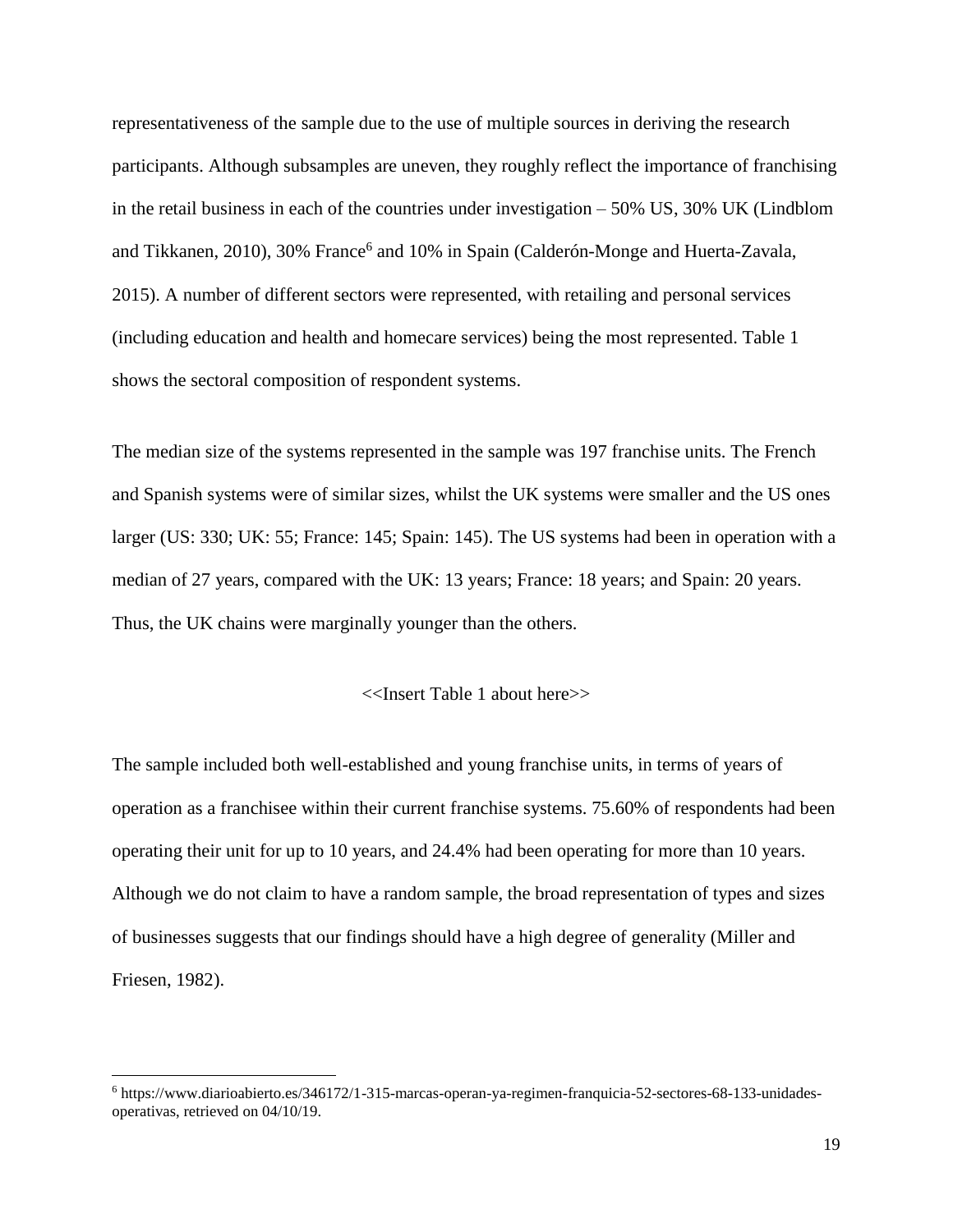Mann-Whitney tests were conducted on responses of early and late respondents on several key constructs (proactivity tendency, innovativeness tendency, locus of control, unit EO, unit financial performance and relationship quality). No statistically significant differences were found.

To address common method bias, we used various procedural remedies (MacKenzie and Podsakoff, 2012), including pretesting questions, guaranteeing response anonymity, and using measures from previously established instruments. We also applied the Harman one-factor test. As described in Podsakoff et al. (2003), all items from the constructs in our study were included in a factor analysis. The results yielded 7 factors which accounted for 66.85% of the total variance, with the first factor accounting for 22.22% of the variance. Therefore, no single factor emerged from the factor analysis and no one factor accounted for the majority of the variance (Rhee et al., 2010). These results demonstrate that common method variance is unlikely to be a major problem in this study's data and provide support for the validity of the measures (Rhee et al., 2010; Stam and Elfring, 2008).

### *Measures*

We used Principal Components Analysis (PCA) to examine the factor structure of the variables' measurement scales (Weaven et al., 2009). The factor loadings of all the items were greater than the common acceptance threshold of 0.40 (Kaya, 2006). For all scales, Cronbach alphas were above 0.60, the recommended minimum acceptable standard (Baker et al., 2002). Confirmatory Factor Analysis (CFA) was employed to ensure the validity of the constructs. The results of the CFA for the measurement models for each construct indicate that the fit indices were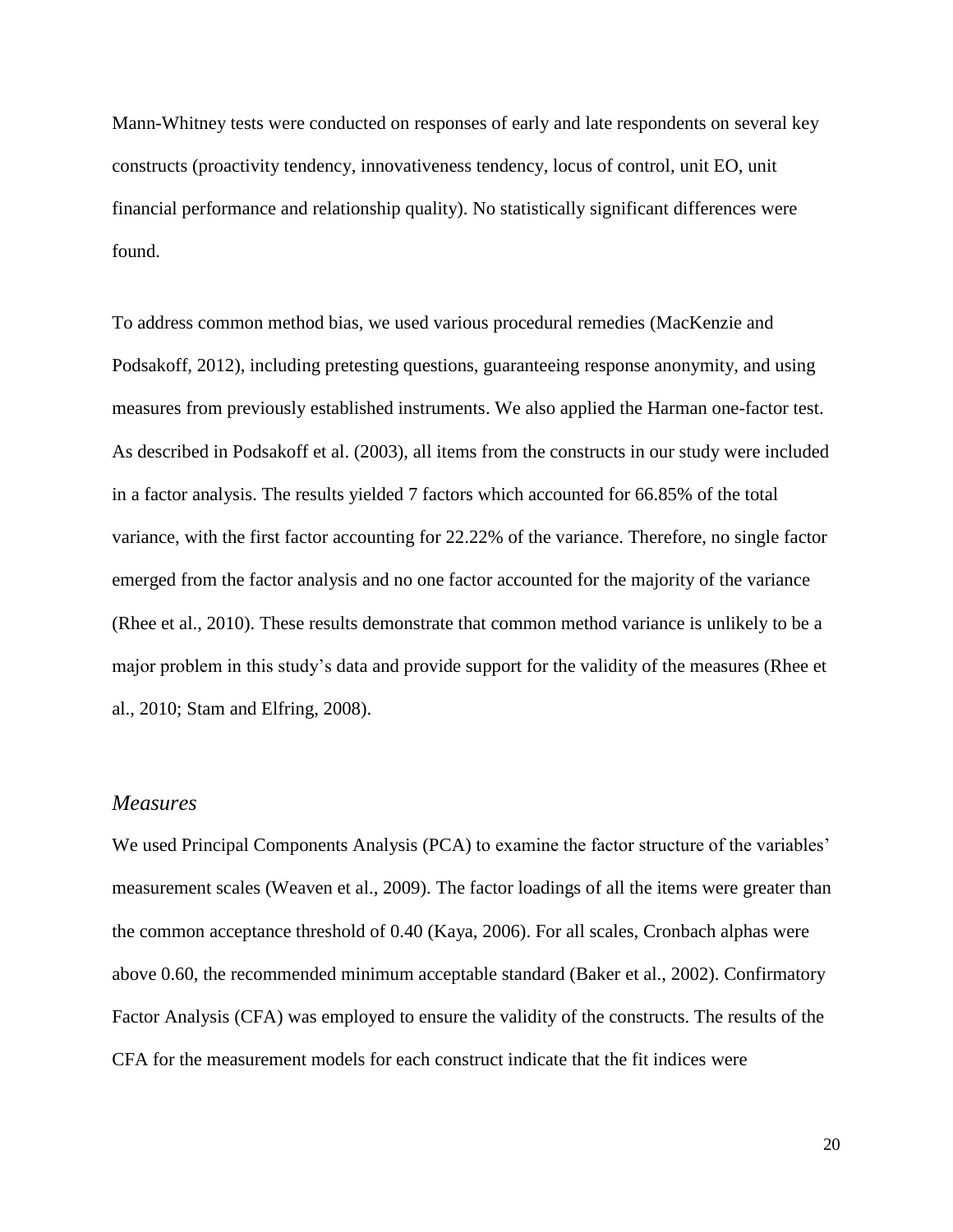appropriate: incremental fit index (IFI), normed fit index (NFI) and comparative fit index (CFI) were all greater than the recommended guideline of 0.90.

*Franchise unit EO.* These items were adapted from Lumpkin and Dess (2001). EO was computed as the average of all the scales for items relating to innovativeness, proactiveness and risk-taking (Walter et al., 2006). Respondents were asked to indicate the extent to which each of the following items applies to their own franchise unit on a scale of *1* (strongly disagree) to *5* (strongly agree): (1) In dealing with competitors, my franchise unit typically initiates actions which competitors then respond to; (2) In dealing with competitors, my franchise unit is very often the first business to introduce new products/services, administrative techniques, operating technologies, etc.; (3) In general, my franchise unit has a strong tendency to be ahead of others in introducing novel ideas or products; (4) Many new lines of products/services have been introduced in the past 5 years; (5) The changes in product or service lines introduced have usually been quite dramatic; (6) When confronted with decisions involving uncertainty, my franchise unit typically adopts a bold posture in order to maximize the probability of exploiting opportunities. The scale exhibited high reliability with Cronbach's alpha value  $= 0.876$ , Composite Reliability (CR) =  $0.875$  and Average Variance Extracted (AVE) =  $0.788$ . These results, and those from the PCA and CFA, support the unidimensional measure of EO adopted here. Although the studies by Lumpkin and Dess (2001) and Lumpkin et al. (2009) provide implications that support a multidimensional view of the EO construct, their measures of the individual EO dimensions incorporate items from the unidimensional measure of strategic posture from Covin and Slevin's (1989) study.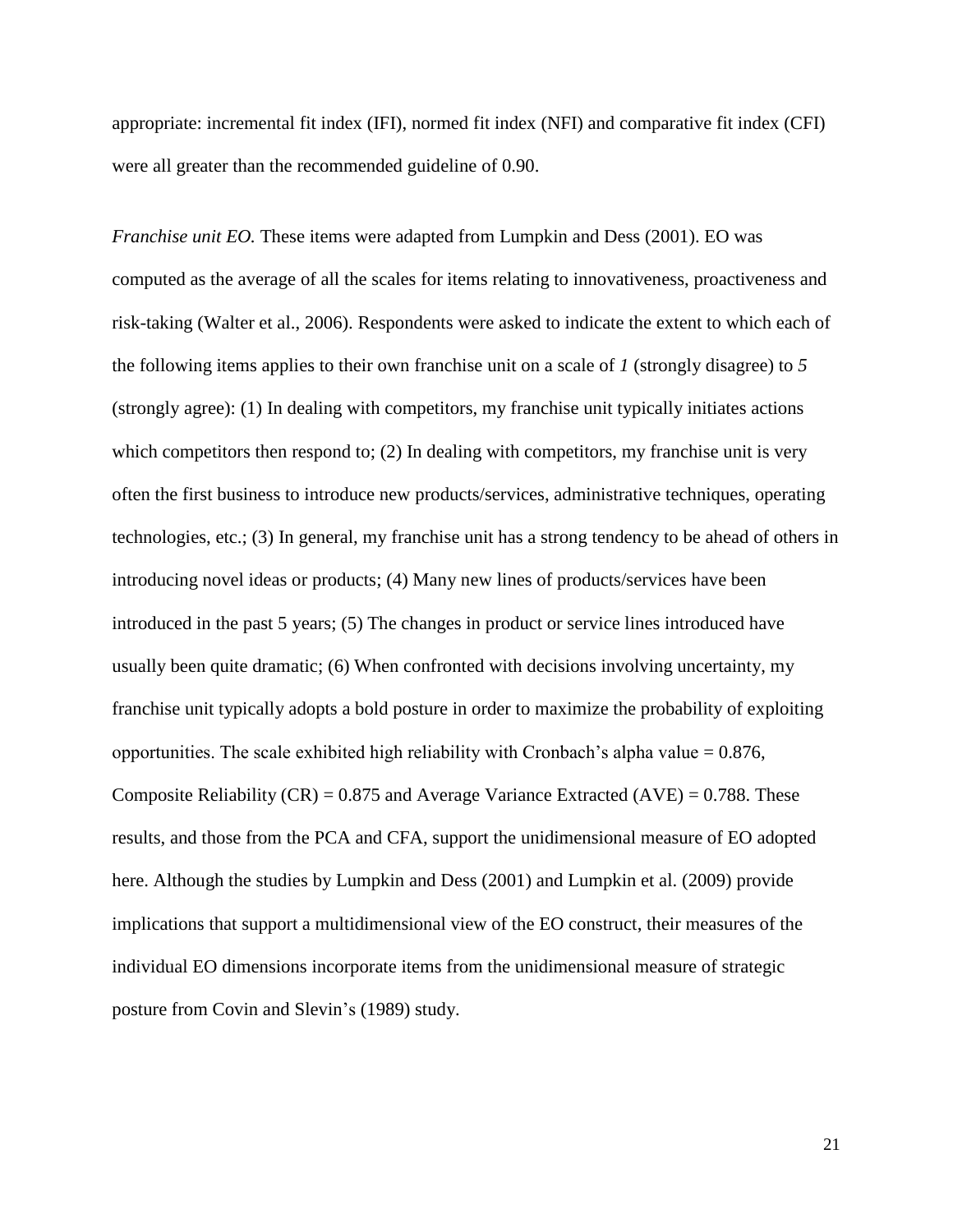*Franchisee proactivity tendency*. These items were adapted from Bateman and Crant (1993).<sup>7</sup> Respondents were asked to indicate the extent of agreement with the following statements on a scale of *1* (strongly disagree) to *5* (strongly agree): (1) If I believe in an idea, no obstacle will prevent me from making it happen; (2) I am always looking for better ways to do things; (3) Nothing is more exciting than seeing my ideas turn into reality; (4) If I see something I don't like, I fix it; (5) I can spot a good opportunity long before others can. The scale exhibited high reliability with Cronbach's alpha =  $0.746$ , CR =  $0.764$  and AVE =  $0.713$ .

*Franchisee innovativeness tendency and locus of control.* <sup>8</sup> The items for both innovativeness and locus of control were adapted from Mueller and Thomas (2001). In terms of franchisee innovativeness tendency, respondents were asked to indicate the extent of agreement with the following statements, on a scale of *1* (strongly disagree) to *5* (strongly agree): (1) I obtain more satisfaction from mastering a skill than coming up with a new idea (reverse coded); (2) I usually continue doing a new job in exactly the way it was taught to me (reverse coded); (3) I like a job which demands skill and practice rather than inventiveness (reverse coded). In terms of franchisee locus of control, respondents were asked to indicate the extent of agreement with the following statements, on a scale of *1* (strongly disagree) to *5* (strongly agree): (1) I will not be satisfied unless I have achieved the desired level of results; (2) I look upon my work as simply a way to achieve my goals; (3) My life is determined by my own actions; (4) When I get what I want, it is usually because I worked hard for it; (5) Whether or not I am successful in life depends mostly on my ability. For franchisee innovativeness tendency, the scale exhibited good reliability with Cronbach's alpha =  $0.660$ , CR =  $0.673$  and AVE =  $0.773$ . For franchise locus of

 $\overline{a}$ 

 $7$  As proactivity tendency is a personality trait, it differs from the proactiveness dimension in the EO construct.

<sup>&</sup>lt;sup>8</sup> As innovativeness tendency is a personality trait, it differs from the innovativeness dimension in the EO construct.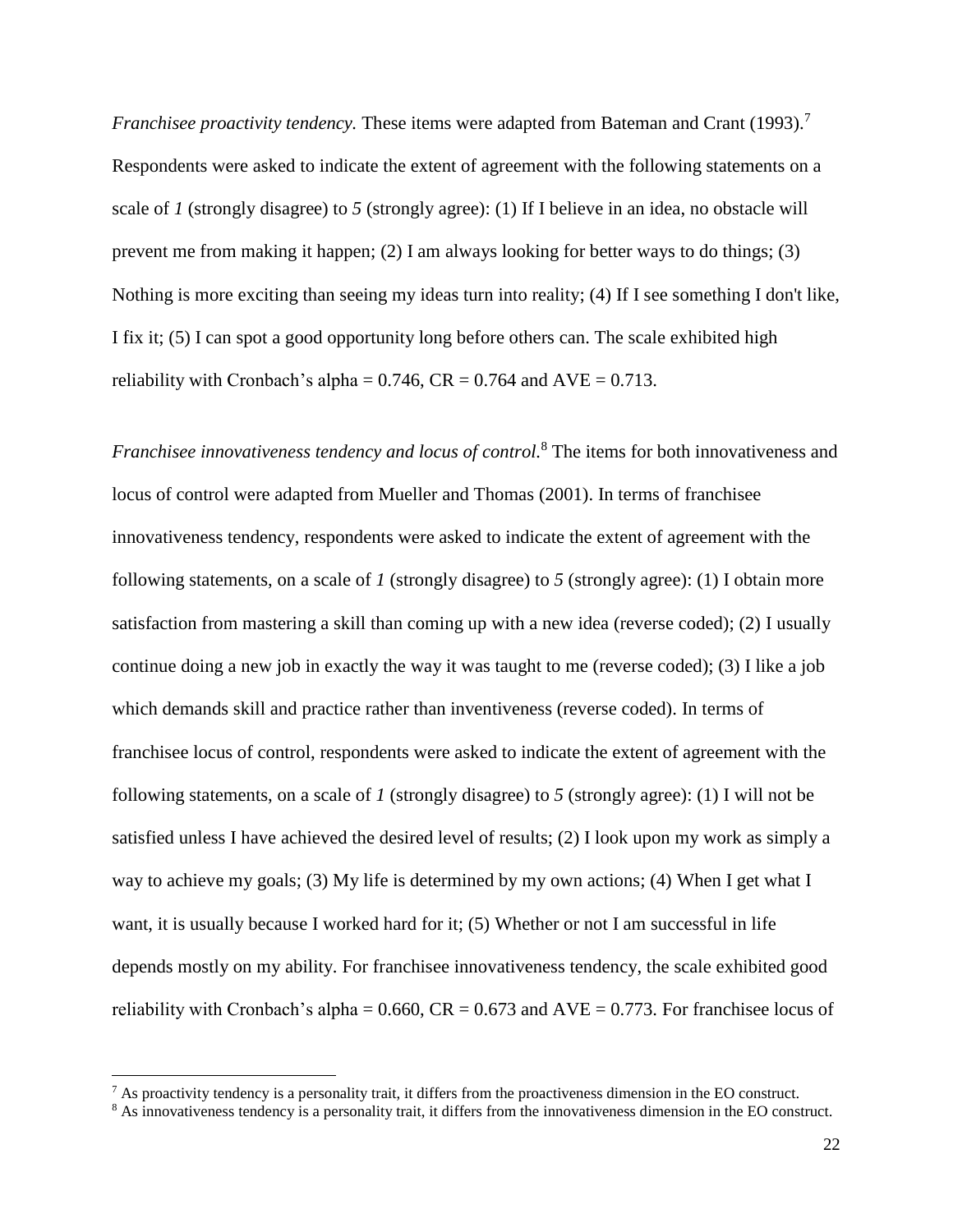control, the scale also exhibited good reliability with Cronbach's alpha  $= 0.654$ , CR  $= 0.837$  and  $AVE = 0.666$ .

*Franchise unit financial performance.* These items were adapted from Dada and Watson (2013a) and Keh et al. (2007). Respondents were asked to rate the financial performance of their franchise unit in the last 3 years, on a five point Likert scale that ranged from *1* (much weaker) to *5* (much stronger): (1) My unit's profitability relative to competitors; (2) My unit's sales growth relative to competitors; (3) My unit's market share relative to competitors; (4) My unit's overall financial performance relative to competitors. The scale exhibited high reliability with Cronbach's alpha =  $0.934$ , CR =  $0.934$  and AVE =  $0.914$ .

*Franchisor-franchisee relationship quality.* These items were adapted from Dada and Watson (2013a) and Weaven et al. (2014). Respondents were asked to indicate the extent of agreement with the following statements in the last 3 years on a scale of *1* (strongly disagree) to *5* (strongly agree): (1) I frequently disagree with my franchisor (reverse coded); (2) The disagreements I have with my franchisor are usually quite intense (reverse coded); (3) My franchisor and I constantly argue over important issues (reverse coded); (4) My franchisor and I co-operate well. The scale exhibited high reliability with Cronbach's alpha =  $0.909$ , CR =  $0.911$  and AVE = 0.787.

*Control variables*. We also included several control variables. The first two of these, pertained to the franchisee's experience. *Business experience* was coded 1 when the franchisee had prior experience in a related business, and 0 otherwise. *Experience within the system* was the number of years the franchisee had been operating his/her unit within the current franchise system. In addition, system level controls were also included: the number of years the business had been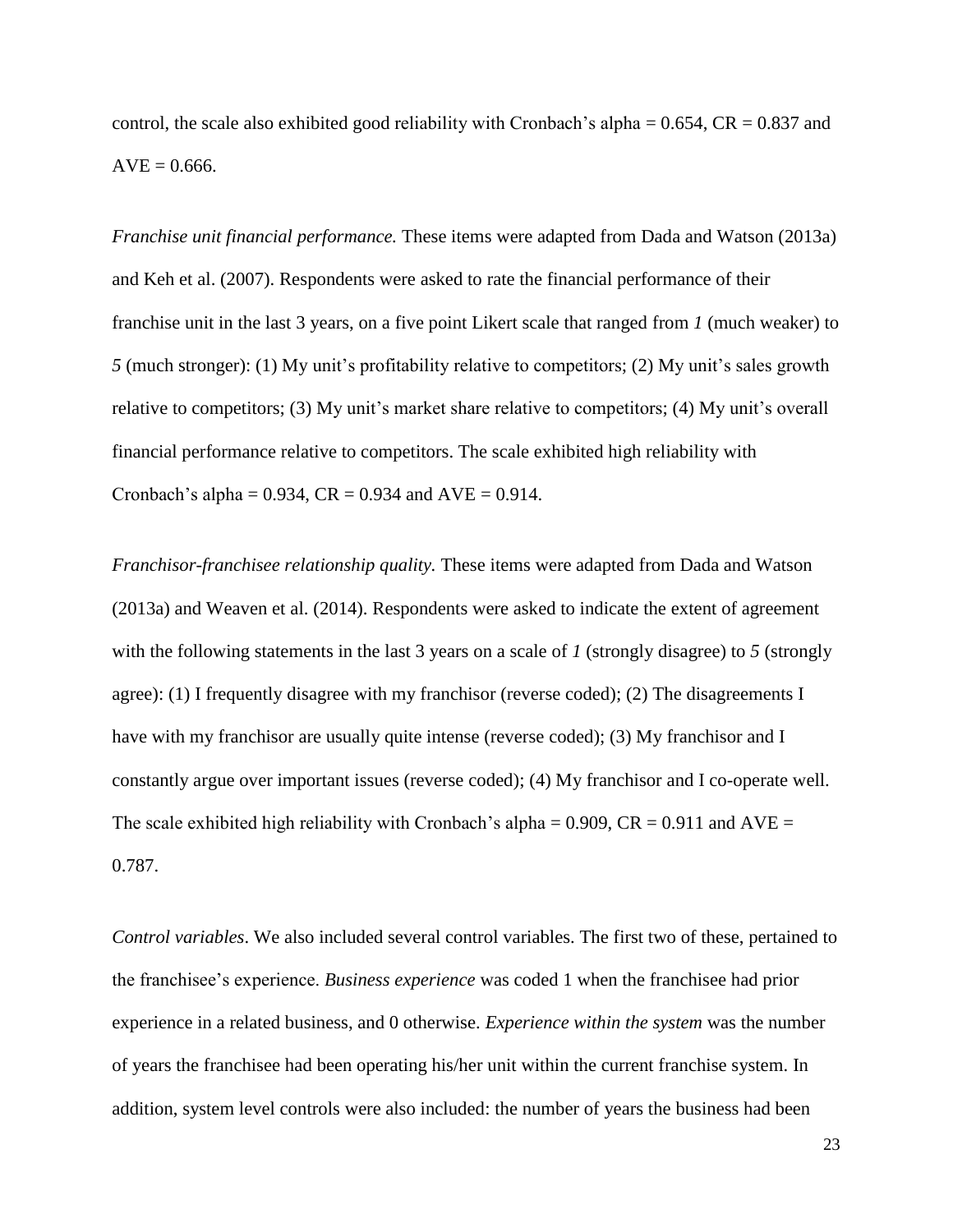franchised (*franchise system age*) and a categorical variable for the sector (1 for services and 0 for retailing).

#### **Analyses and results**

Table 2 shows the means, standard deviations, by country, and for the total sample, and the correlations are in Table 3.

<<Insert Tables 2 and 3 about here>>

#### *Mediation analyses*

We hypothesize that franchisee proactivity tendency, locus of control and innovativeness tendency affect financial performance and relationship quality of franchise units (H1 and H2) mediated by unit EO (H4 and H5), and that these three personality traits are positively associated with franchise unit EO (H3). To test the significance of indirect effects, we applied the PROCESS macro (Hayes, 2018) using 10,000 bootstrap samples. This approach has the advantage over alternative methods, such as those proposed by Baron and Kenny (1986), as it does not require that the indirect effect is normally distributed. To test effects, PROCESS estimates the parameters of the two equations necessary to test the mediation by ordinary least squared regressions and uses those parameter estimates to calculate indexes of direct and indirect effects. Both regressions are calculated separately and the estimation of the parameters in one equation has no effect on the estimation of the parameters in the other equation of the model. Additionally, bootstrapping creates confidence intervals (CIs) that should not cross zero if the effect is significant.

Following Hayes' (2018) notation, the conceptual model is presented as: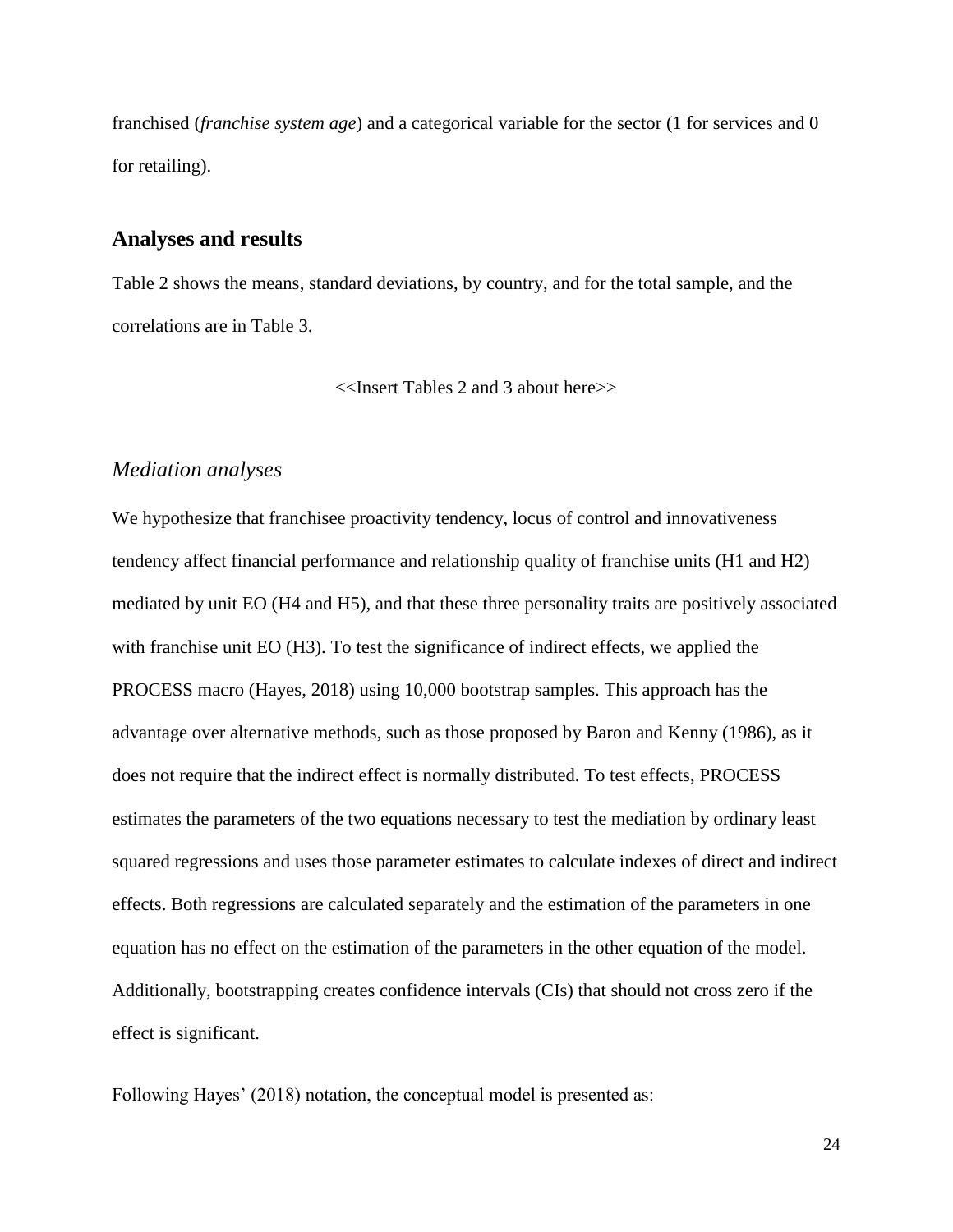$$
M = i_1 + a_1 X_1 + a_2 X_2 + a_3 X_3 + a_4 U_1 + a_5 U_2 + a_6 U_3 + a_7 U_4 + e_M
$$
  
\n
$$
Y = i_2 + c_1' X_1 + c_2' X_2 + c_3' X_3 + b_1 M + b_2 U_1 + b_3 U_2 + b_4 U_3 + b_5 U_4 + e_Y
$$
  
\n[1]

The results from the analysis (Table 4) show that in keeping with H3a, franchisee proactivity tendency  $(X)$  is positively associated with franchise unit EO,  $(M)$  ( $p=0.000$ ). However, franchisee innovativeness tendency and locus of control are not significantly associated with unit EO, not supporting H3b and H3c.

Tests for the direct relationship between franchisee proactivity tendency and franchise unit financial performance do not indicate a significant association ( $c'_1 = -.024$ , p=.730, CI [-.163, .114]), and thus H1a is not supported. However, we found support for the proposed indirect effect on financial performance (H4a). The indirect path (mediation effect) via unit EO ( $a_1 b_1$  = .199, CI [.117, .289]) was significant. The total effect (direct plus indirect effects,  $[c'_1 + a_1b_1]$ ) was also significant (CI [.028, .321]).

Locus of control shows a significant and positive direct effect on financial performance  $(c'_3 = c'_3)$ .134, p=.003, CI [.046, .223]) supporting H1b. This effect is not mediated by unit EO since the indirect effect is not significant ( $a_3b_1 = .007$ , CI [-.039, .052]) in contrast to H4b. However, the total effect results in a significant and positive association (CI [.044, .240]).

Innovativeness tendency shows a significant and negative direct effect on financial performance  $(c'_2 = -.159, p=.003, CI [-.262, -.056])$  contrary to H1c. This effect is not mediated by unit EO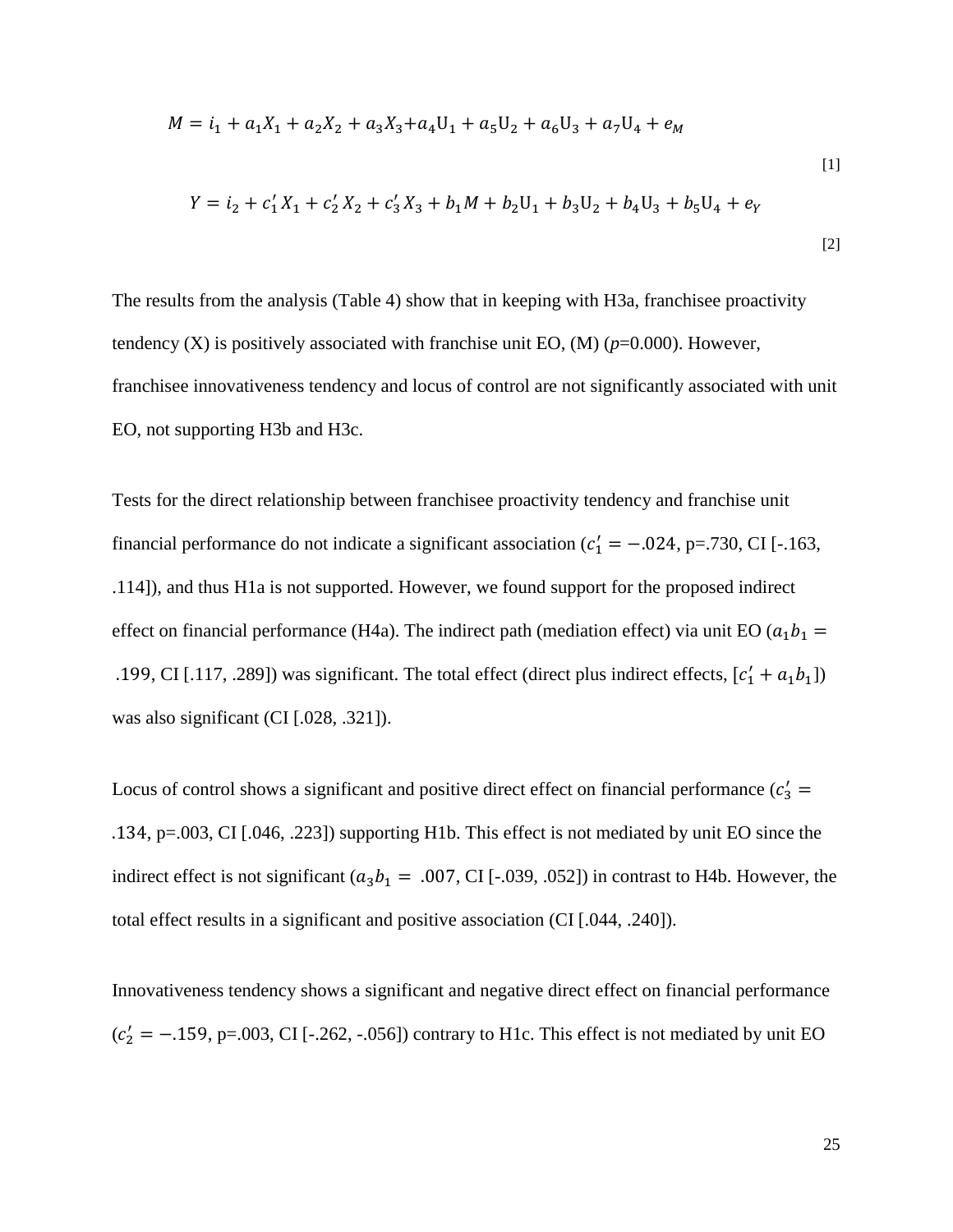since the indirect effect is not significant ( $a_2b_1 = .001$ , CI [-.048, .051]), not supporting H4c. However, the total effect results in a significant and negative association (CI [-.271, -.043]).

It is interesting to note that service sector exerts a positive and significant influence on financial performance.

<<Insert Tables 4 and 5 about here>>

Table 5 shows the results of the mediation analysis for relationship quality. The results show, contrary to H2a, that there is no significant direct relationship between franchisee proactivity tendency and relationship quality. However, the indirect path of proactivity ( $a_1 b_1 = .166$ , CI [.089, .259]) to relationship quality through unit EO was significant. Therefore, H5a is supported.

The effects of locus of control on relationship quality are akin to those on financial performance. Consistent with H2b, locus of control shows a direct and positive effect ( $c'_3 = .137$ , p=.018, CI [.024, .251]), but the indirect effect is not significant  $(a_3b_1 = .006, CI[-.031, .046])$ , suggesting, in contrast to H5b, that unit EO does not mediate the relationship between locus of control and relationship quality. However, the total effect results in a significant and positive relationship (CI [.025, .262]). Innovativeness tendency did not show any significant effect on relationship quality neither direct, nor indirect, thus no support for H2c and H5c was found.

Similar to financial performance, franchisees operating a service-based franchise unit, experienced better relationships with their franchisors than those in the retail sector. However, unlike the financial performance outcome, those franchisees who had previous experience in a similar business had significantly worse relationships with their franchisors than their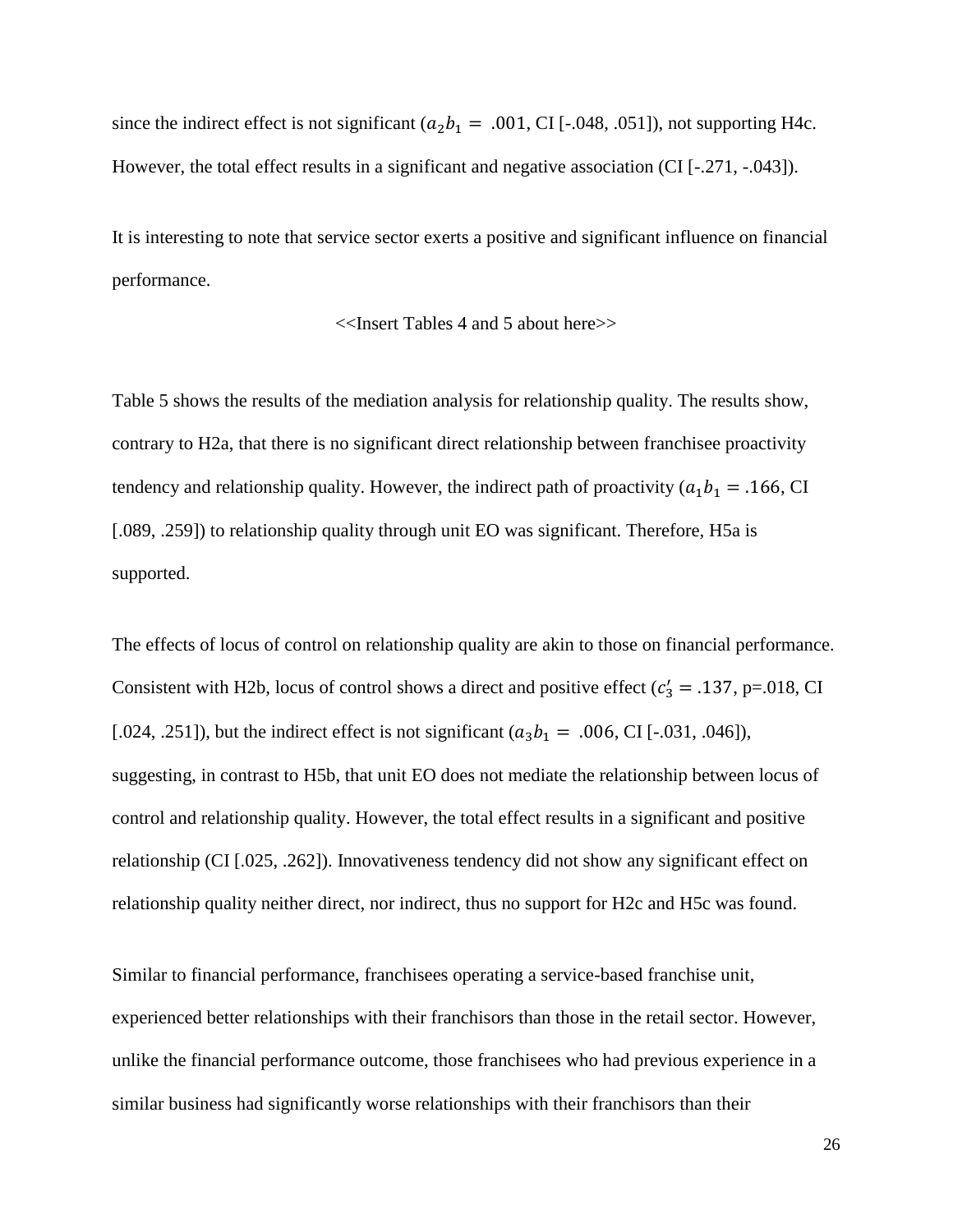counterparts without any prior experience in a related business, perhaps suggesting that prior experience in a similar business makes it harder to unlearn old ways and accept new business standards (Jambulingam and Nevin, 1999).

#### *Robustness checks*

As an additional check of the consistency of our findings across countries characterised by different entrepreneurial values, we undertook a multiple group analysis in SEM, where differences between constrained models (no differences in parameter estimates) could be compared with unconstrained models (where parameters are calculated for each group – in this case for 'high entrepreneurial culture' and 'low entrepreneurial culture'). For financial performance, the constraint of structural parameters led to no significant difference in the fit of the model, i.e., the models for the two cultures did not significantly differ. To further analyse whether there were differences in any individual paths, the critical ratios for differences in parameters were compared (see Table 6). The only significantly different pathway (i.e. where z  $\geq \pm 1.96$ ) between the two groups was for the direct path between innovativeness and financial performance. For the 'high entrepreneurial culture' group, innovativeness exerted a negative and significant impact on financial performance. For the 'low entrepreneurial culture' group, there was no significant relationship between innovativeness and financial performance.

For relationship quality, no significant differences were found between the unconstrained and constrained models, nor was any individual path significantly different between the two groups. Thus, our findings appear to be broadly consistent across the different countries.

**<<Insert Table 6 about here>>**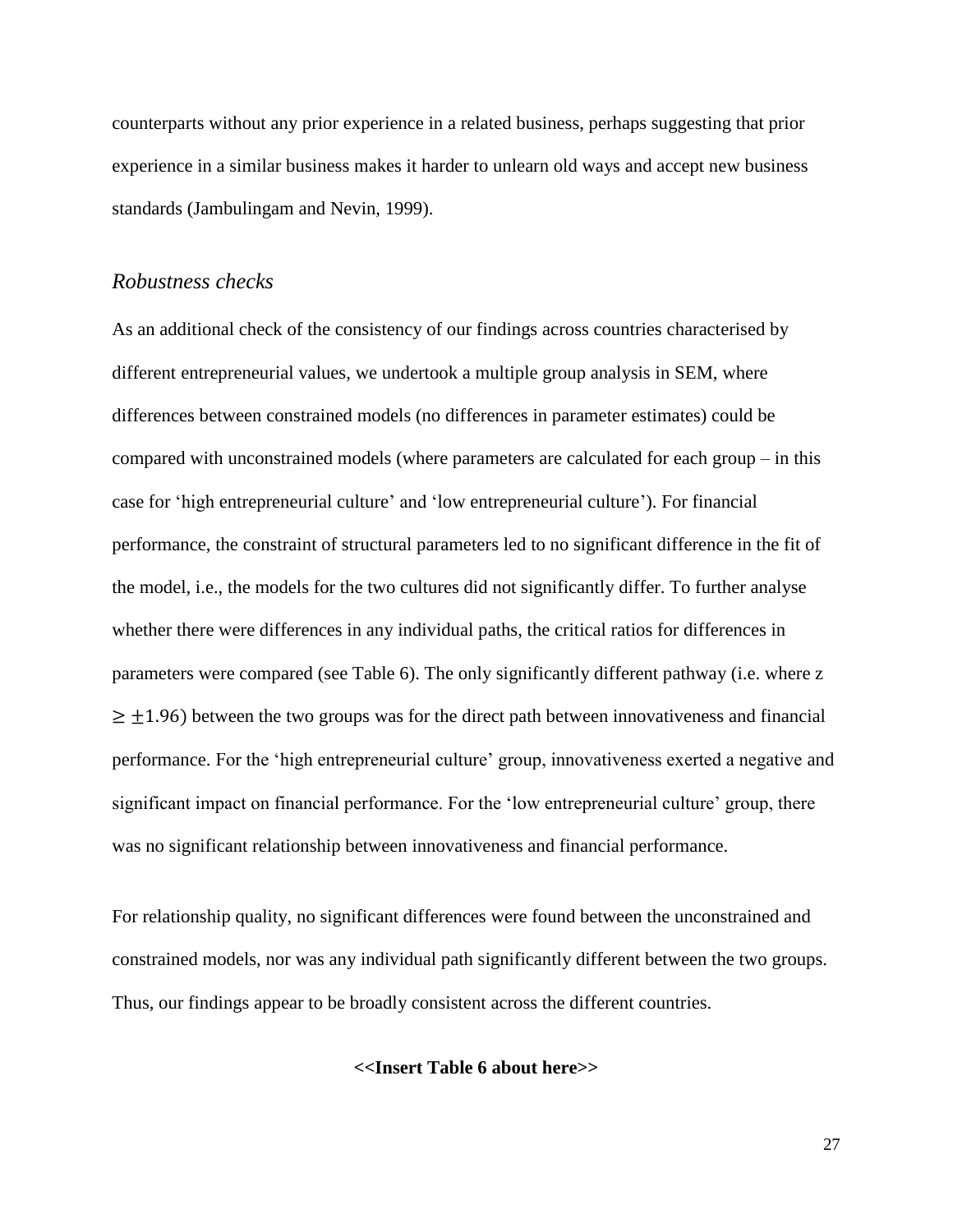## **Discussion and conclusion**

The results suggest (summarised in Table 7) that franchisee performance, in terms of both financial and relational performance, are enhanced by recruiting proactive franchisees, and enabling them to engage in entrepreneurial behaviours. Whilst no direct effect between proactivity and financial performance or relationship quality was found, there was evidence of an indirect relationship through franchise unit EO. Thus, having proactive franchisees helps enhance franchise unit EO, and this in turn leads to higher financial performance and improved franchise relationships. The direct relationship found between locus of control and financial performance suggests that franchisors would also benefit from recruiting franchisees with a high locus of control. Interestingly, no relationship was found between locus of control and franchise unit EO. Perhaps this is because franchisees with high locus of control focus their efforts on operating their units according to the processes established by their franchisors because they recognize the value of the superior template of the franchisor. Indeed, Knott (2003, p. 942) suggests that the "…franchisor solves both the incompetence and overconfidence problems by imbedding best practice in a routine and by enforcing that routine". This implies that locus of control in itself does not lead to entrepreneurial behaviours within the context of franchising.

#### <<Insert Table 7 about here>>

Whilst franchisees with proactive tendencies and high locus of control would seem to enhance franchise unit's performance outcomes, franchisees with innovativeness tendencies perform less well. This was more pronounced in entrepreneurial cultures, where franchisees may believe that entrepreneurial actions which do not threaten brand image will be welcomed. Winter et al.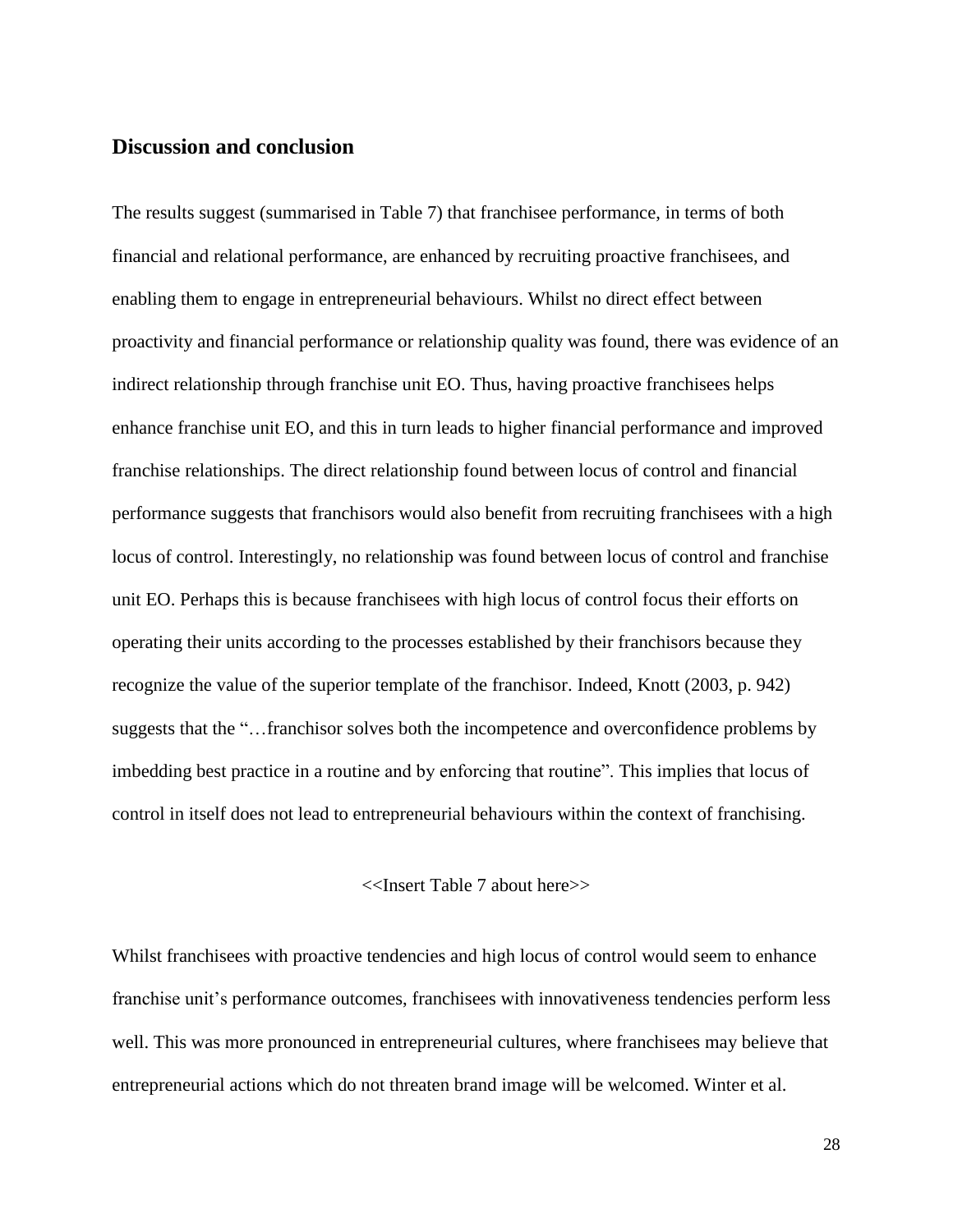(2012) have highlighted the potential dangers of franchisees making adaptations to the established business processes of the franchise system, given that it represents a set of interlocking activities, where modifications to any element may produce unanticipated (negative) effects. It is interesting to note that no relationship was found between innovativeness (as a personality trait) and EO. However, the questions pertaining to innovation as part of the unit EO construct, adapted from Lumpkin and Dess (2001), focus on product and service innovations. It may be that franchisees engage in process-based innovations, not captured here, given the restrictions placed upon them by the franchise contract. This type of innovation may also entail less risk-taking, which must also be present for EO to be evident. Certainly, research by Watson et al. (2018) suggests that franchisee innovation is often process-based. In any case, the results suggest that franchisors should be cautious in recruiting franchisees with innovativeness tendencies. Recent research outside of the franchising context shows that successful innovativeness is connected to purposeful analysis of past failures (Danneels and Vestal, 2020). However, within the context of franchising, the franchisor cannot assume this enquiry if innovativeness is left to the discretion of the franchisee.

The positive association found between franchise unit EO and performance is in keeping with studies which have explored the impact of franchise system level EO and performance. For example, in their study of UK franchisors, Dada and Watson (2013a, 2013b) found a positive relationship between franchise system EO and system performance (in both financial and nonfinancial terms). Taken together with our results, these suggest that franchise systems with high EO can leverage the entrepreneurial capabilities of their franchisees to improve performance that is to say, entrepreneurial behaviour does not need to be the sole domain of the franchisor,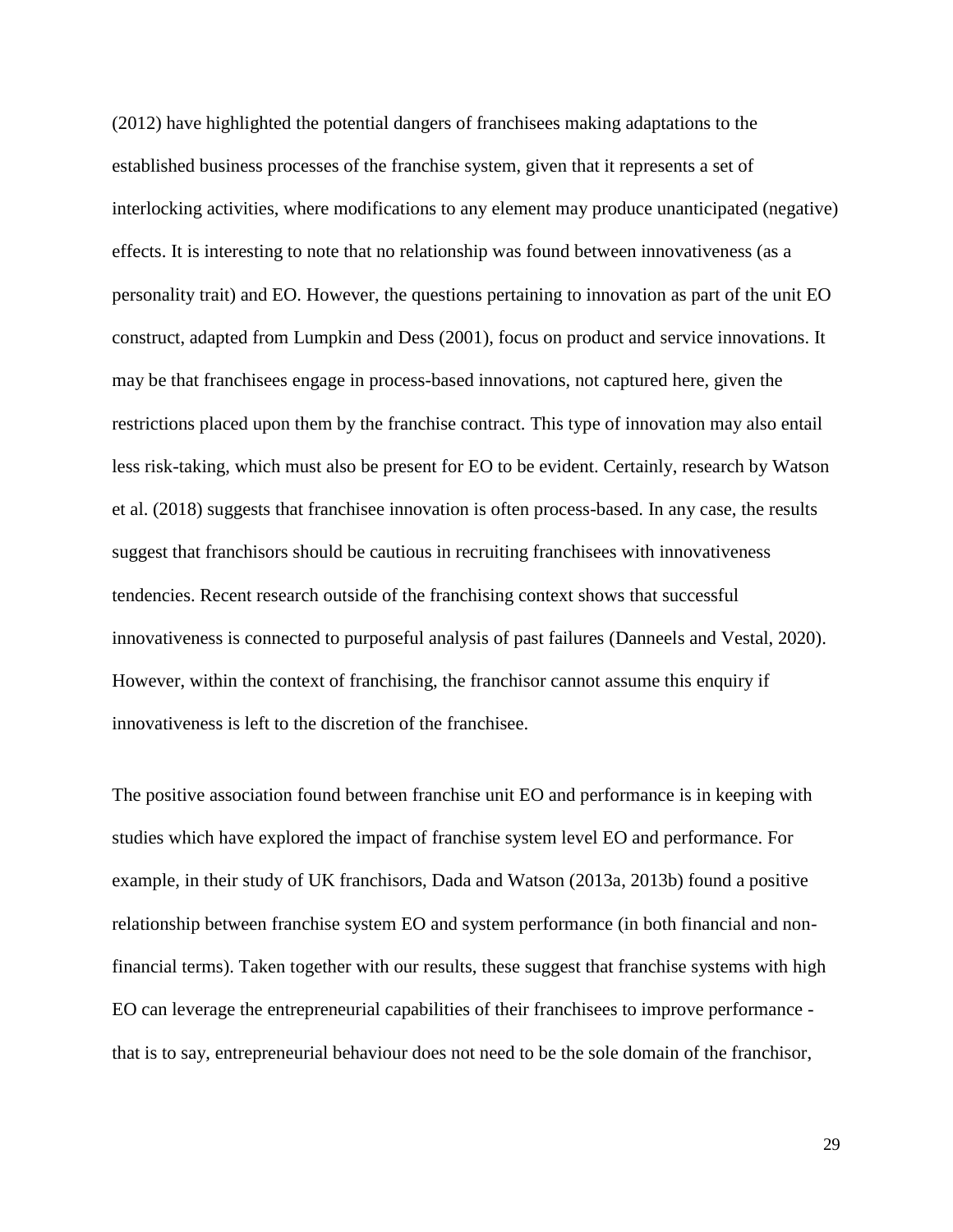although it must be carefully monitored to ensure entrepreneurial activities are not damaging to the brand.

The findings here highlight the importance of exploring how individual franchisee traits might influence their unit performance. Although franchising is a context for promoting uniformity, our results show that there is heterogeneity among franchisees, but yet, as Dant et al. (2013) have commented, there has been a tendency within the franchise literature to treat them as homogenous. Future research may explore differences in other franchisee characteristics within the franchise chain and the consequences on management and performance. Furthermore, it has been highlighted, both with respect to EO (Rauch et al., 2009) and franchising (Dant et al., 2011), that the literature has been dominated by a North American context, and that it is important, therefore, to clarify the extent to which the relationships found replicate across different cultural contexts. We thus believe that our study significantly contributes to both literatures, by investigating if the extent to which franchisees engage in entrepreneurial behaviours, and the effect on performance are consistent across countries with different entrepreneurial values. Whilst the overall model estimations did not significantly differ across the two cultural groups, the impact of innovativeness on financial performance was more pronounced in entrepreneurial cultures. Tentatively, we suggest this is because franchisees in entrepreneurial cultures may be more inclined to engage in process innovations that may be deleterious if not analysed (Danneels and Vestal, 2020) by franchisors.

It has been suggested by Wales et al. (2011) that the EO literature has given little consideration to the pervasiveness of EO across the entirety of a firm. Yet, it seems probable that the manifestation of EO is unlikely to be homogenous across the whole organization and may be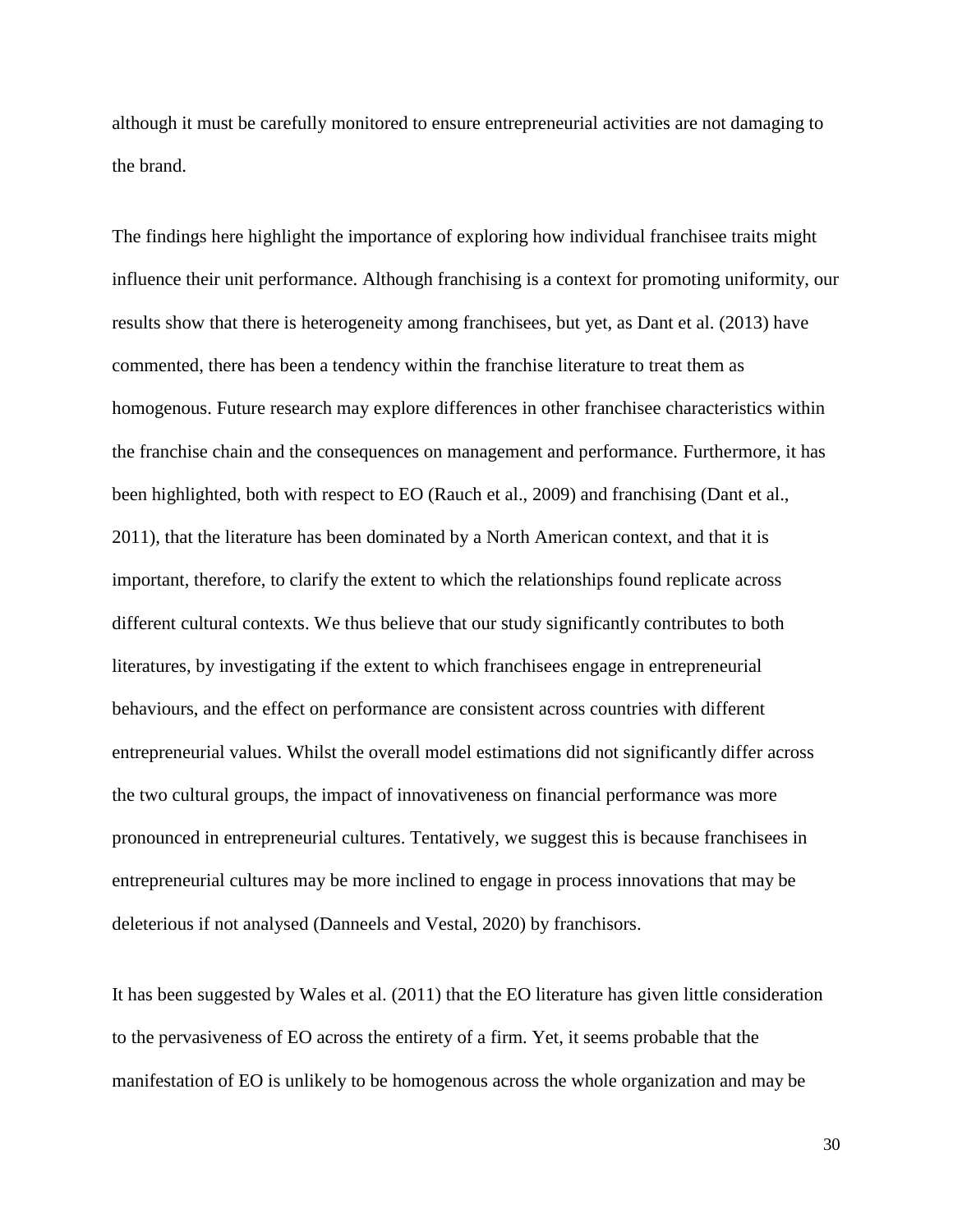affected by its organizational members (Wales, 2016). Our findings suggest, at least within the context of franchising as an organizational form, that this is indeed the case. We find that the personality of the franchisee affects the manifestation of EO within their individual units, whereby units operated by franchisees with greater proactivity, exhibit greater levels of EO. Thus, in accordance with Wales (2016), we believe that analysing EO across different organizational areas and units are fruitful avenues for future research within other corporate entrepreneurship contexts. Whilst franchisee personality traits of innovativeness and locus of control did not impact franchise unit EO, future research could explore how different personality combinations influence the manifestation of EO. For example, whilst proactivity seems to exert an influence on EO, innovativeness in combination with high levels of risk-taking and locus of control, might have a differential effect compared with high innovativeness alone. Again, we highlight this as a potential avenue for future research.

Of course, our study is not without limitations. We cannot be certain that our sample is representative of franchisees within the US, the UK, France and Spain. Furthermore, the unit financial performance measures are subjective in nature. We specifically chose to use subjective financial performance measures because of the widely acknowledged difficulty associated with obtaining objective financial performance data (Dada and Watson, 2013a). Whilst prior research does suggest that subjective performance measures can accurately reflect objective measures (Lumpkin and Dess, 2001), future research could incorporate objective data to triangulate subjective measures. In considering relationship quality, we focused on conflict and cooperation. Future research could explore other relational dimensions, such as trust and information sharing. In this study, we have restricted our analysis to three personality traits associated with an entrepreneurial personality, but future studies could explore how other franchisee traits influence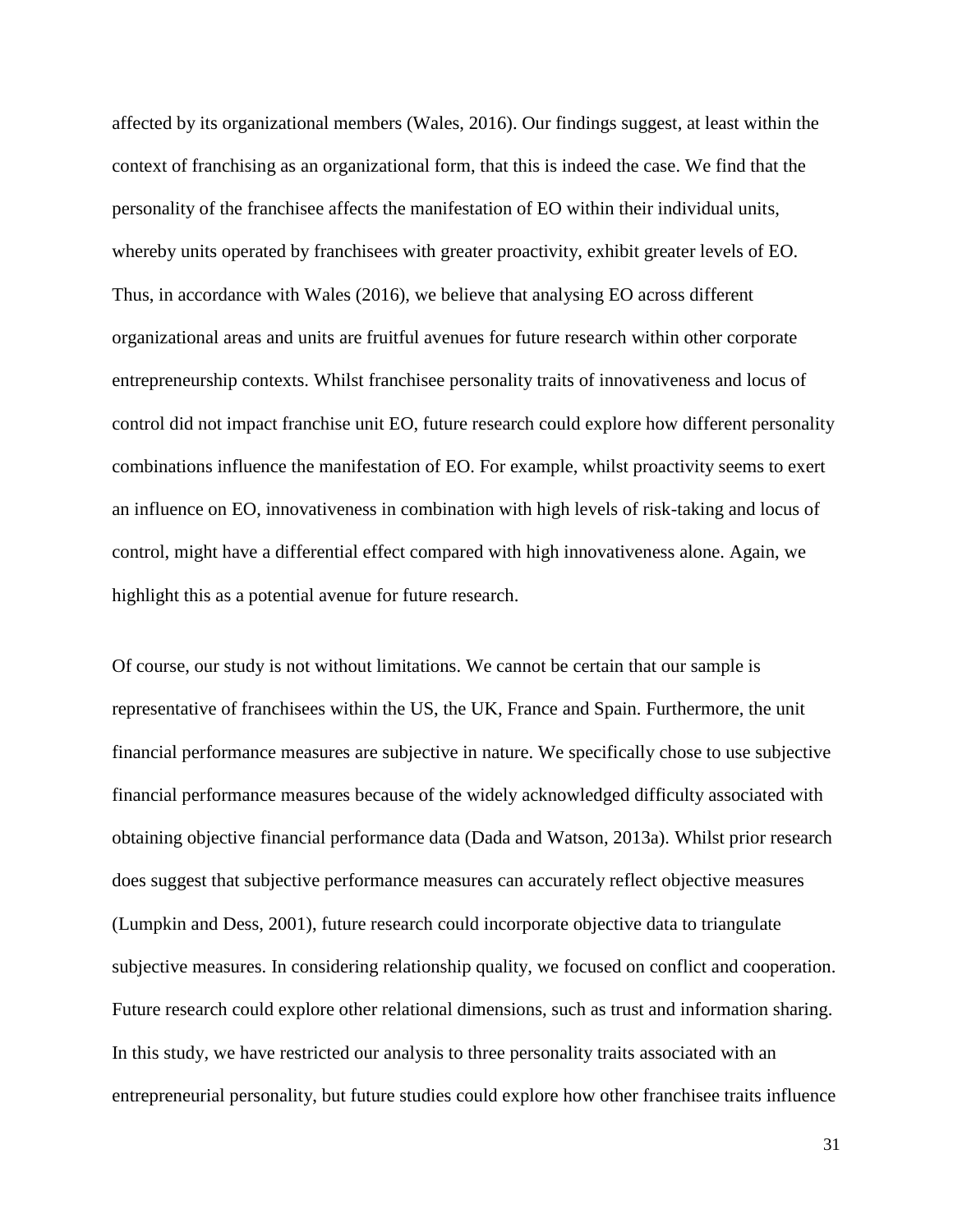their performance. Future research could also include other countries with contrasting cultures across different cultural dimensions. These limitations withstanding, by providing evidence of the impact of individual franchisee personality traits on both the manifestation of EO within franchise units, and performance outcomes, this study provides novel knowledge on the relationships between franchisee entrepreneurial personality, franchise unit EO and franchise unit performance, which we believe has wider implications for other corporate entrepreneurship contexts.

# **References**

Atuahene-Gima K and Ko A (2001) An empirical investigation of the effect of market orientation and entrepreneurship orientation alignment on product innovation. *Organization Science* 12(1): 54–74.

Audretsch DB, Obschonka M, Gosling SD and Potter J (2017) A new perspective on entrepreneurial regions: Linking cultural identity with latent and manifest entrepreneurship. *Small Business Economics* 48(3): 681–697.

Baker J, Parasuraman A, Grewal D and Voss GB (2002) The influence of multiple store environment cues on perceived merchandise value and patronage intentions. *Journal of Marketing* 66(April): 120–141.

Baron RM and Kenny DA (1986) The moderator–mediator variable distinction in social psychological research: Conceptual, strategic, and statistical considerations. *Journal of personality and social psychology* 51(6): 1173–1182.

Barthélemy J (2008) Opportunism, knowledge, and the performance of franchise chains. *Strategic Management Journal* 29: 1451–1463.

Barthélemy J (2011) Agency and institutional influences on franchising decisions. *Journal of Business Venturing* 26(1): 93–103.

Bateman TS and Crant JM (1993) The proactive component of organizational behavior: A measure and correlates. *Journal of Organizational Behavior* 14(2): 103–118.

Baum JR and Locke EA (2004) The relationship of entrepreneurial traits, skill, and motivation to subsequent venture growth. *Journal of Applied Psychology* 89(4): 587–598.

Baum JR, Locke EA and Smith KJ (2001) A multidimensional model of venture growth. *Academy of Management Journal* 44(2): 292–303.

Becherer RC and Maurer JG (1999) The proactive personality disposition and entrepreneurial behavior among small company presidents. *Journal of Small Business Management* 37(1): 28– 36.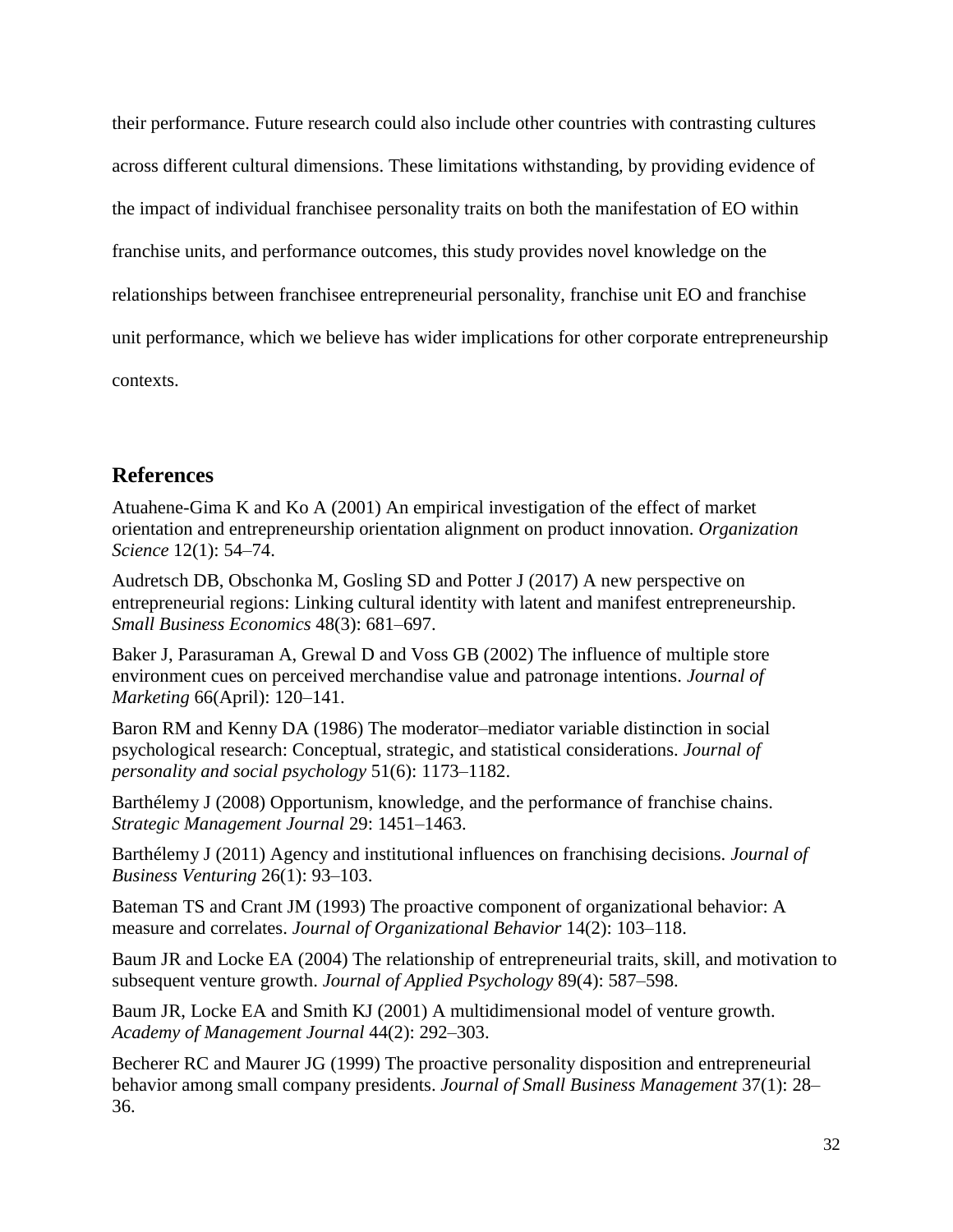Blackburn RA, Hart M and Wainwright T (2013) Small business performance: Business, strategy and owner-manager characteristics. *Journal of Small Business and Enterprise Development* 20(1): 8–27.

Boulay J and Stan V (2013) How franchisors describe their ideal entrepreneurial franchisee. *Journal of Applied Business Research* 29(1): 97–110.

Calderón-Monge, E and Huerta-Zavala P (2015). Brand and price: Key signals when opening a franchise outlet. *Journal of Promotion Management*, 21(4): 416-431.

Chaudey M and Fadairo M (2017) Performance in franchising networks. In: Hoy F, Perrigot R and Terry A (eds) Handbook of Research on Franchising, Cheltenham, Gloucestershire: Edward Elgar Publishing pp. 397-414.

Chiou J, Hsieh C and Yang C (2004) The effect of franchisors' communication, service assistance, and competitive advantage on franchisees' intentions to remain in the franchise system. *Journal of Small Business Management* 42(1): 19–36.

Covin JG and Lumpkin GT (2011) Entrepreneurial orientation theory and research: reflections on a needed construct. *Entrepreneurship Theory and Practice* 35(5): 855–872.

Covin JG and Miller D (2014) International entrepreneurial orientation: Conceptual considerations, research themes, measurement issues, and future research directions. *Entrepreneurship Theory and Practice* 38(1): 11–44.

Covin JG and Slevin DP (1989) Strategic management of small firms in hostile and benign environments. *Strategic Management Journal* 10(1): 75–87.

Covin JG and Wales WJ (2012) The measurement of entrepreneurial orientation. *Entrepreneurship Theory and Practice* 36(4): 677–702.

Crant JM (1996) The proactive personality scale as a predictor of entrepreneurial intentions. *Journal of Small Business Management* 34(3): 42–50.

Crossley CD, Cooper CD and Wernsing TS (2013) Making things happen through challenging goals: Leader proactivity, trust, and business-unit performance. *Journal of Applied Psychology*  98(3): 540–549.

Dada L and Watson A (2013a) Entrepreneurial orientation and the franchise system: organizational antecedents and performance outcomes. *European Journal of Marketing* 47(5/6): 790–812.

Dada L and Watson A (2013b) The effect of entrepreneurial orientation on the franchise relationship. *International Small Business Journal* 31(8): 955–977.

Dada L, Watson A and Kirby DA (2015) Entrepreneurial tendencies in franchising: Evidence from the UK. *Journal of Small Business and Enterprise Development* 22(1): 82–98.

Danneels E and Vestal A (2020) Normalizing vs. analyzing: Drawing the lessons from failure to enhance firm innovativeness. *Journal of Business Venturing*, 35(1).

Dant RP and Grünhagen M (2014) International franchising research: Some thoughts on the what, where, when, and how. *Journal of Marketing Channels,* 21(3), 124-132.

Dant RP, Grünhagen M and Windsperger J (2011) Franchising research frontiers for the twentyfirst century. *Journal of Retailing* 87(3): 253–268.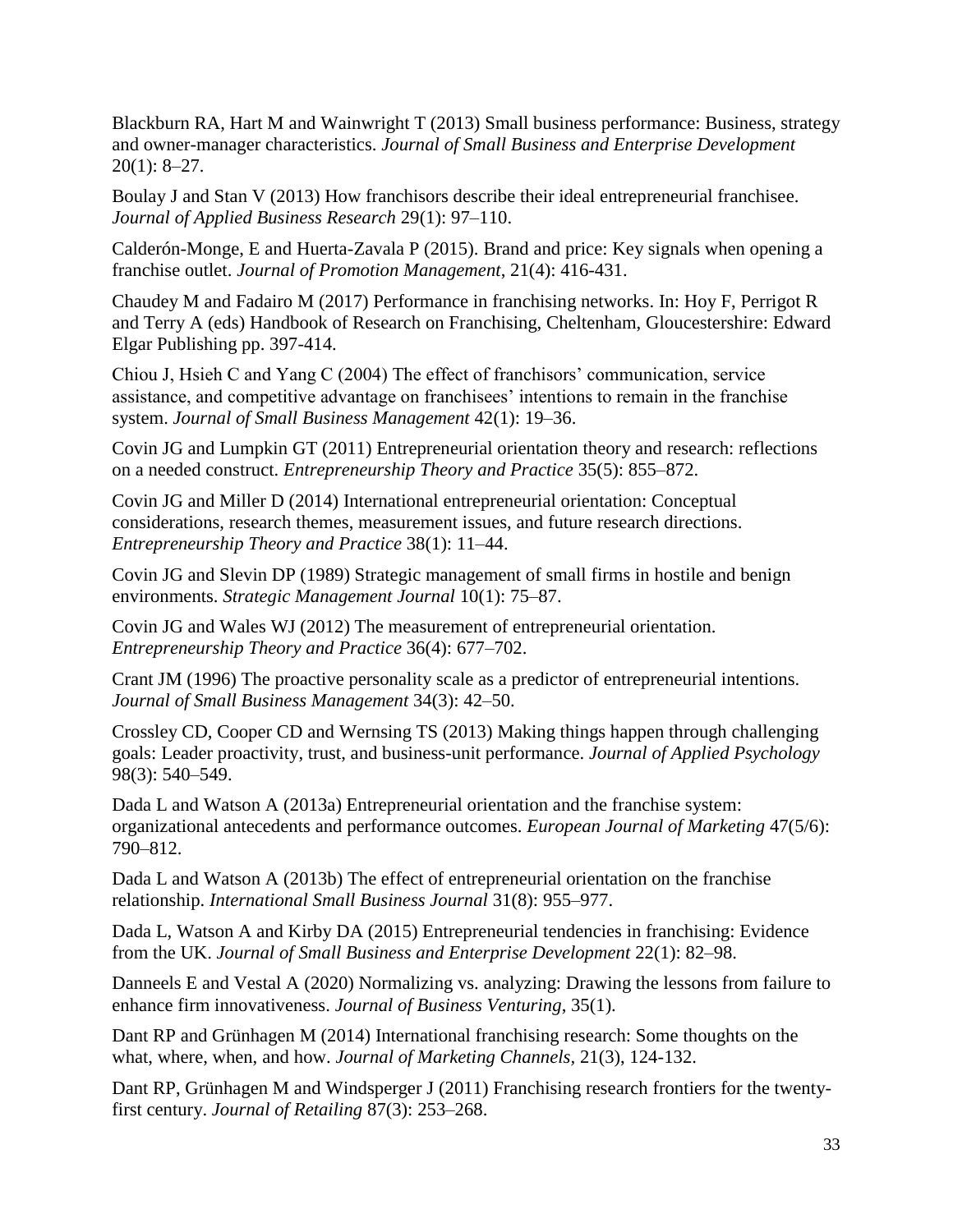Dant RP, Weaven SK and Baker BL (2013) Influence of personality traits on perceived relationship quality within a franchisee-franchisor context. *European Journal of Marketing* 47(1/2): 279–302.

Davies MAP, Lassar W, Manolis C, Prince M and Winsor RD (2011) A model of trust and compliance in franchise relationships. *Journal of Business Venturing,* 26(3): 321–340.

El Akremi A, Perrigot R and Piot-Lepetit I (2015) Examining the drivers for franchised chains performance through the lens of the dynamic capabilities approach. *Journal of Small Business Management* 53(1): 145–165.

Engelen A (2010) Entrepreneurial orientation as a function of national cultural variations in two countries. *Journal of International Management* 16(4): 354–368.

Frese M and Fay D (2001) Personal Initiative (PI): A concept for work in the 21st century. *Research in Organizational Behavior* 23: 133–188.

George BA and Marino L (2011) The epistemology of entrepreneurial orientation: conceptual formation, modeling, and operationalization. *Entrepreneurship Theory and Practice* 35(5): 989– 1024.

Geyskens I, Steenkamp JBEM and Kumar N (1999) A meta-analysis of satisfaction in marketing channel relationships*. Journal of Marketing Research* 36(2): 223–238.

Gorovaia N and Windsperger J (2013) Real options, intangible resources and performance of franchise networks. *Managerial and Decision Economics* 34(3/5): 183–194.

Gürol Y and Atsan N (2006) Entrepreneurial characteristics amongst university students: some insights for entrepreneurship education and training in Turkey. *Education and Training* 48(1): 25–38.

Hayes AF (2018) *Introduction to mediation, moderation, and conditional process analysis: A regression-based perspective*. 2nd ed., New York, NY: The Guilford Press.

Hayton J and Cacciotti G (2013) Is there an entrepreneurial culture? A review of empirical research. *Entrepreneurship & Regional Development* 25(9-10): 708–731.

Hayton JC, Gerard G and Zahra SA (2002) National culture and entrepreneurship: a review of behavioral Research. *Entrepreneurship Theory and Practice* 26(4): 33–52.

Heunks FJ (1998) Innovation, creativity and success. *Small Business Economics* 10(3): 263–272.

Hing N (1995) Franchisee satisfaction: Contributors and consequences. *Journal of Small Business Management* 33(2): 12–25.

Hofstede G, Hofstede GJ and Minkov M (2010) *Cultures and Organizations: Software of the Mind*, 3rd ed., New York: McGraw-Hill.

Hoy F, Perrigot R and Terry A (2017) Research contributions to understanding franchising. In: Hoy F, Perrigot R and Terry A (eds) *Handbook of Research on Franchising*, Cheltenham, Gloucestershire: Edward Elgar Publishing pp. 1–16.

Hughes M and Morgan R (2007) Deconstructing the relationship between entrepreneurial orientation and business performance at the embryonic stage of firm growth. *Industrial Marketing Management* 36(5): 651–661.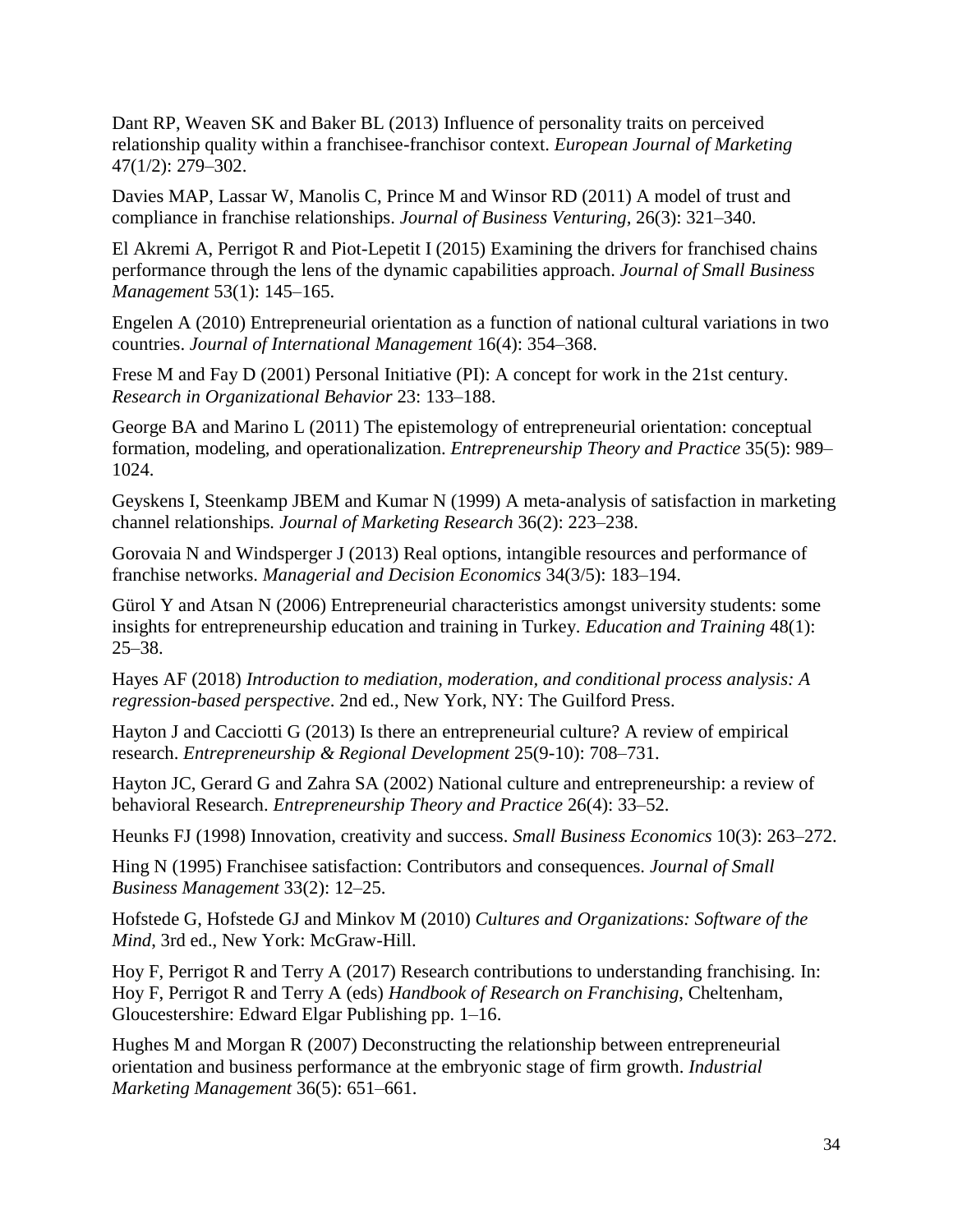Jambulingam T and Nevin JR (1999) Influence of franchisee selection criteria on outcomes desired by the franchisor. *Journal of Business Venturing* 14(4): 363–395.

Kaufman PJ and Eroglu S (1999) Standardization and adaptation in business format franchising. *Journal of Business Venturing* 14(1): 69–85.

Kaya N (2006) The impact of human resource management practices and corporate entrepreneurship on firm performance: Evidence from Turkish firms. *International Journal of Human Resource Management* 17(12): 2074–2090.

Keh HT, Nguyen TTM and Ng HP (2007) The effects of entrepreneurial orientation and marketing information on the performance of SMEs. *Journal of Business Venturing* 22: 592–611.

Ketchen DJ, Short JC and Combs JG (2011) Is franchising entrepreneurship? Yes, no, and maybe so. *Entrepreneurship Theory and Practice* 35(3): 583–593.

Khedhaouria A, Gurău C and Torrès O (2015) Creativity, self-efficacy, and small-firm performance: The mediating role of entrepreneurial orientation. *Small Business Economic* 44(3): 485–504.

Knight GA (1997) Cross-cultural reliability and validity of a scale to measure firm entrepreneurial orientation. *Journal of Business Venturing* 12: 213–225.

Knott AM (2003) The organizational routines factor market paradox. *Strategic Management Journal* 24(10): 929–943.

Koh HC (1996) Testing hypotheses of entrepreneurial characteristics: a study of Hong Kong MBA students. *Journal of Managerial Psychology* 11(3): 12–25.

Kreiser PM, Marino LD, Dickson P and Weaver KM (2010) Cultural influences on entrepreneurial orientation: The impact of national culture on risk taking and proactiveness in SMEs. *Entrepreneurship Theory and Practice* 34(5): 959–984.

Kuratko DF, Ireland RD, Covin JG and Hornsby JS (2005) A model of middle–level managers' entrepreneurial behavior. *Entrepreneurship Theory and Practice* 29(6): 699–716.

Lanchimba C, Windsperger J and Fadairo M (2018) Entrepreneurial orientation, risk and incentives: the case of franchising. *Small Business Economics* 50(1): 163–180.

Lee DY and Tsang EWK (2001) The effects of entrepreneurial personality, background and network activities on venture growth. *Journal of Management Studies* 38, 583–602.

Lindblom, A and Tikkanen H (2010) Knowledge creation and business format franchising. *Management Decision,*48(2): 179-188.

Lumpkin GT and Dess GG (1996) Clarifying the entrepreneurial orientation construct and linking it to performance. *Academy of Management Review* 21(1): 135–172.

Lumpkin GT and Dess G (2001) Linking two dimensions of entrepreneurial orientation to firm performance: the moderating role of environment and industry life cycle. *Journal of Business Venturing* 16(5): 429–451.

Lumpkin GT and Erdogan B (1999) *If not entrepreneurship, can psychological characteristics predict entrepreneurial orientation? A pilot study.* USASBE, San Diego, CA: United States Association for Small Business Entrepreneurship.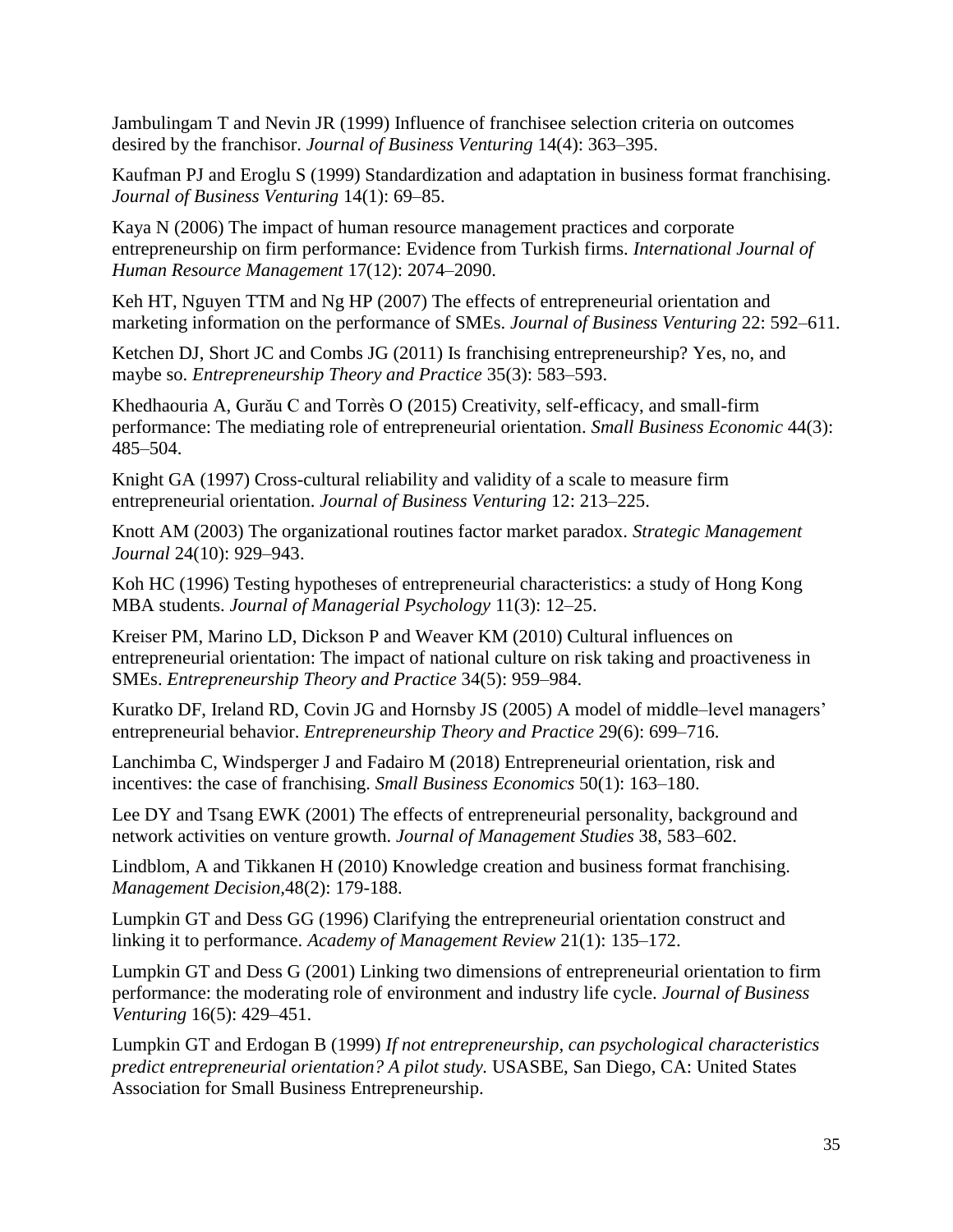Lumpkin GT, Cogliser CC and Schneider DR (2009) Understanding and measuring autonomy: An entrepreneurial orientation perspective. *Entrepreneurship Theory and Practice* 33(1): 47–69.

MacKenzie SB and Podsakoff PM (2012) Common method bias in marketing: Causes, mechanisms, and procedural remedies. *Journal of Retailing* 88(4): 542–555.

Mallapragada G and Srinivasan R (2017) Innovativeness as an unintended outcome of franchising: Insights from restaurant chains. *Decision Sciences* 48(6): 1164–1197.

McClelland DC (1961) *The achieving society*. New York: Free Press.

Mellewigt T, Ehrmann T and Decker C (2011) How does the franchisor's choice of different control mechanisms affect franchisees' and employee-managers' satisfaction? *Journal of Retailing* 87(3): 320–331.

Miao C, Qian S and Ma D (2017) The relationship between entrepreneurial self-efficacy and firm performance: A meta-analysis of main and moderator effects. *Journal of Small Business Management* 55(1): 87–107.

Miller D and Friesen PH (1982) Innovation in conservative and entrepreneurial firms: Two models of strategic momentum. *Strategic Management Journal* 3: 1–25.

Miller D (2011) Miller D (1983) revisited. A reflection on EO research and some suggestions for the future. *Entrepreneurship Theory and Practice* 35(5): 1–22.

Morrison KA (1996) An empirical test of a model of franchisee job satisfaction. *Journal of Small Business Management* 34(3): 27–41.

Mueller SL and Thomas AS (2001) Culture and entrepreneurial potential: A nine country study of locus of control and innovativeness. *Journal of Business Venturing* 16(1): 51–75.

Newman KL and Nollen SD (1996) Culture and congruence: The fit between management practices and national culture. *Journal of International Business Studies* 27(4): 753–779.

Ng TW and Feldman DC (2011) Locus of control and organizational embeddedness. *Journal of Occupational and Organizational Psychology* 84(1): 173–190.

Nguyen TV, Bryant SE, Rose J, Tseng C and Kapasuwan S (2009) Cultural values, market institutions, and entrepreneurship potential: A comparative study of the United States, Taiwan, and Vietnam. *Journal of Developmental Entrepreneurship* 14: 21-37.

Palmer C, Niemand T, Stöckmann C, Kraus S and Kailer N (2019) The interplay of entrepreneurial orientation and psychological traits in explaining firm performance. *Journal of Business Research* 94: 183–194.

Patchen M (1965) *Some questionnaire measures of employee motivation and morale: A report on their reliability and validity*. Survey Research Center, Institute for Social Research, University of Michigan, Ann Arbor, MI.

Perdreau F, Le Nadant A and Cliquet G (2015) Human capital intangibles and performance of franchise networks: A complementary view between agency and critical resource perspectives. *Managerial and Decision Economics* 36(2): 121–138.

Podsakoff PM, MacKenzie SB, Lee J and Podsakoff N (2003) Common method biases in behavioral research: A critical review of the literature and recommended remedies. *Journal of Applied Psychology* 88: 879–903.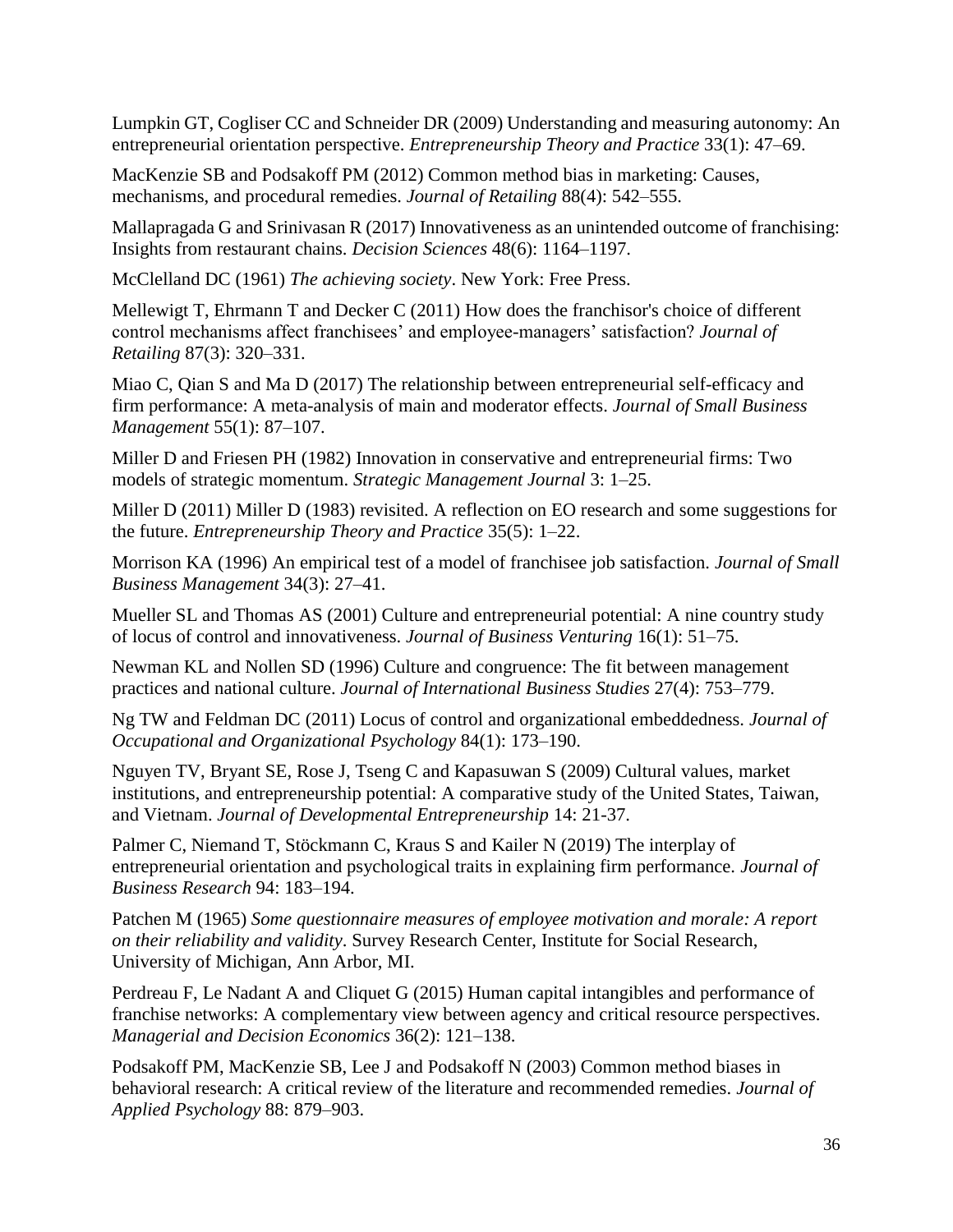Poon JML, Ainuddin RA and Junit SH (2006) Effects of self-concept traits and entrepreneurial orientation on firm performance. *International Small Business Journal* 24(1): 61–82.

Preacher KJ and Hayes AF (2008) Asymptotic and resampling strategies for assessing and comparing indirect effects in multiple mediator models. *Behavior Research Methods* 40(3): 879– 891.

Rauch A and Frese M (2007) Let's put the person back into entrepreneurship research: A metaanalysis on the relationship between business owners' personality traits, business creation, and success. *European Journal of Work and Organizational Psychology* 16(4): 353–385.

Rauch A, Wiklund J, Lumpkin GT and Frese M (2009) Entrepreneurial orientation and business performance: An assessment of past research and suggestions for the future. *Entrepreneurship Theory and Practice* 33(3): 761–787.

Rauch A, Frese M, Wang Z, Unger J, Lozada M, Kupcha V and Spirina T (2013) National culture and cultural orientations of owners affecting the innovation-growth relationship in five countries. *Entrepreneurship and Regional Development* 25(9-10): 732–755.

Rhee J, Park T and Lee DH (2010) Drivers of innovativeness and performance for innovative SMEs in South Korea: Mediation of learning orientation. *Technovation* 30(1): 65–75.

Röhl K (2019) Entrepreneurship: A comparative study of the interplay of culture and personality from a regional perspective. *Journal of Small Business & Entrepreneurship* 31(2): 119–139.

Rotter JB (1966) Generalized expectancies for internal versus external control of reinforcement. *Psychological monographs: General and applied* 80(609): 1–28.

Sapienza HJ and Grimm CM (1997) Founder characteristics, start-up process, and strategy/structure variables as predictors of shortline railroad performance. *Entrepreneurship Theory and Practice* 22(1): 5–24.

Seibert SE, Kraimer ML and Crant JM (2001) What do proactive people do? A longitudinal model linking proactive personality and career success. *Personnel Psychology* 54(4): 845–874.

Shane S, Locke EA and Collins CJ (2003) Entrepreneurial Motivation. *Human Resource Management Review* 13(2): 257–279.

Stam W and Elfring T (2008) Entrepreneurial orientation and new venture performance: The moderating role of intra- and extra-industry social capital. *Academy of Management Journal* 51(1): 97–111.

Stewart WH, Stewart WE, Carland JC and Carland JW (1998) A proclivity for entrepreneurship: a comparison of entrepreneurs, small business owners, and corporate managers. *Journal of Business Venturing* 14(2): 189–214.

Tajeddini K and Mueller SL (2009) Entrepreneurial characteristics in Switzerland and the UK: A comparative study of techno-entrepreneurs. *Journal of International Entrepreneurship* 7(1): 1– 25.

Wales WJ (2016) Entrepreneurial orientation: a review and synthesis of promising research directions. *International Small Business Journal* 34(1): 3–15.

Wales W, Monsen E and McKelvie A (2011) The organizational pervasiveness of entrepreneurial orientation. *Entrepreneurship Theory and Practice* 35(5): 895–923.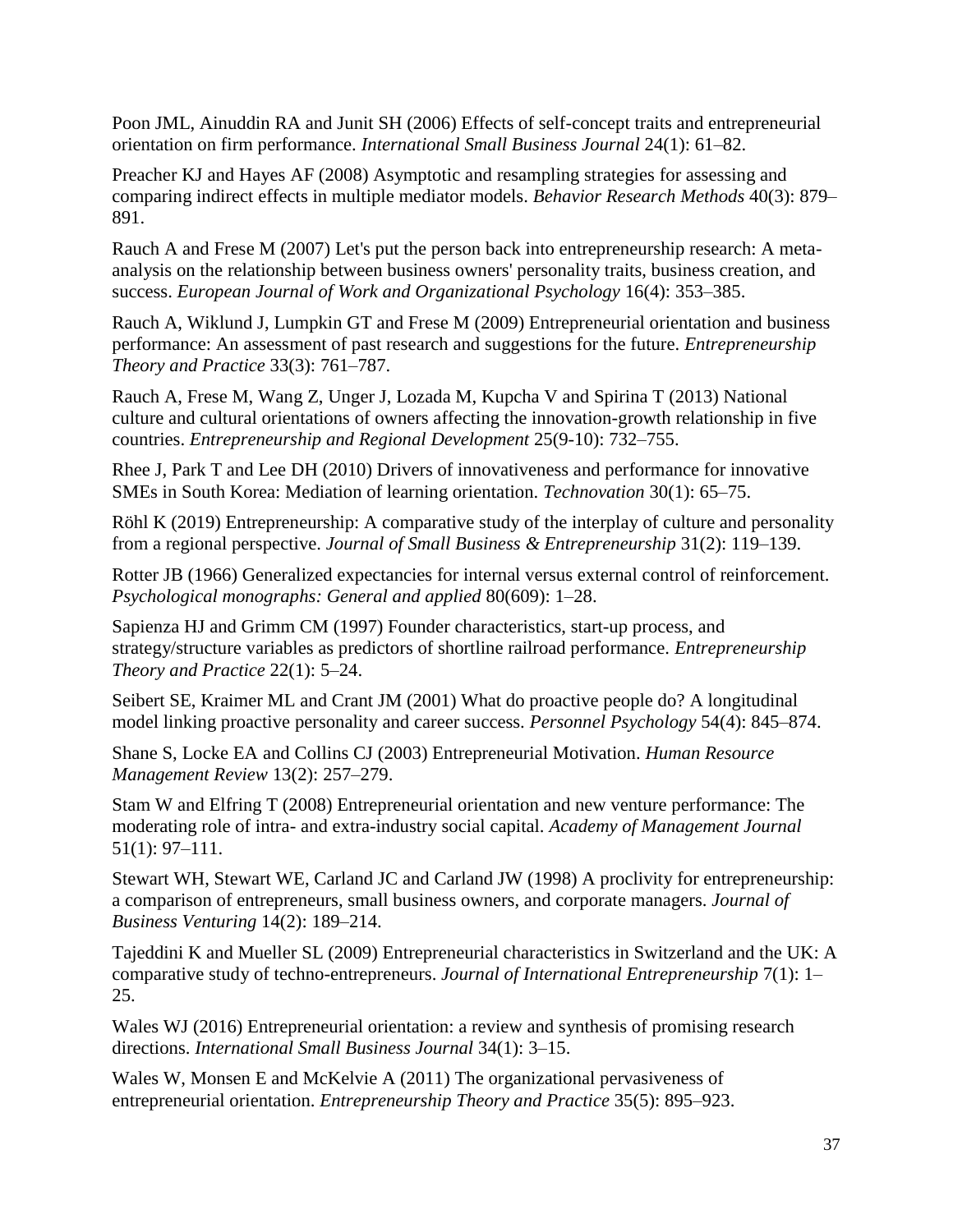Wales WJ, Gupta VK and Mousa F (2013a) Empirical research on entrepreneurial orientation: An assessment and suggestions for future research. *International Small Business Journal* 31(4): 357–383.

Wales WJ, Patel PC and Lumpkin GT (2013b) In pursuit of greatness: CEO narcissism, entrepreneurial orientation, and firm performance variance. *Journal of Management Studies* 50(6): 1041–1069.

Walter A, Auer M and Ritter T (2006) The impact of network capabilities and entrepreneurial orientation on university spin-off performance. *Journal of Business Venturing* 21: 541–567.

Watson A, Dada L, Grunhagen M and Wollan M (2016) When do franchisors select entrepreneurial franchisees? An organizational identity perspective. *Journal of Business Research* 69(12): 5934–5945.

Watson A and Dada L (2017) Managing entrepreneurial tensions in franchise systems. In: Hoy F, Perrigot R and Terry A (eds) *Handbook of Research on Franchising*, Cheltenham, Gloucestershire: Edward Elgar Publishing pp.17–33.

Watson A, Dada L, Wright O and Perrigot R (2019) A cross-cultural examination of franchise entrepreneurial orientation, *Entrepreneurship Theory and Practice* 43(4): 751-772.

Watson A, Senyard J and Dada L (2018) Innovation within franchise service systems.  $8<sup>th</sup>$ International Conferences on Economics and Management of Networks (EMNet), La Havana, Cuba, 15-17 November 2018.

Weaven S, Grace D and Manning M (2009) Franchisee personality: An examination in the context of franchise unit density and service classification. *European Journal of Marketing* 43(1/2): 90–109.

Weaven S, Grace D, Frazer L and Giddings J (2014) The effect of pre-entry information on relational outcomes in franchising: Model conceptualization and gender comparison*. European Journal of Marketing* 48(1/2): 193–217.

Wiklund J and Shepherd D (2005) Entrepreneurial orientation and small business performance: A configurational approach. *Journal of Business Venturing* 21: 71–91.

Winter SG, Szulanski G, Ringov D and Jensen RJ (2012) Reproducing knowledge: Inaccurate replication and failure in franchise organizations. *Organization Science* 23(3): 672–685.

Wu Y, Ma Z and Wang MS (2018) Developing new capability: Middle managers' role in corporate entrepreneurship. *European Business Review* 30(4): 470–493.

Zachary MA, McKenny AF, Short JC, Davis KM and Wu D (2011) Franchise branding: An organizational identity perspective. *Journal of the Academy of Marketing Science* 39(4): 629– 645.

Zhao H, Seibert SE and Lumpkin GT (2010) The Relationship of Personality to Entrepreneurial Intentions and Performance: A Meta-Analytic Review. *Journal of Management 36*(2): 381–404.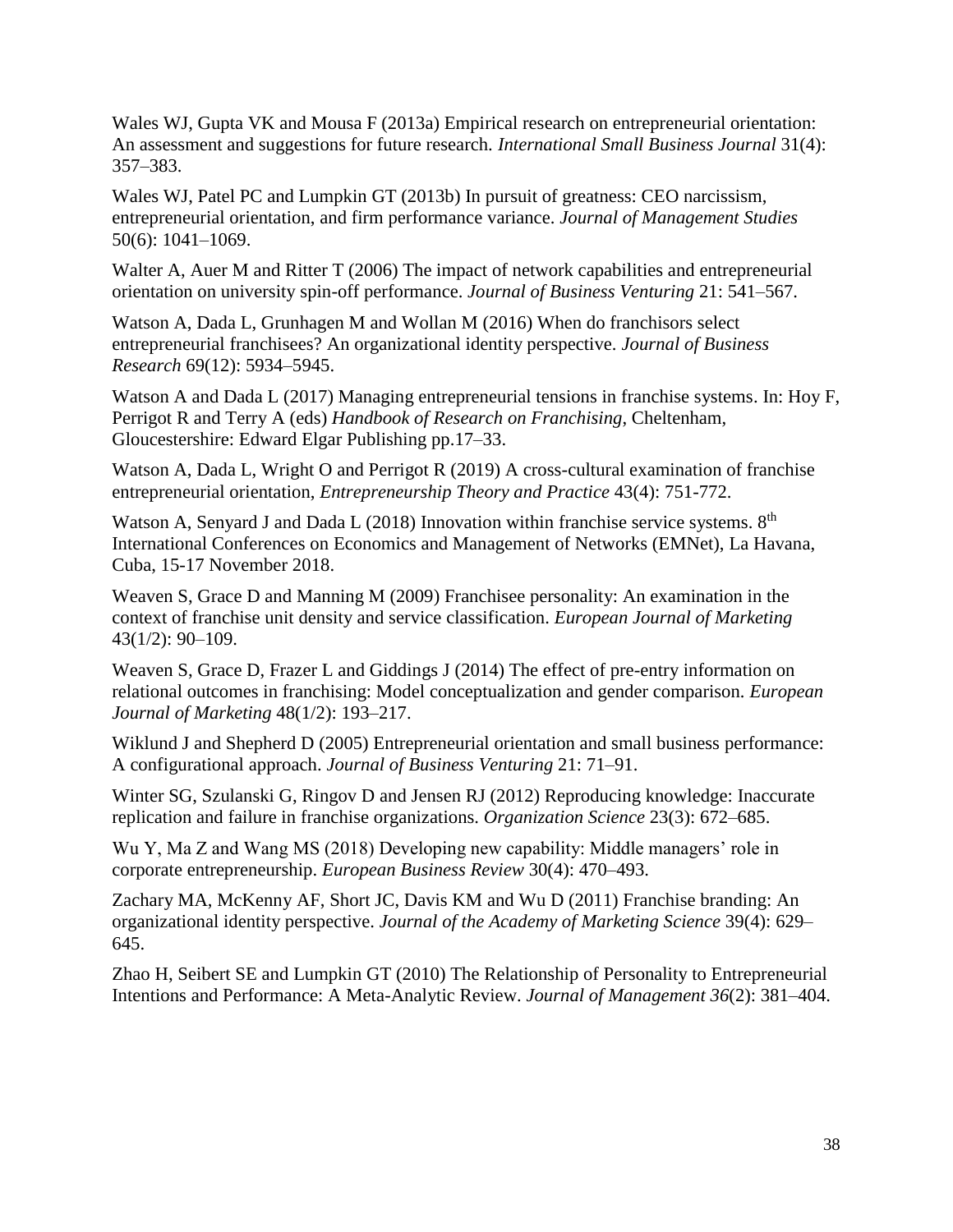

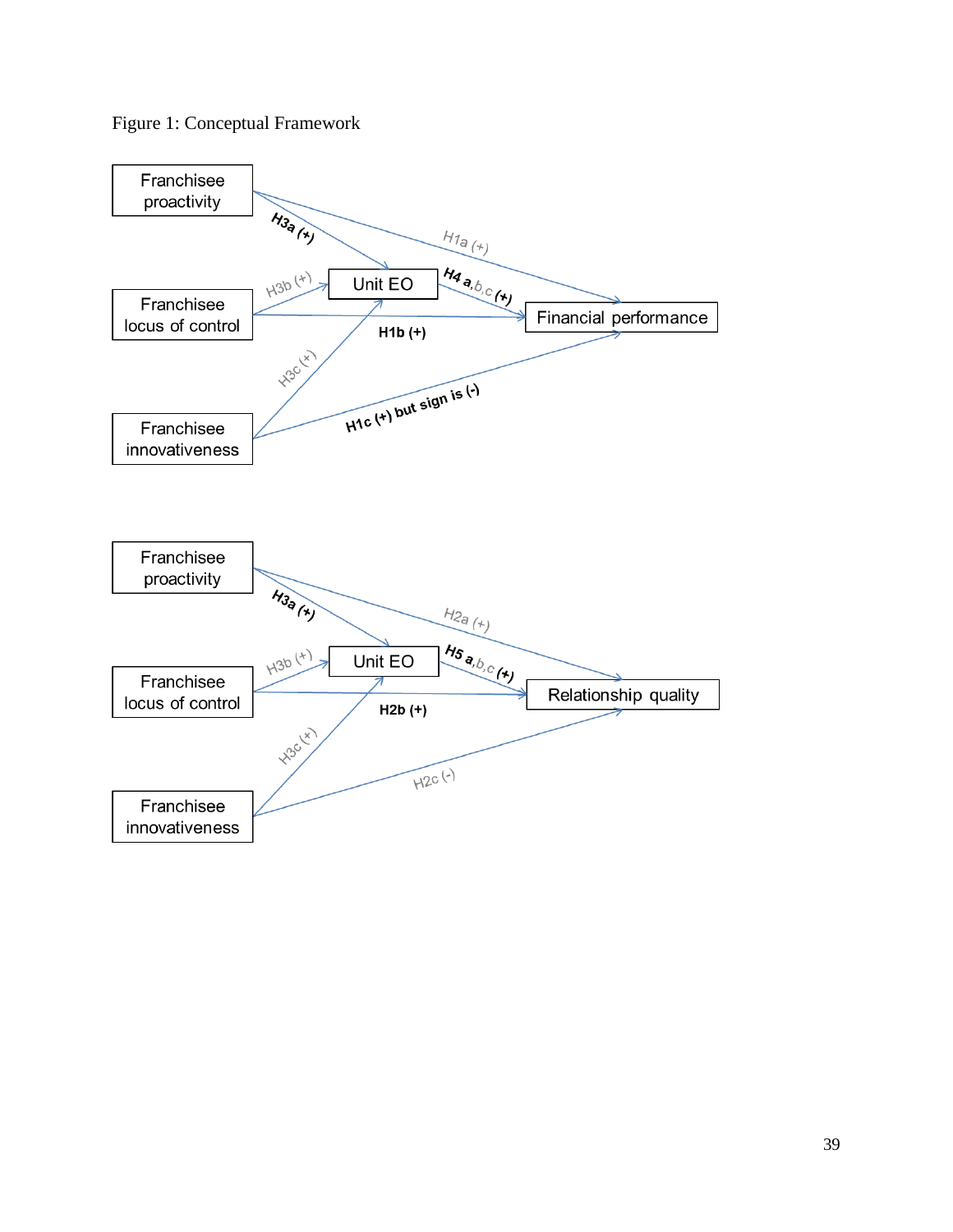Table 1: Sectoral composition of respondent systems

|                                                                                                                                                                                 | UK            | France | <b>Spain</b> | <b>US</b>     | <b>Total</b> |
|---------------------------------------------------------------------------------------------------------------------------------------------------------------------------------|---------------|--------|--------------|---------------|--------------|
|                                                                                                                                                                                 | $\frac{1}{2}$ | $($ %) | $($ %)       | $\frac{9}{6}$ | $(\%)$       |
| Property services (including real estate, plumbing,                                                                                                                             | 11.9          | 12.1   | 12.3         | 12.8          | 12.4         |
| landscaping, interior decoration, maintenance, cleaning and<br>renovation)                                                                                                      |               |        |              |               |              |
| <b>Hotels and catering</b>                                                                                                                                                      | 5.0           | 11.4   | 7.0          | 1.7           | 5.0          |
| Direct selling, distribution, wholesaling, vending                                                                                                                              | 3.8           | 3.8    | 5.3          | 4.8           | 4.4          |
| Personal services (including hair and beauty, health and<br>fitness, caring, education and pet services)                                                                        | 28.3          | 32.6   | 29.8         | 14.5          | 23.0         |
| Business and communication services (including printing,<br>equipment repair & maintenance, office supplies,<br>professional $\&$ financial services, employment $\&$ training) | 16.4          | 5.3    | 22.8         | 16.6          | 14.7         |
| <b>Retailing</b>                                                                                                                                                                | 27.0          | 28.0   | 15.8         | 14.1          | 20.4         |
| Transport and vehicle services (including parcel & courier<br>services, car hire, vehicle repair)                                                                               | 7.5           | 5.3    | 7.0          | 6.9           | 6.7          |
| <b>Other</b>                                                                                                                                                                    |               | 1.5    |              | 28.6          | 13.3         |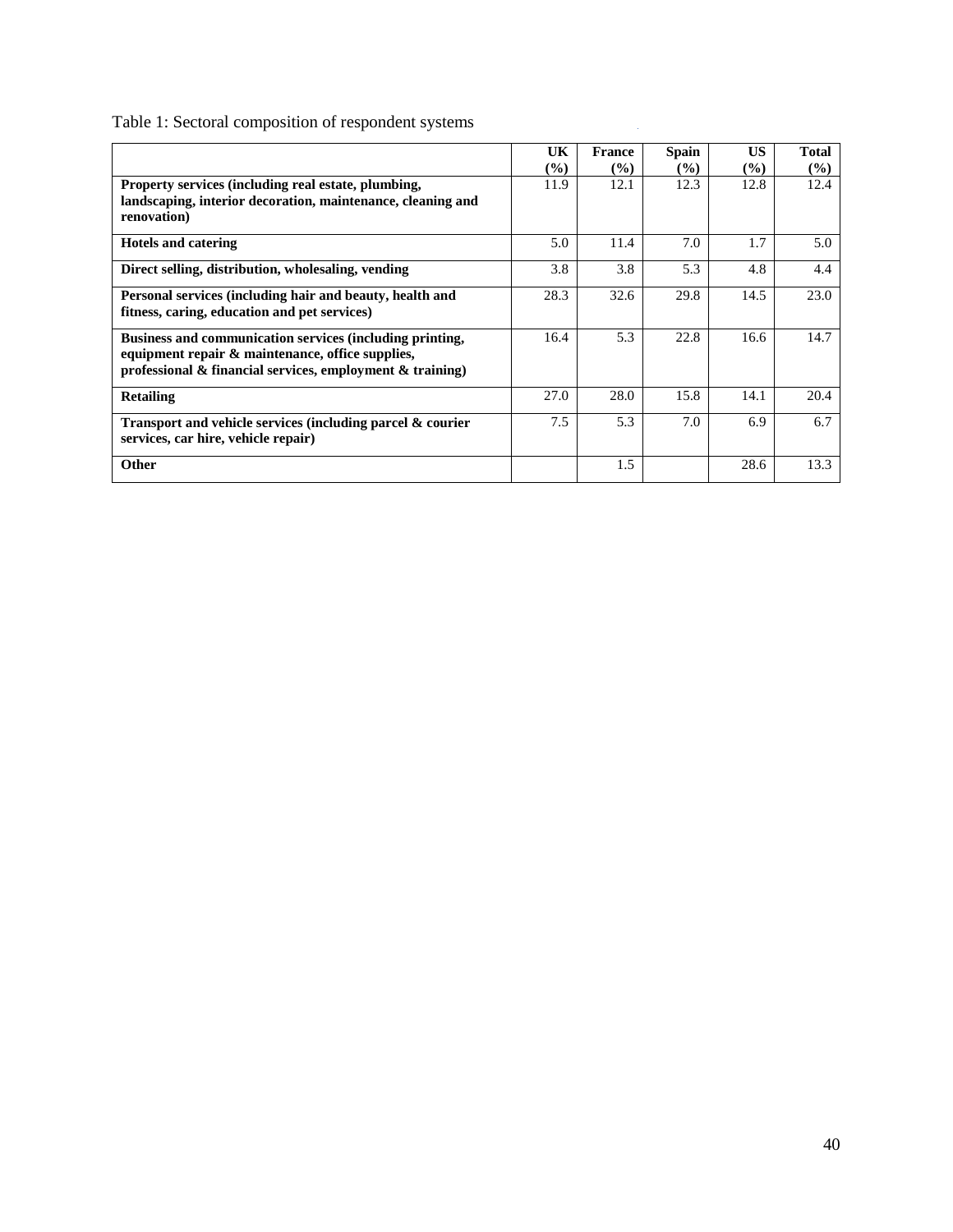| <b>Variables</b>                | UK              | <b>France</b>   | <b>Spain</b>    | US.           | <b>All countries</b> |
|---------------------------------|-----------------|-----------------|-----------------|---------------|----------------------|
| <b>Franchisee proactivity</b>   | 3.903 (.579)    | 3.928 (.694)    | 3.935 (.564)    | 4.056(.510)   | 3.967(.595)          |
| <b>Locus of control</b>         | 3.594 (.878)    | 3.426(.828)     | 3.552(.762)     | 3.778(.750)   | 3.608(.821)          |
| <b>Innovativeness</b>           | 3.033 (.707)    | 2.915(.762)     | 2.971 (.539)    | 2.962(.686)   | 2.968(.705)          |
| <b>Franchise unit EO</b>        | 3.116(.707)     | 3.041(.811)     | 3.223(.624)     | 3.187(.956)   | 3.175(.858)          |
| <b>Franchise unit financial</b> | 3.294 (.773)    | 3.052(.888)     | 3.016(.766)     | 3.176 (1.028) | 3.155(.907)          |
| performance                     |                 |                 |                 |               |                      |
| <b>Franchisor-franchisee</b>    | 3.956 (.884)    | 3.658(1.188)    | 3.511(.771)     | 3.459(1.071)  | 3.654(1.059)         |
| relationship quality            |                 |                 |                 |               |                      |
| <b>Business experience</b>      | .430(.496)      | .160(.370)      | .470 (.504)     | 1.658(.475)   | .925(.820)           |
| <b>Experience within the</b>    | 5.550 (6.363)   | 8.720 (5.790)   | 5.460 (5.536)   | 8.805 (7.274) | 7.687 (6.785)        |
| system                          |                 |                 |                 |               |                      |
| Franchise system age            | 15.317 (10.142) | 22.095 (13.137) | 19.625 (11.198) | 27.203        | 22.397 (13.976)      |
|                                 |                 |                 |                 | (14.884)      |                      |
| <b>Sector dummy</b>             | .692(.463)      | .682(.468)      | .790(.411)      | .810(.393)    | .752(.432)           |
| <b>Entrepreneurial culture</b>  | 1(0)            | 1(0)            | 1(0)            | 1(0)          | .666(.472)           |

Table 2: Sample descriptive statistics: Mean and standard deviation (in brackets)

Table 3: Correlations between key constructs

|                                                  |          |          | 3       |          | 5        | h |
|--------------------------------------------------|----------|----------|---------|----------|----------|---|
| 1) Franchisee proactivity                        |          |          |         |          |          |   |
| 2) Innovativeness                                | .050     |          |         |          |          |   |
| 3) Locus of control                              | .037     | $.224**$ |         |          |          |   |
| 4) Franchise unit EO                             | $.280**$ | $-.017$  | .006    |          |          |   |
| 5) Franchise unit financial performance          | $.134**$ | $-.101*$ | .098*   | $.383**$ |          |   |
| 6) Franchisor-franchisee relationship<br>quality | $-.011$  | .007     | $.109*$ | $.273**$ | $.348**$ |   |

 $*$  *r*=0.01;  $*$  *p* = 0.05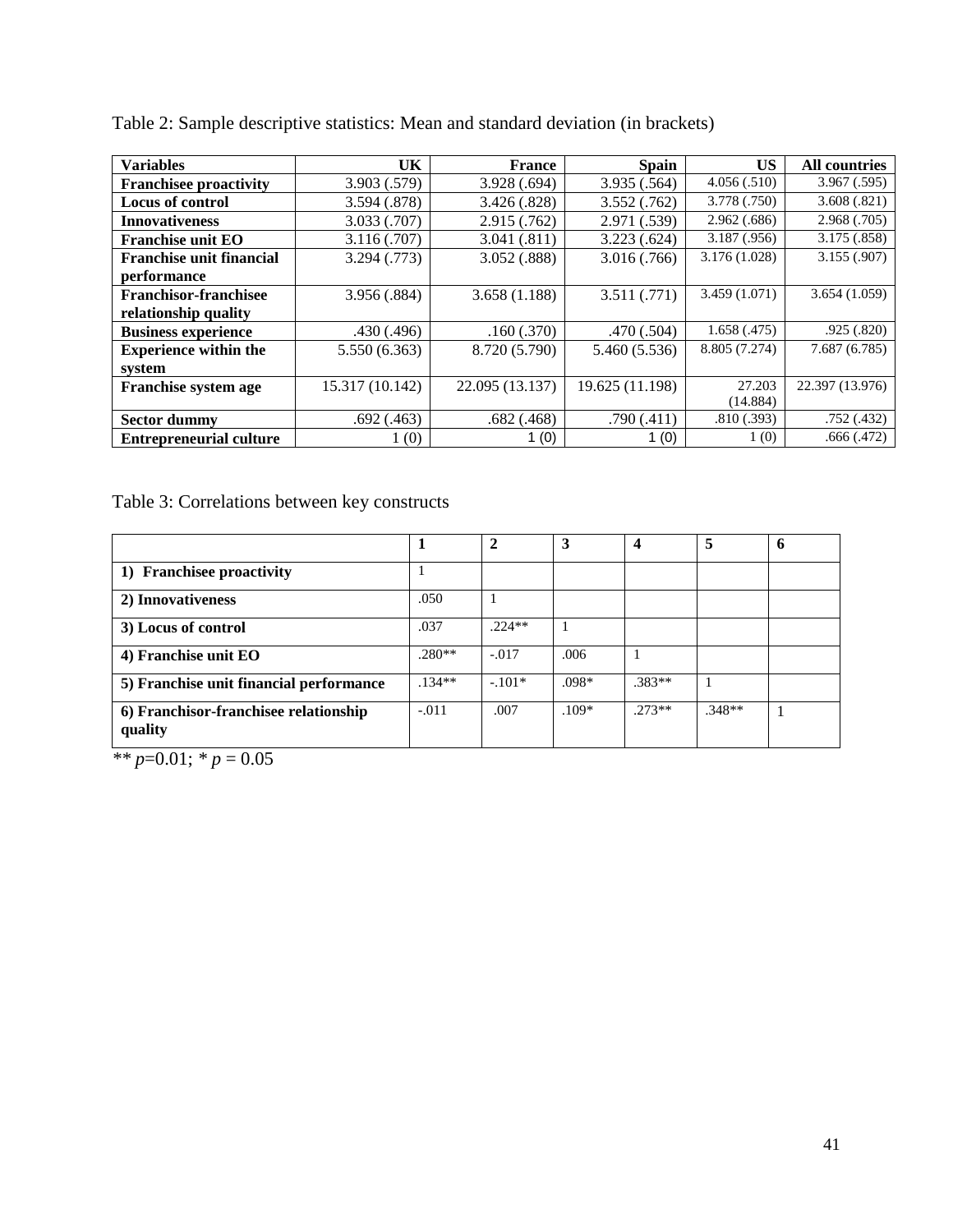|                                                   | Unit $EO(M)$                |               |                    | Financial performance $(Y)$ |                |
|---------------------------------------------------|-----------------------------|---------------|--------------------|-----------------------------|----------------|
|                                                   | Coefficients (SE)           | 95% CI        |                    | Coefficients (SE)           | 95% CI         |
| <b>Proactivity</b> $(X_1)$                        | $a_1$ .446** (.072)         | .305, .587    | $c_1'$             | $-.024(.070)$               | $-163, 114$    |
| Locus of control<br>$(X_2)$                       | $a_2$ .017 (.048)           | $-.077, .111$ | $c_2'$             | $.134**$ (.045)             | .046, .223     |
| <b>Innovativeness</b><br>$(X_3)$                  | $a_3$ .003 (.056)           | $-106, 113$   | $c_3'$             | $-.159**(.052)$             | $-.262, -.056$ |
| Unit $EO(M)$                                      |                             |               | b <sub>1</sub>     | $.445**(.044)$              | .358, .533     |
| <b>Business</b><br>experience $(U_1)$             | $a_4$ -.002 (.049)          | $-.098, .095$ | b <sub>2</sub>     | $-.032(.046)$               | $-123, .060$   |
| <b>Experience</b><br>within the<br>system $(U_2)$ | $a_{5}$ .009 (.006)         | $-.003, .021$ | $b_3$              | .005(.006)                  | $-.007, .016$  |
| System age $(U_3)$                                | $a_{6}$ .001 (.003)         | $-.005, .007$ | $b_4$              | $-.003(.003)$               | $-.009, .003$  |
| Sector $(U_4)$                                    | $a_7$ -.0108 (.087)         | $-.279, .064$ | $b_{\overline{5}}$ | $.164*(.082)$               | .003, .326     |
| <b>Constant</b>                                   | $1.327**$ (.363)<br>$i_{1}$ | .613, 2.041   | $\mathfrak{i}_2$   | $1.819**$ (.347)            | 1.137, 2.502   |
| $R^2 = 0.088$ : F = 6.202**                       |                             |               |                    | $R^2 = 221$ : F=15.959**    |                |

Table 4: Mediation analysis: Franchise unit financial performance

\*\* *p*= 0.01; \* *p*=0.05

|  | Table 5: Mediation analysis: Franchisor-franchisee relationship quality |  |  |  |  |  |
|--|-------------------------------------------------------------------------|--|--|--|--|--|
|  |                                                                         |  |  |  |  |  |

|                                                   | Unit $EO(M)$                       |                 |                    | Relationship quality $(Y)$ |                 |
|---------------------------------------------------|------------------------------------|-----------------|--------------------|----------------------------|-----------------|
|                                                   | Coefficients (SE)                  | 95% CI          |                    | Coefficients (SE)          | 95% CI          |
| Proactivity $(X_1)$                               | $a_1$ .446 <sup>**</sup> (.072)    | .305, .587      | $c_1'$             | $-.083(.090)$              | $-.260, .095$   |
| Locus of control<br>$(X_2)$                       | $a_2$ .017 (.048)                  | $-.077, .111$   | $c_2'$             | $.137*(.058)$              | .024, .251      |
| <b>Innovativeness</b><br>$(X_2)$                  | $a_3$ .003 (.056)                  | $-106, 113$     | $c_3'$             | $-.048(.067)$              | $-180, .085$    |
| Unit $EO(M)$                                      |                                    |                 | b <sub>1</sub>     | $.371**(.057)$             | .259, .483      |
| <b>Business</b><br>experience $(U_1)$             | $a_{4}$ -.002 (.049)               | $-0.098, 0.095$ | b <sub>2</sub>     | $-.236**(.060)$            | $-.353, -.119$  |
| <b>Experience</b><br>within the<br>system $(U_2)$ | $a_{5}$ .009 (.006)                | $-.003, .021$   | $b_3$              | $-.008(.008)$              | $-.023, .007$   |
| System age $(U_3)$                                | $a_6$ .001 (.003)                  | $-.005, .007$   | $b_4$              | $-.004(.004)$              | $-0.012, 0.003$ |
| Sector $(U_4)$                                    | $a_7$ -.108 (.087)                 | $-0.279, 0.064$ | $b_{5}$            | $.489**$ (.106)            | .281, .697      |
| <b>Constant</b>                                   | $1.327**$ (.363)<br>i <sub>1</sub> | .613, 2.041     | $\mathfrak{i}_{2}$ | $2.475**$ (.446)           | 1.598, 3.351    |
| $R^2 = 0.088$ : F = 6.202**                       |                                    |                 |                    | $R^2 = 158$ ; F=10.522**   |                 |

\*\* *p*= 0.01; \* *p*=0.05